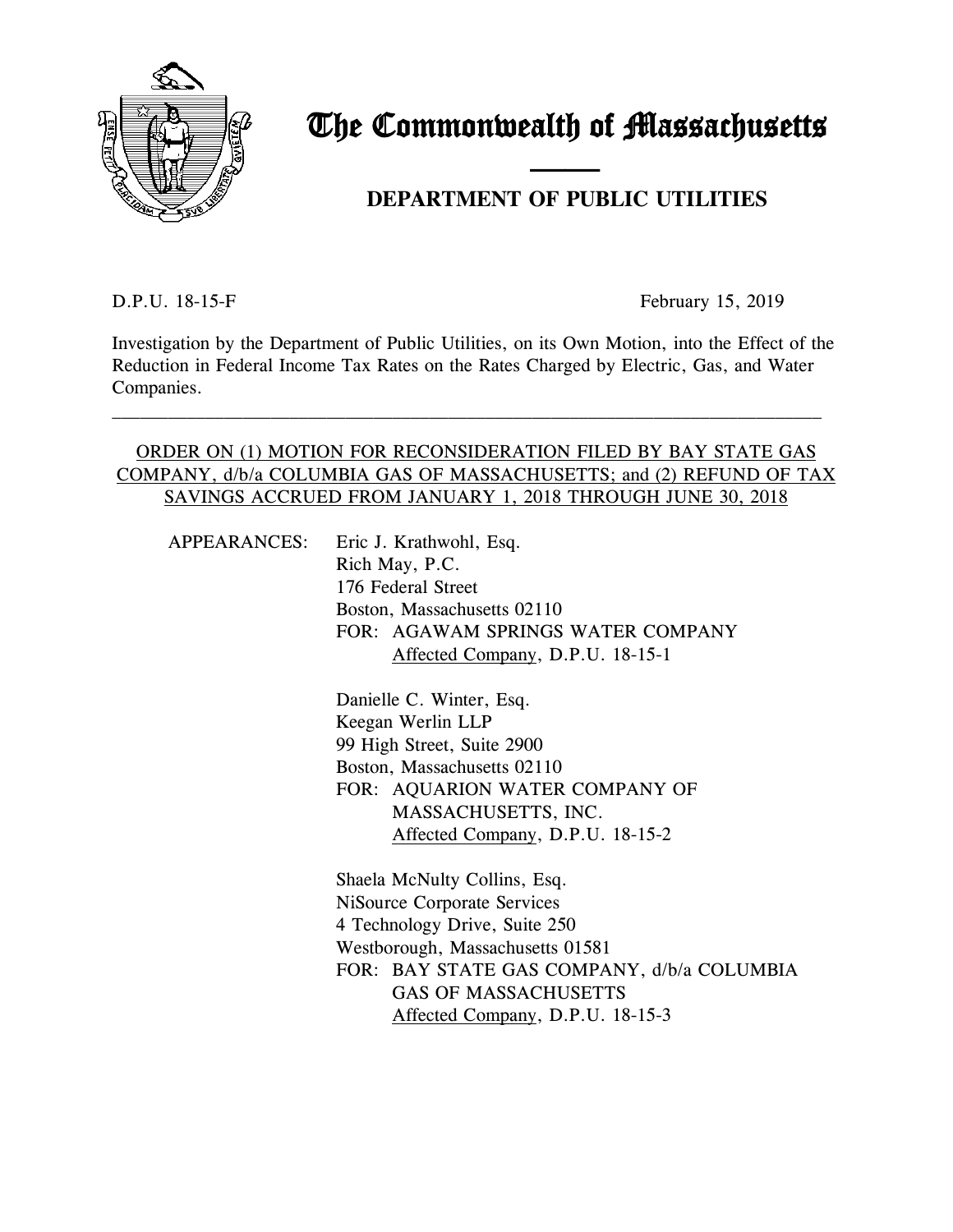James M. Avery, Esq. Pierce Atwood LLP 100 Summer Street Boston, Massachusetts 02110 FOR: THE BERKSHIRE GAS COMPANY Affected Company, D.P.U. 18-15-4

Andrew J. Newman, Esq. 8 Cefalo Road Needham, Massachusetts 02494 FOR: BLACKSTONE GAS COMPANY Affected Company, D.P.U. 18-15-5

Matthew S. Stern, Esq. Keegan Werlin LLP 99 High Street, Suite 2900 Boston, Massachusetts 02110 FOR: LIBERTY UTILITIES (NEW ENGLAND NATURAL GAS COMPANY) CORP., d/b/a LIBERTY UTILITIES Affected Company, D.P.U. 18-15-7

Eric J. Krathwohl, Esq. Rich May, P.C. 176 Federal Street Boston, Massachusetts 02110 FOR: MILFORD WATER COMPANY Affected Company, D.P.U. 18-15-8

Meabh Purcell, Esq. National Grid 40 Sylvan Road Waltham, Massachusetts 02451 FOR: MASSACHUSETTS ELECTRIC COMPANY, NANTUCKET ELECTRIC COMPANY, BOSTON GAS COMPANY and COLONIAL GAS COMPANY, each d/b/a NATIONAL GRID Affected Companies, D.P.U. 18-15-9 and D.P.U. 18-15-10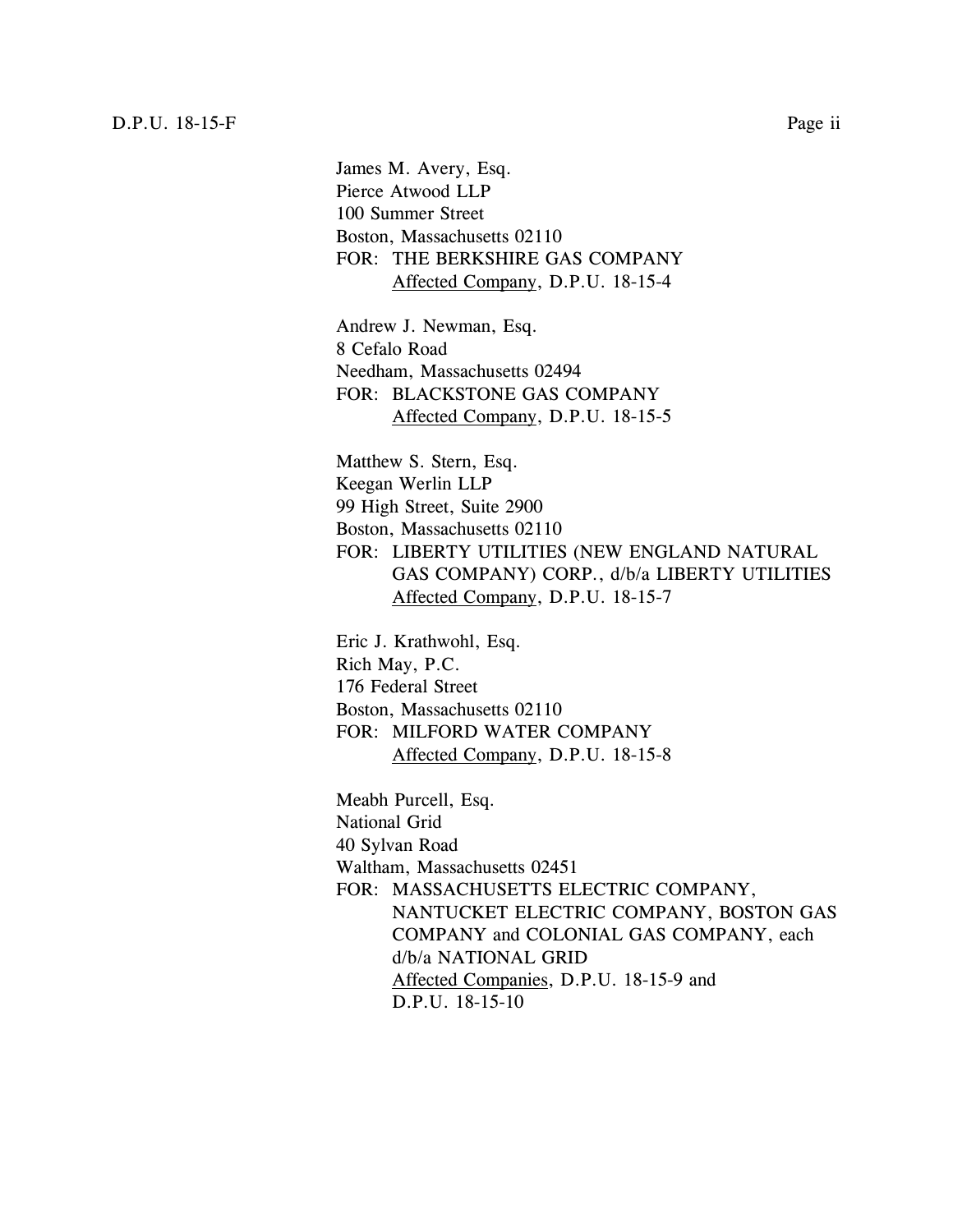Robert J. Keegan, Esq. Robert N. Werlin, Esq. Steven Frias, Esq. Keegan Werlin LLP 99 High Street, Suite 2900 Boston, Massachusetts 02110 FOR: NSTAR ELECTRIC, d/b/a EVERSOURCE ENERGY and NSTAR GAS d/b/a EVERSOURCE ENERGY Affected Companies, D.P.U. 18-15-11 and D.P.U 18-15-12 Eric J. Krathwohl, Esq. Rich May, P.C. 176 Federal Street Boston, Massachusetts 02110 FOR: PINEHILLS WATER COMPANY Affected Company, D.P.U. 18-15-13 Gary Epler, Esq. Unitil Service Corp. 6 Liberty Lane West Hampton, New Hampshire 03842 FOR: FITCHBURG GAS AND ELECTRIC LIGHT COMPANY (GAS and ELECTRIC DIVISIONS), d/b/a UNITIL Affected Companies, D.P.U. 18-15-14 and D.P.U. 18-15-15 Maura Healey, Attorney General Commonwealth of Massachusetts By: Joseph W. Rogers John J. Geary Sarah Bresolin Joseph Dorfler Ashley Gagnon Assistant Attorneys General Office of Ratepayer Advocacy One Ashburton Place Boston, Massachusetts 02108 Petitioner, D.P.U. 17-181

Intervenor, D.P.U. 18-15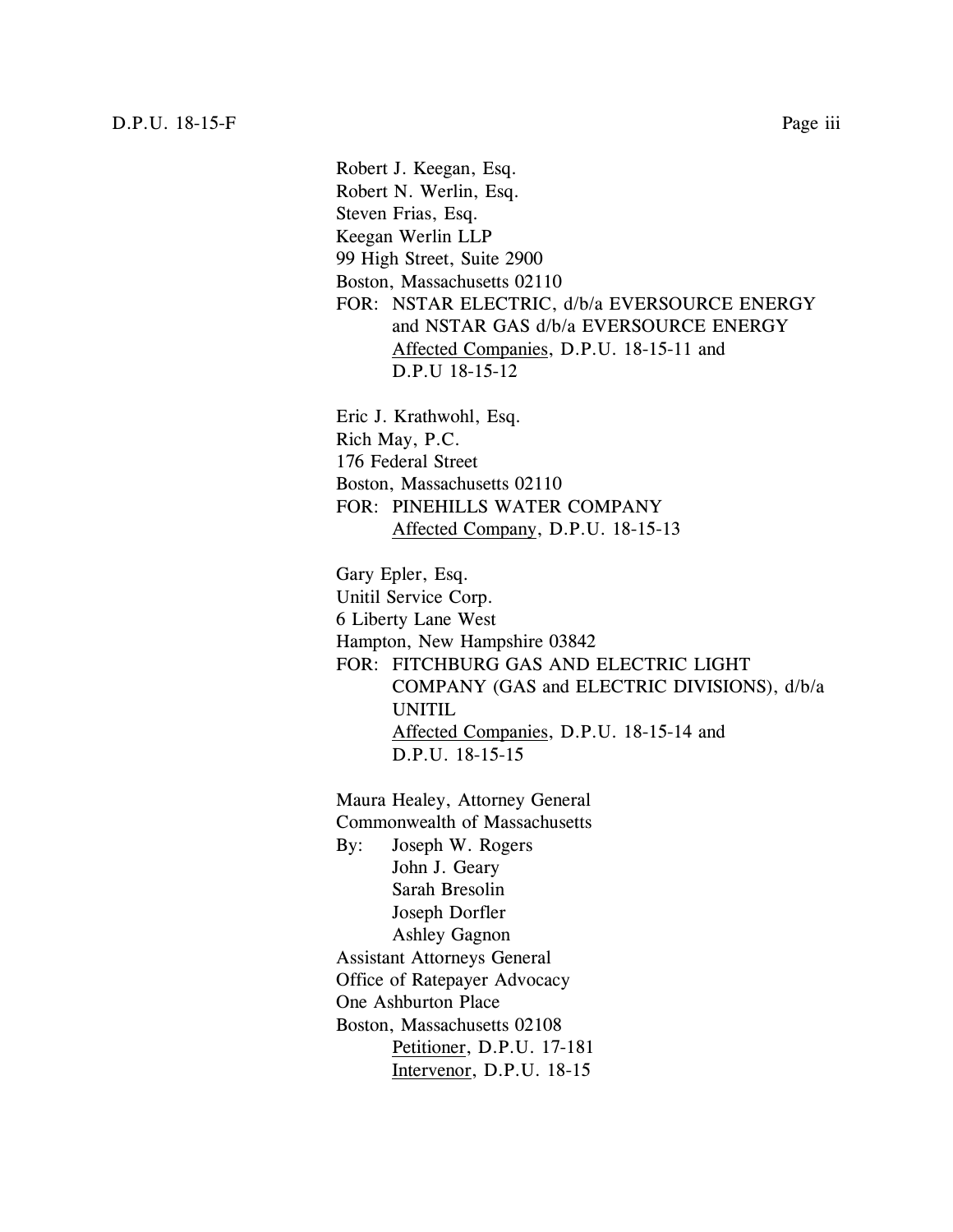Kerry T. Ryan, Esq. Bogle, DeAscentis & Coughlin, P.C. 25 Foster Street, First Floor Quincy, Massachusetts 02169 FOR: TOWN OF HINGHAM Intervenor, D.P.U. 18-15-2

James B. Lampke, Esq. Town of Hull 115 North Street Hingham, Massachusetts 02043 FOR: TOWN OF HULL Intervenor, D.P.U. 18-15-2

Jeffrey T. Blake, Esq. Nicole J. Costanzo, Esq. KP Law, P.C. 101 Arch Street Boston, Massachusetts 02110 FOR: TOWN OF OXFORD Intervenor, D.P.U. 18-15-2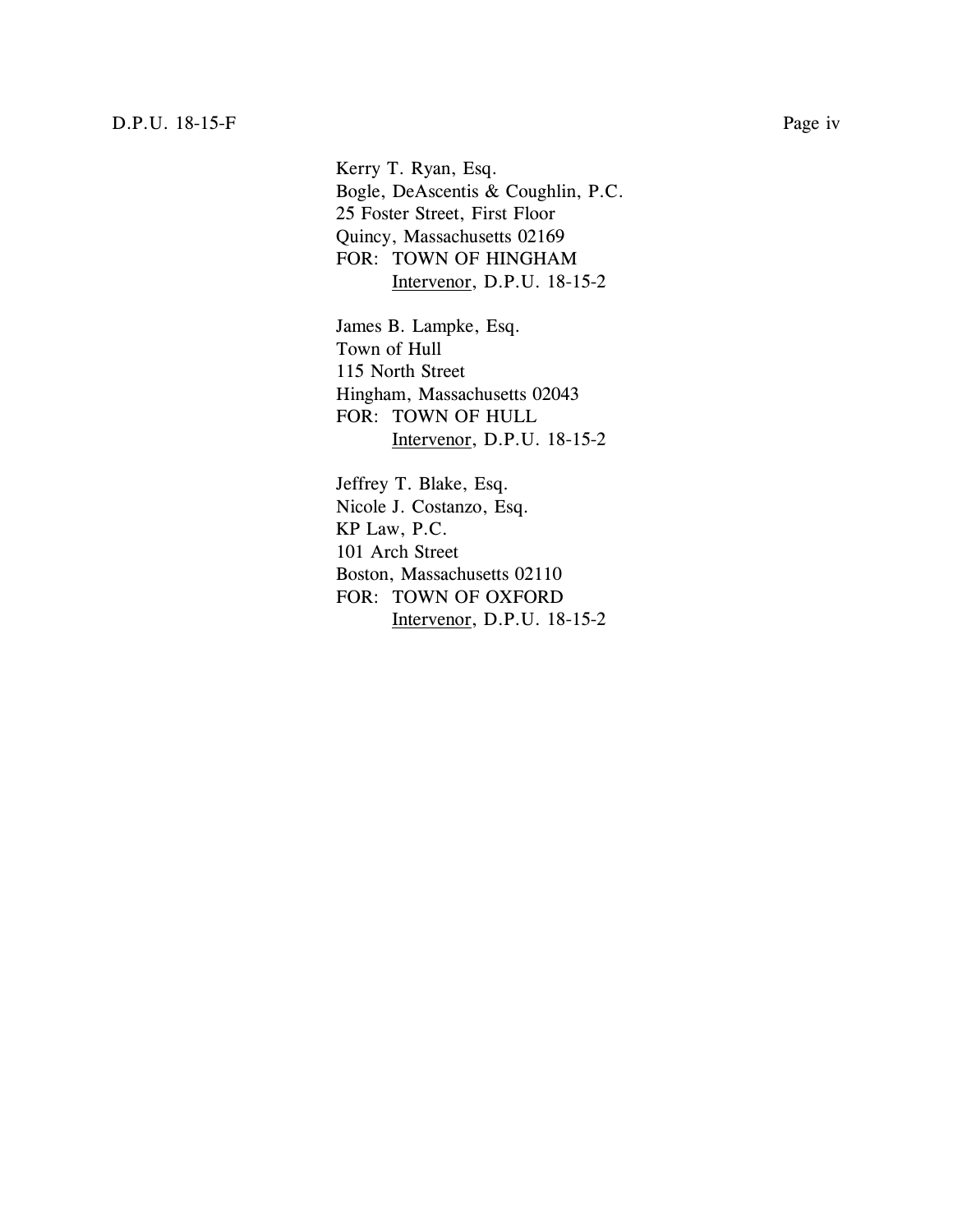### TABLE OF CONTENTS

| I.   |                |    |                |                                                            |  |  |  |
|------|----------------|----|----------------|------------------------------------------------------------|--|--|--|
| Π.   |                |    |                |                                                            |  |  |  |
|      | A <sub>1</sub> |    |                |                                                            |  |  |  |
|      | <b>B.</b>      |    |                |                                                            |  |  |  |
|      | $C$ .          |    |                |                                                            |  |  |  |
|      | D.             |    |                |                                                            |  |  |  |
| III. |                |    |                | REFUND OF TAX SAVINGS ACCRUED FROM JANUARY 1, 2018 THROUGH |  |  |  |
|      |                |    |                |                                                            |  |  |  |
|      | A.             |    |                |                                                            |  |  |  |
|      | <b>B.</b>      |    |                |                                                            |  |  |  |
|      |                | 1. |                |                                                            |  |  |  |
|      |                |    | a <sub>1</sub> |                                                            |  |  |  |
|      |                |    | $b$ .          | Presumption of Just and Reasonable Rates  18               |  |  |  |
|      |                |    | $\mathbf{c}$ . |                                                            |  |  |  |
|      |                |    | d.             |                                                            |  |  |  |
|      |                |    | e.             |                                                            |  |  |  |
|      |                |    | f.             |                                                            |  |  |  |
|      |                |    | g.             |                                                            |  |  |  |
|      |                | 2. |                |                                                            |  |  |  |
|      |                |    | a.             |                                                            |  |  |  |
|      |                |    | $\mathbf b$ .  | Department Authority to Order Refund of Tax Savings 32     |  |  |  |
|      |                |    | $\mathbf{c}$ . |                                                            |  |  |  |
|      |                |    | $\mathbf{d}$ . | Remedy for Delayed Return of Savings36                     |  |  |  |
|      | $\mathbf{C}$ . |    |                |                                                            |  |  |  |
| IV.  |                |    |                |                                                            |  |  |  |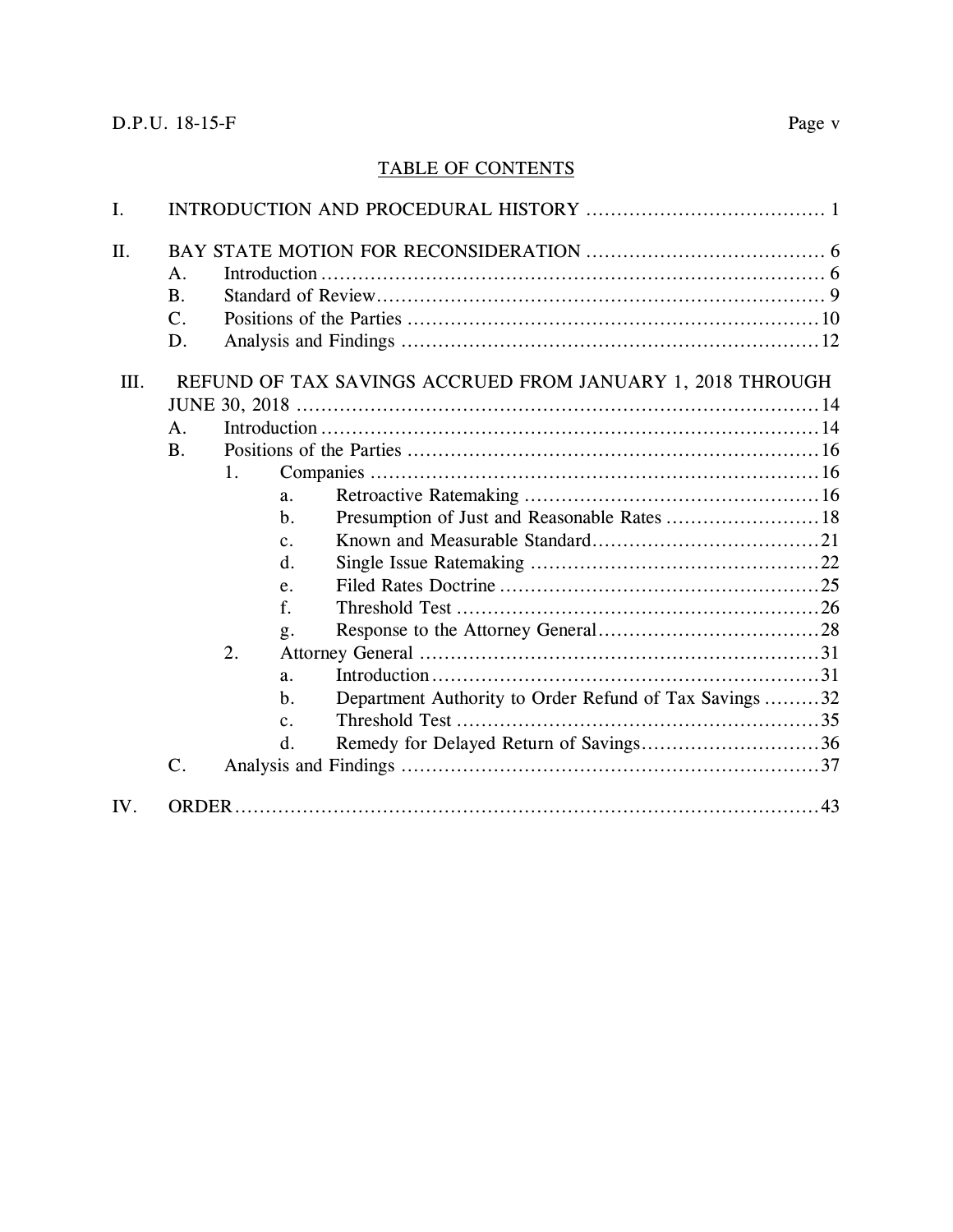$\overline{a}$ 

#### <span id="page-5-0"></span>I. INTRODUCTION AND PROCEDURAL HISTORY<sup>1</sup>

On December 22, 2017, the Tax Cuts and Jobs Act of 2017 ("Act") was signed into law.<sup>2</sup> Among other things, the Act reduced the federal corporate income tax rate from 35 percent to 21 percent, effective January 1, 2018. On February 2, 2018, the Department, pursuant to G.L. c. 164 §§ 76, 93, 94 and G.L. c. 165, §§ 2, 4, opened an investigation into the effect on rates of the decrease in the federal corporate income tax rate on the Department's regulated utilities. Investigation by the Department of Public Utilities, on its Own Motion, into the Effect of the Reduction in Federal Income Tax Rates on the Rates Charged by Electric, Gas, and Water Companies, D.P.U. 18-15 (February 2, 2018).

In its Order opening the investigation, the Department found that, as a result of the lower federal corporate income tax rate, the rates being charged by certain jurisdictional companies may no longer be just and reasonable as of January 1, 2018. D.P.U. 18-15, at 4-5. Accordingly, the Department directed each company subject to the investigation<sup>3</sup> to

2 Pub. L. No. 115-97, 131 Stat. 2054: An Act to provide for reconciliation pursuant to titles II and V of the concurrent resolution on the budget for fiscal year 2018.

<sup>3</sup> The following companies are subject to the Department's investigation: Agawam Springs Water Company; Aquarion Water Company of Massachusetts, Inc.; Bay State Gas Company d/b/a Columbia Gas of Massachusetts; Liberty Utilities (New England Natural Gas Company) Corp. d/b/a Liberty Utilities; Massachusetts Electric Company and Nantucket Electric Company, each d/b/a National Grid; Boston Gas Company and Colonial Gas Company, each d/b/a National Grid; Milford Water Company; NSTAR

<sup>1</sup> For a more complete background and procedural history, refer to Investigation by the Department of Public Utilities, on its Own Motion, into the Effect of the Reduction in Federal Income Tax Rates on the Rates Charged by Electric, Gas, and Water Companies, D.P.U. 18-15-A at 1-7 (June 29, 2018).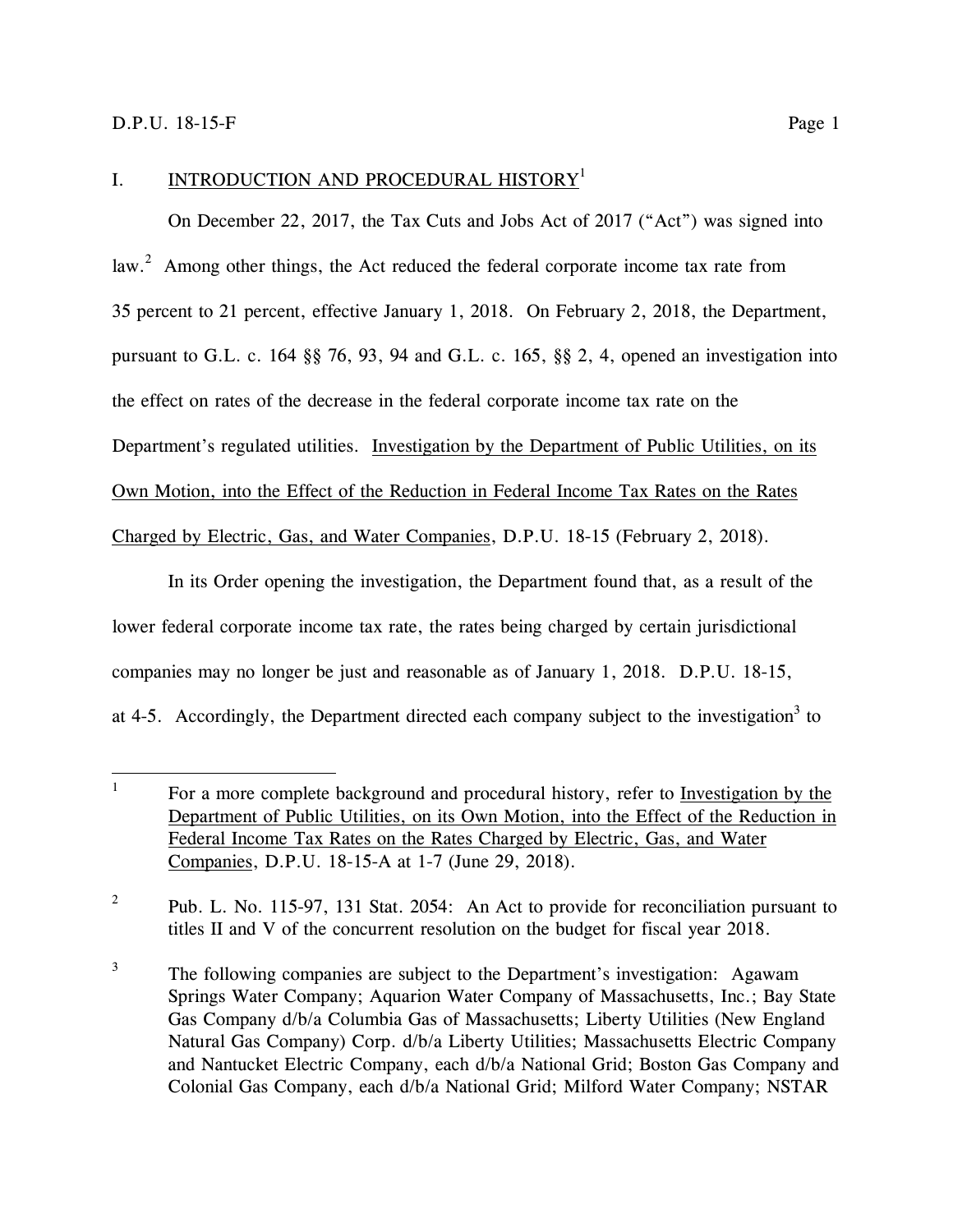$\overline{a}$ 

file, on or before May 1, 2018, a proposal, accompanied by testimony and supporting documentation, to address the effects of the Act and, in particular, a proposal to reduce its rates, effective July 1, 2018, through the establishment of a revised cost of service incorporating the lower federal corporate income tax rate in effect as of January 1, 2018, and holding all other components used to design rates constant. D.P.U. 18-15, at 5-6. The Department also directed the companies to address in their respective proposals the adjustment of rates going forward and also incorporate the timely refund of revenues associated with the lower tax expense on current income and excess accumulated deferred income taxes ("ADIT"), and any other related adjustment necessitated by the Act.

D.P.U. 18-15, at 5. Finally, to the extent that a company sought to implement any part of its rate adjustment, including the refund of excess ADIT, on a date later than July 1, 2018, the Department found that the company must demonstrate that ratepayers will not be harmed by the proposal and that the proposal is otherwise in the public interest. D.P.U. 18-15, at 6 n.9.

Electric Company, d/b/a Eversource Energy; NSTAR Gas Company, d/b/a Eversource Energy; Pinehills Water Company; and Fitchburg Gas and Electric Light Company d/b/a Unitil. D.P.U. 18-15-A at 1-3. Blackstone Gas Company and Whitinsville Water Company no longer are subject to this investigation. D.P.U. 18-15-A at 3 n.6, 43. In addition, the Department's approval of a settlement in The Berkshire Gas Company, D.P.U. 18-40-B (January 18, 2019), resolved all issues in the instant proceeding as they relate to The Berkshire Gas Company. D.P.U. 18-14-B at 13. Finally, the effect of the Act on the rates charged by Harbor Electric Energy Company will not be addressed in the instant proceeding. D.P.U. 18-15-A at 5 n.9.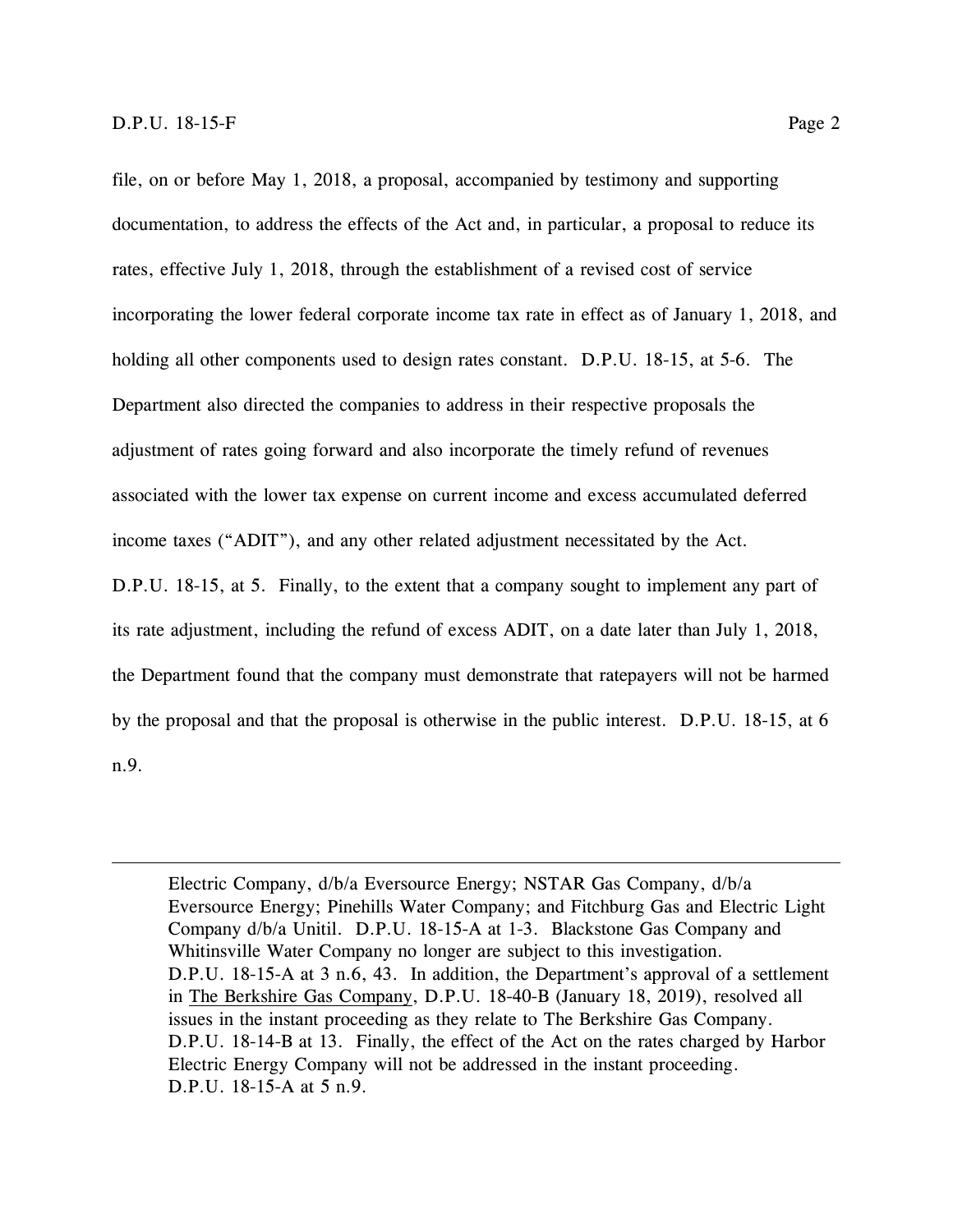On or about May 1, 2018, each electric, gas and water utility subject to this investigation filed a proposal, as directed in D.P.U. 18-15. On June 29, 2018, the Department issued an Order to address the various proposals filed by the utilities subject to this investigation. Investigation by the Department of Public Utilities, on its Own Motion, into the Effect of the Reduction in Federal Income Tax Rates on the Rates Charged by Electric, Gas, and Water Companies, D.P.U. 18-15-A (2018). In that Order, the Department focused on the implementation of adjustments to base distribution rates for effect July 1, 2018. See D.P.U. 18-15-A at 26-27, 30-59. The Department also determined that it would address the following issues in the second phase of this investigation: (1) for the utilities that have not already agreed to return these amounts to ratepayers, the refund of amounts associated with a revised cost of service incorporating the lower federal corporate income tax rate from January 1, 2018 through June 30, 2018, and holding all other components used to design rates constant;<sup>4</sup> (2) the excess recovery in rates of ADIT related to the Act; and (3) the effect of the Act on the various reconciling mechanisms. D.P.U. 18-15-A at 27. On July 19, 2018, Aquarion Water Company of Massachusetts, Inc. ("Aquarion Water") and Bay State Gas Company, d/b/a Columbia Gas of Massachusetts ("Bay State") each filed a motion for reconsideration of the Department's Order in

D.P.U. 18-15-A.

 $\overline{4}$ The Department stated that it would address any arguments raised by the parties regarding retroactive ratemaking in the second phase of this investigation. D.P.U. 18-15-A at 27.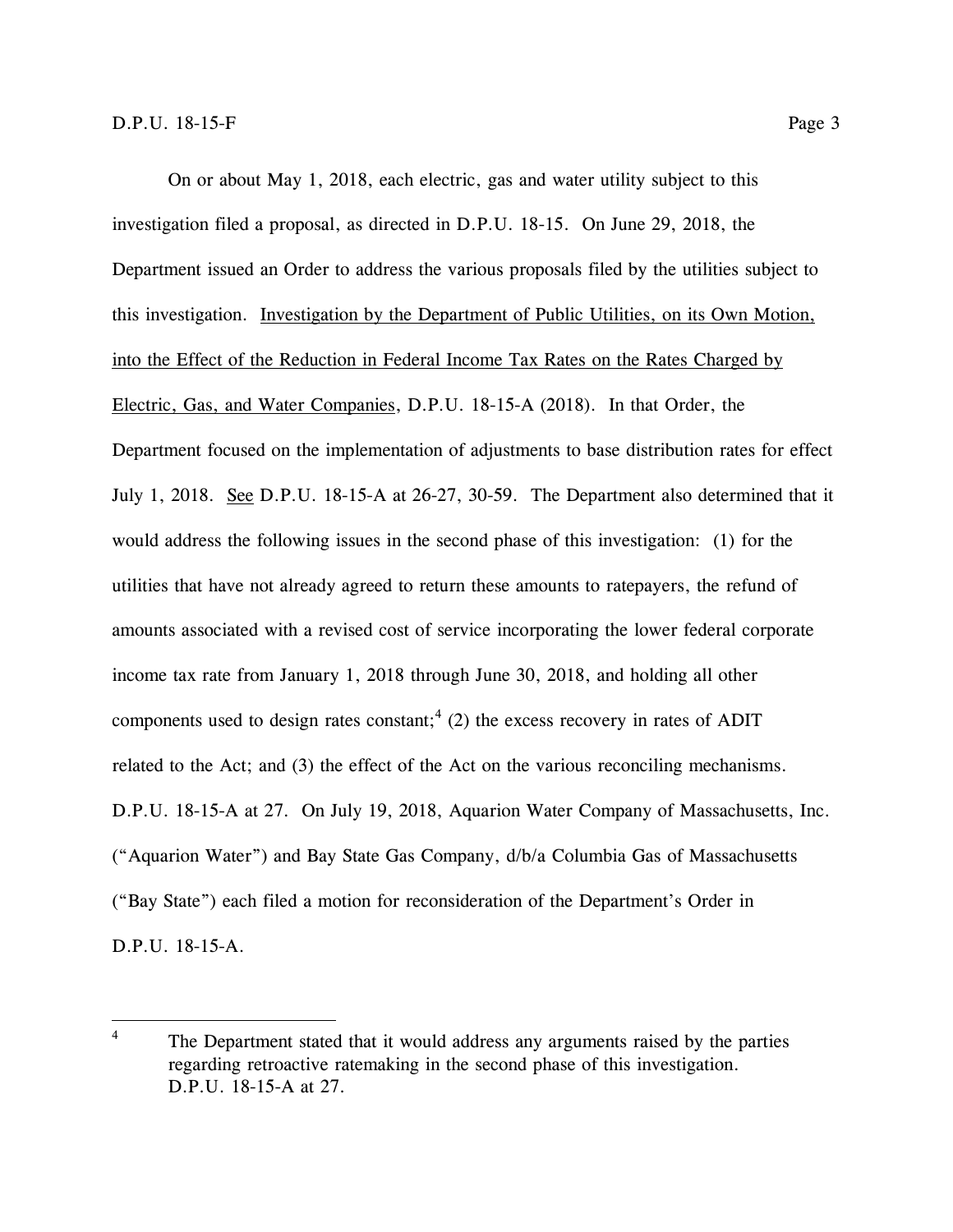On July 25, 2018, after opportunity for comment, the Department issued a procedural schedule applicable to the second phase of this proceeding, which provided for discovery and the filing of briefs. No party requested an evidentiary hearing, and the Department determined that an evidentiary hearing was not necessary regarding the phase two issues.

On or about August 24, 2018, the Department received initial briefs from the Attorney General, Agawam Springs Water Company ("Agawam Springs"), Bay State, Liberty Utilities (New England Natural Gas Company) Corp. d/b/a Liberty Utilities ("Liberty Utilities"), Milford Water Company ("Milford Water"), Pinehills Water Company ("Pinehills Water"), and The Berkshire Gas Company ("Berkshire Gas"). The Department also received (1) a joint initial brief from Massachusetts Electric Company and Nantucket Electric Company, each d/b/a National Grid ("National Grid (Electric)"), and Boston Gas Company and Colonial Gas Company, each d/b/a National Grid ("National Grid  $(Gas)$ ")<sup>5</sup>, and (2) a joint initial brief from Aquarion Water, NSTAR Electric Company, d/b/a Eversource Energy

<sup>5</sup> The Department shall refer to National Grid (Electric) and National Grid (Gas) collectively in this Order as "National Grid."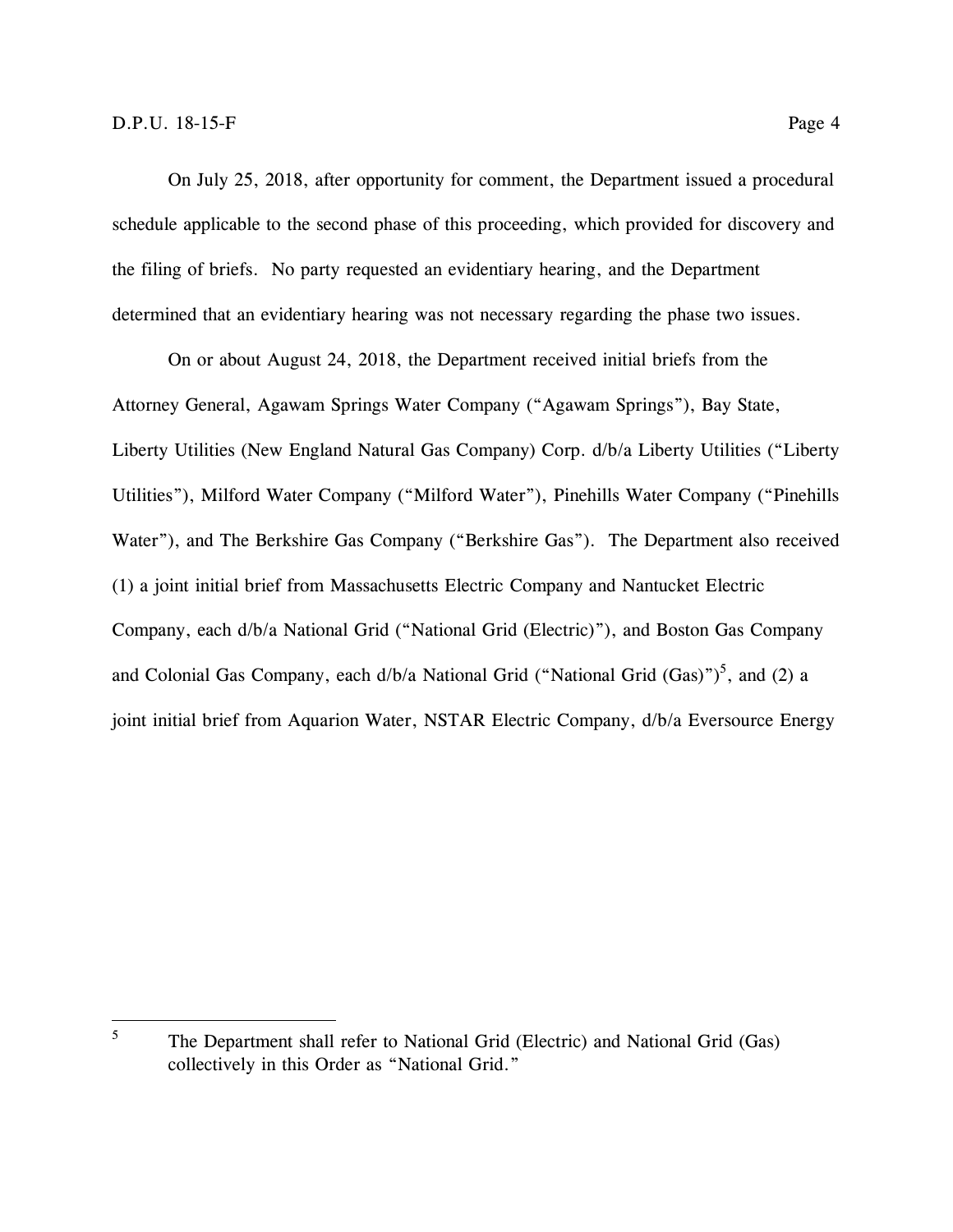$\overline{a}$ 

("NSTAR Electric"),<sup>6</sup> and NSTAR Gas Company, d/b/a Eversource Energy ("NSTAR Gas"). $<sup>7</sup>$ </sup>

On or about August 31, 2018, the Department received reply briefs from the Attorney General, Liberty Utilities, and National Grid. The Department also received (1) a joint reply brief from Agawam Springs, Milford Water, and Pinehills Water, and (2) a joint reply brief from Eversource and Aquarion Water.

On September 24, 2018, the Department issued an Order addressing the excess recovery in rates of ADIT related to the Act and the effect of the Act on the various reconciling mechanisms, as these issues relate to Aquarion Water and National Grid (Gas). Investigation by the Department of Public Utilities, on its Own Motion, into the Effect of the Reduction in Federal Income Tax Rates on the Rates Charged by Electric, Gas, and Water Companies, D.P.U. 18-15-D (2018). On December 21, 2018, the Department issued an Order addressing the excess recovery in rates of ADIT related to the Act and the effect of the Act on the various reconciling mechanisms, as these issues relate to Agawam Springs, Pinehills Water, Bay State, Liberty Utilities, Milford Water, National Grid, NSTAR Electric, NSTAR Gas, and Unitil. Investigation by the Department of Public Utilities, on its Own

 $7$  The Department shall refer to NSTAR Electric and NSTAR Gas collectively in this Order as "Eversource."

<sup>6</sup> In NSTAR Electric Company and Western Massachusetts Electric Company, D.P.U. 17-05, at 28-55 (2017), the Department approved the corporate consolidation of Western Massachusetts Electric Company with and into NSTAR Electric Company pursuant to G.L. c. 164, § 96. The legal name of Eversource's electric distribution company in Massachusetts is now NSTAR Electric Company; it continues to do business as Eversource Energy.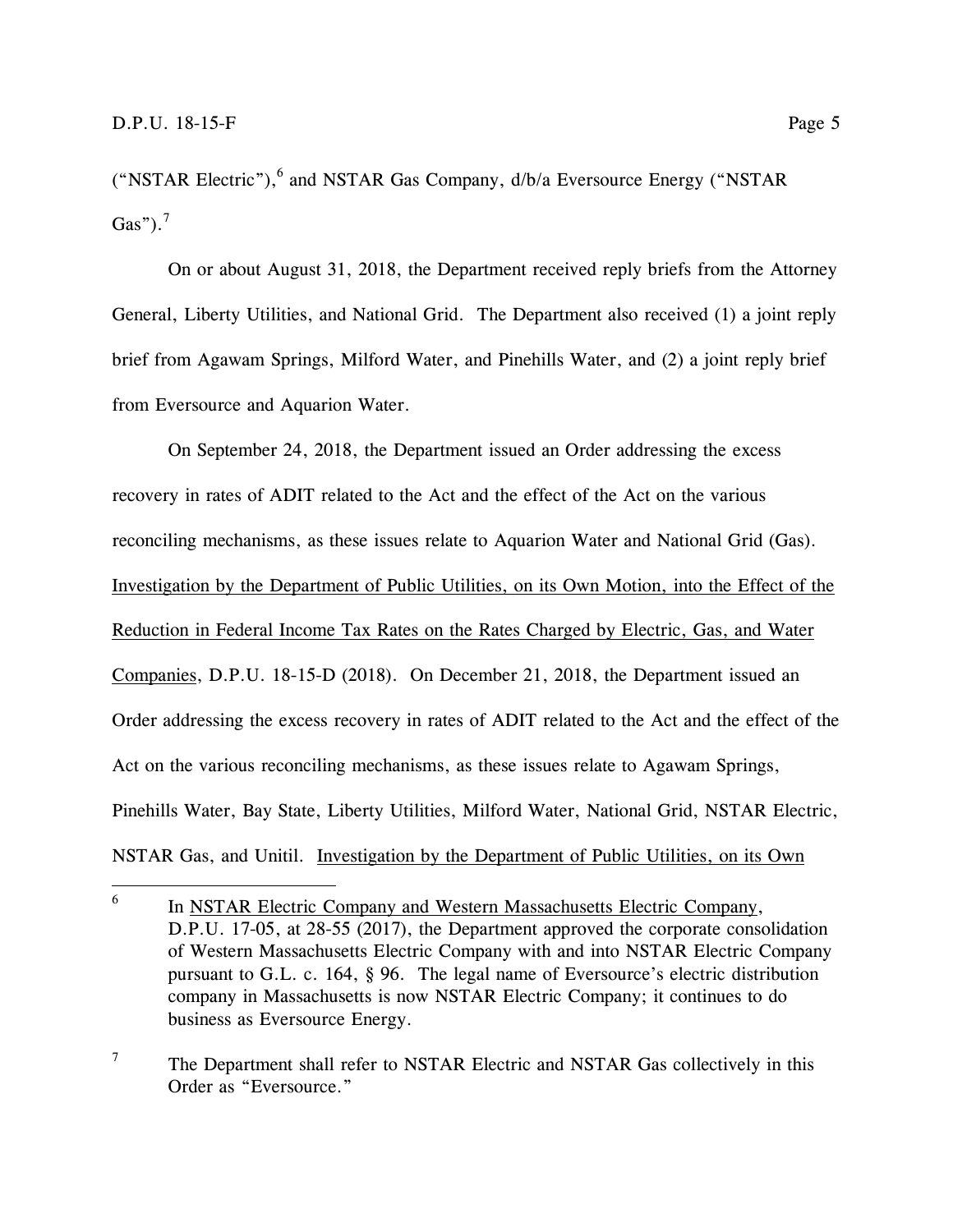Motion, into the Effect of the Reduction in Federal Income Tax Rates on the Rates Charged by Electric, Gas, and Water Companies, D.P.U. 18-15-E (2018).

In the instant Order, the Department will address the motion for reconsideration filed by Bay State. $8\,$  In addition, the Department will address the refund to ratepayers of tax savings accrued as a result of the Act from January 1, 2018 through June 30, 2018,  $9^{\circ}$  as it pertains to Bay State, Liberty Utilities, National Grid, Eversource, Unitil, Aquarion Water, Milford Water, Agawam Springs, and Pinehills Water.

#### <span id="page-10-1"></span><span id="page-10-0"></span>II. BAY STATE MOTION FOR RECONSIDERATION

#### A. Introduction

At the time that the Department issued its decision in D.P.U. 18-15-A, Bay State had a pending base rate case before the Department, which was docketed as D.P.U. 18-45. Bay State made a number of Act-related proposals in D.P.U. 18-45, and referred to these proposals in its various filings in D.P.U. 18-15. In D.P.U. 18-15-A at 39-40, the Department allowed Bay State's proposal to defer the implementation of the required

 $8\,$ Milford Water, Agawam Springs and Pinehills Water each argue, on brief, that the Department should "reverse and vacate its decision in D.P.U. 18-15-A" regarding the adjustments to base distribution rates effective July 1, 2018 (Milford Water Brief at 12; Agawam Springs Brief at 14; Pinehills Water Brief at 14). However, unlike, Bay State and Aquarion Water, Milford Water, Agawam Springs and Pinehills Water did not file a timely motion for reconsideration of D.P.U. 18-15-A and, therefore, the Department will not address these arguments.

<sup>9</sup> For NSTAR Electric, the period at issue is January 2018, because the company incorporated the lower federal corporate income tax rate in its rates effective February 1, 2018. NSTAR Electric Company and Western Massachusetts Electric Company, D.P.U. 17-05-C at 9-11 (2018).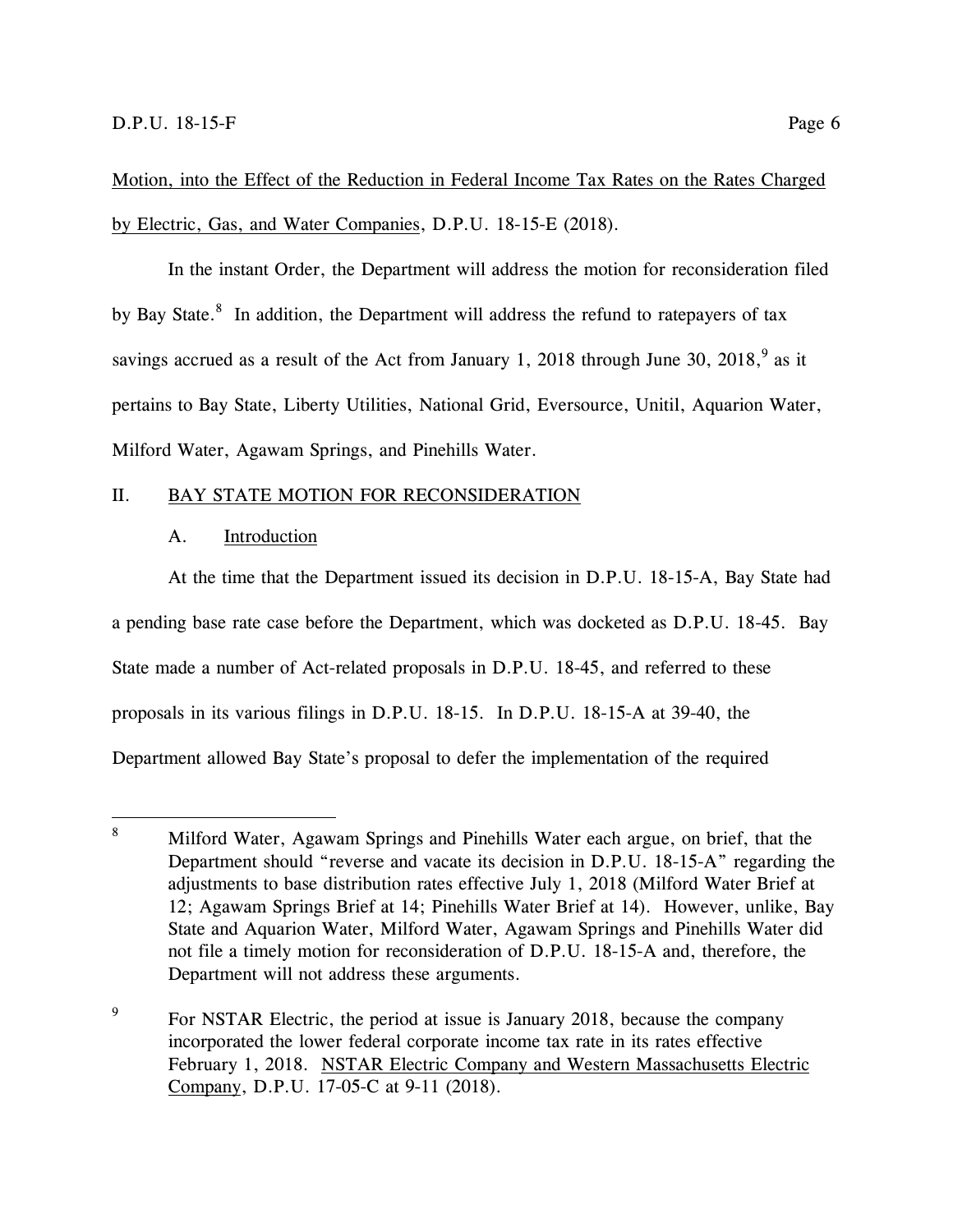Act-related base rate change from July 1, 2018, to the effective date of new rates in D.P.U. 18-45 (*i.e.*, March 1, 2019). In addition, the Department also approved Bay State's proposal to return to ratepayers approximately \$12.5 million associated with tax savings from the period January 1, 2018, through February 28, 2019, with interest at the prime rate. D.P.U. 18-15-A at 38-40.<sup>10</sup>

In its compliance filing to D.P.U. 18-15-A, Bay State argued that it should be allowed to implement the Act-related rate change on July 1, 2018, rather than to defer the implementation to March 1, 2019, as the company originally proposed (Compliance Filing (July 2, 2018) Cover Letter at 1, citing D.P.U. 18-15-A at 59-60). On June 3, 2018, Bay State filed a motion for "Approval of Rate Reduction" and raised the same argument. On July 10, 2018, the Department issued an Order allowing an adjustment to Bay State's rates, effective July 1, 2018, to account for the reduction in the federal corporate income tax rate. Investigation by the Department of Public Utilities, on its Own Motion, into the Effect of the Reduction in Federal Income Tax Rates on the Rates Charged by Electric, Gas, and Water Companies, D.P.U. 18-15-B at 9 (2018).

<sup>10</sup> Bay State proposed to return the majority of these amounts through a distribution rate credit that would be in effect from March 1, 2019 through April 30, 2020, with the remaining \$247,000, associated with the company's local production and storage function, to be refunded through the company's 2019 off-peak cost of gas adjustment clause filing. D.P.U. 18-15-A at 39. Bay State asserted that its proposal to refund tax savings to customers, with interest, for the period starting January 1, 2018, was contingent upon Department approval of its proposal to defer any Act-related rate changes until March 1, 2019. D.P.U. 18-15-A at 39 n.35.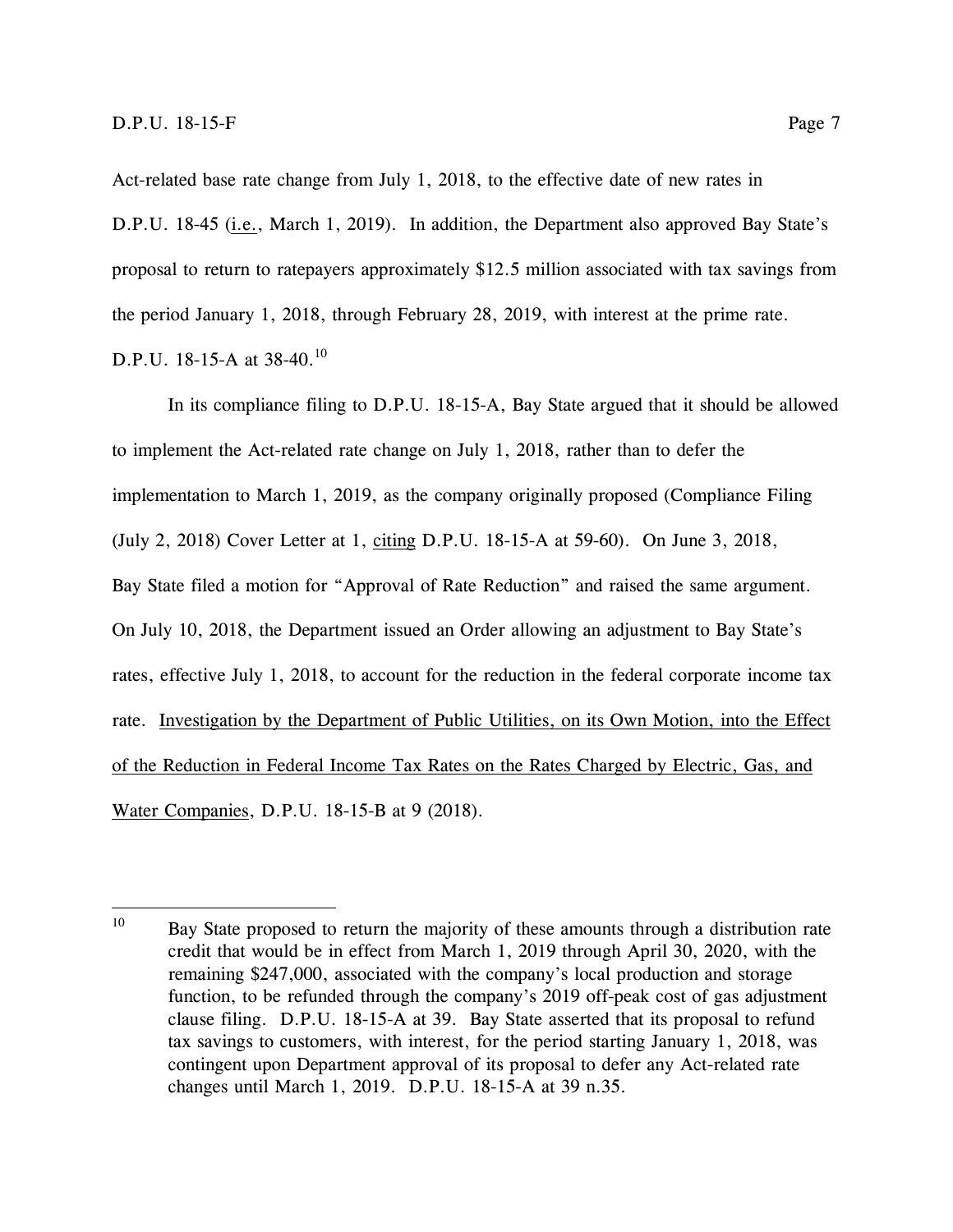In its Order, the Department noted that the approval of Bay State's request to reduce rates effective July 1, 2018, in no way modified the findings in D.P.U. 18-15-A at 39, that the reduction in federal corporate income tax rate as a result of the Act constituted a significant, known and measurable change in Bay State's cost of service and that this change in the company's cost of service rebuts the presumption that rates as of January 1, 2018, were just and reasonable. D.P.U. 18-15-B at 8. Further, the Department found that if Bay State sought to modify or otherwise request that the Department reconsider the findings in D.P.U. 18-15-A, the company was required to file a timely and supported motion with the Department. D.P.U. 18-15-B at 8. Further, we noted that unless otherwise ordered by the Department, Bay State shall return to ratepayers all amounts associated with tax savings from the period January 1, 2018 through June 30, 2018, with interest at the prime rate, starting March 1, 2019. D.P.U. 18-15-B at 8-9.

Bay State did not challenge the Department's Order in D.P.U. 18-15-B. However, on July 19, 2018, Bay State timely filed a motion for reconsideration ("Bay State Motion") of the Department's Order in D.P.U. 18-15-A. Subsequently, on September 5, 2018, the parties in D.P.U. 18-45 submitted a Joint Motion for Approval of Settlement Agreement and a proposed Settlement Agreement, which included the refund of tax savings from the period January 1, 2018 through June 30, 2018, through a six-month distribution rate credit that was to begin on November 1, 2018 (Settlement Agreement at § 1.6.7). The Settlement Agreement also included a proposal for the return to ratepayers of excess ADIT (Settlement Agreement at §§ 1.6.4, 1.6.5, 1.6.6). On September 19, 2018, prior to any Department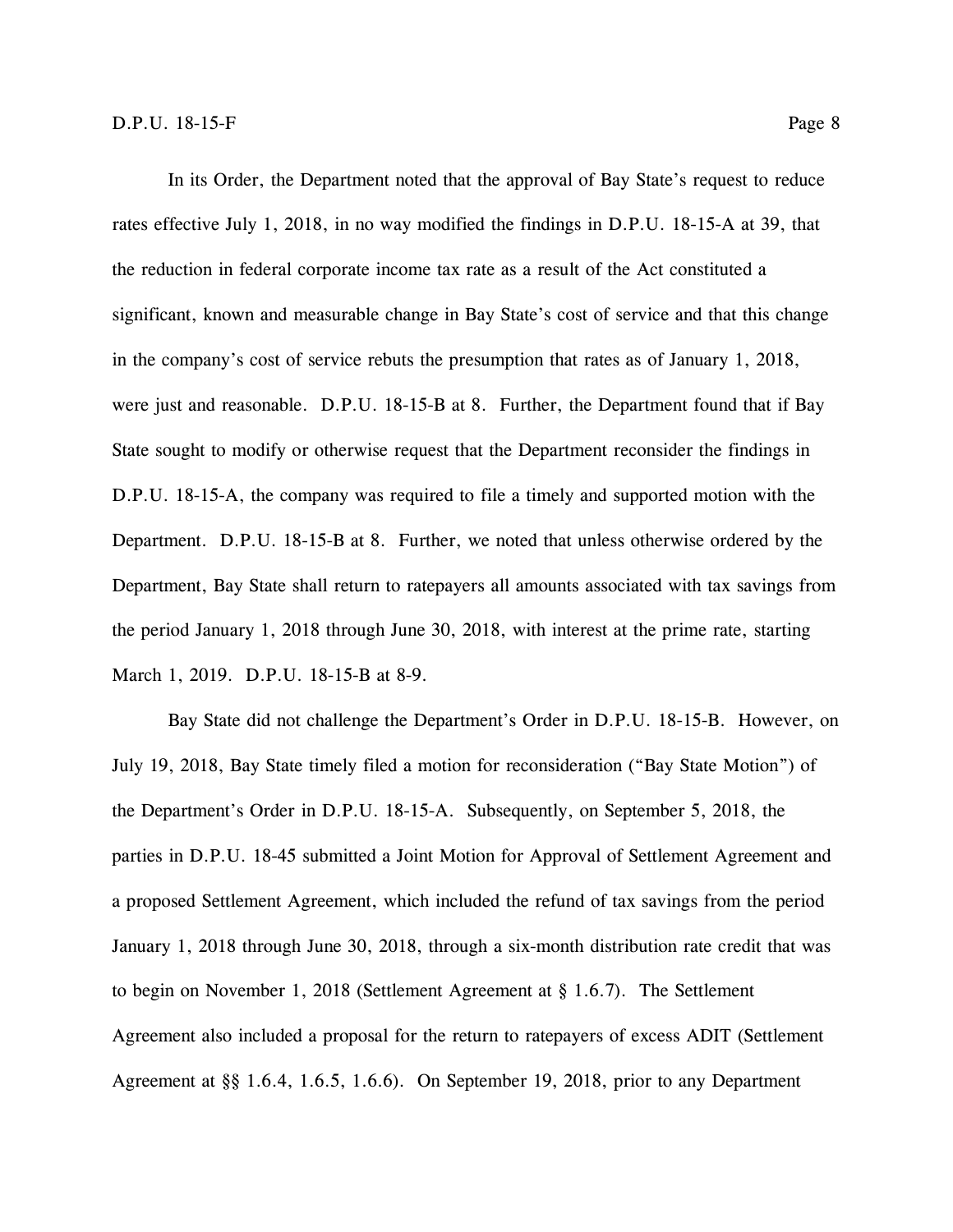action on the Bay State Motion or the proposed Settlement Agreement, Bay State filed a motion to withdraw its base rate case, which was approved by the Department on the same day.

#### B. Standard of Review

<span id="page-13-0"></span>The Department's Procedural Rule, 220 CMR 1.11(10), authorizes a party to file a motion for reconsideration within 20 days of service of a final Department Order. The Department's policy on reconsideration is well-settled. See, e.g., Boston Edison Company, D.P.U. 90-270-A at 2-3 (1991); Western Massachusetts Electric Company, D.P.U. 558-A at 2 (1981). Reconsideration of previously decided issues is granted when extraordinary circumstances dictate that we take a fresh look at the record for the express purpose of substantively modifying a decision reached after review and deliberation. The Berkshire Gas Company, D.P.U. 905-C at 6-7 (1982) (finding extraordinary circumstances where union contract expiration and subsequent strike prevented company from providing ratified union contract payroll increases until several days after final Order issued); cf. Boston Gas Company, D.P.U. 96-50-C (Phase I) at 25 (1997) (finding creation of nonunion compensation pool after the close of the record was not an extraordinary circumstance). Alternatively, a motion for reconsideration may be based on the argument that the Department's treatment of an issue was the result of mistake or inadvertence. See, e.g., Boston Gas Company, D.P.U. 96-50-C (Phase I) at 22 (1997); New England Telephone and Telegraph Company, D.P.U. 86-33-J at 2, 25-26 (1989); Boston Edison Company, D.P.U. 1350-A at 5 (1983).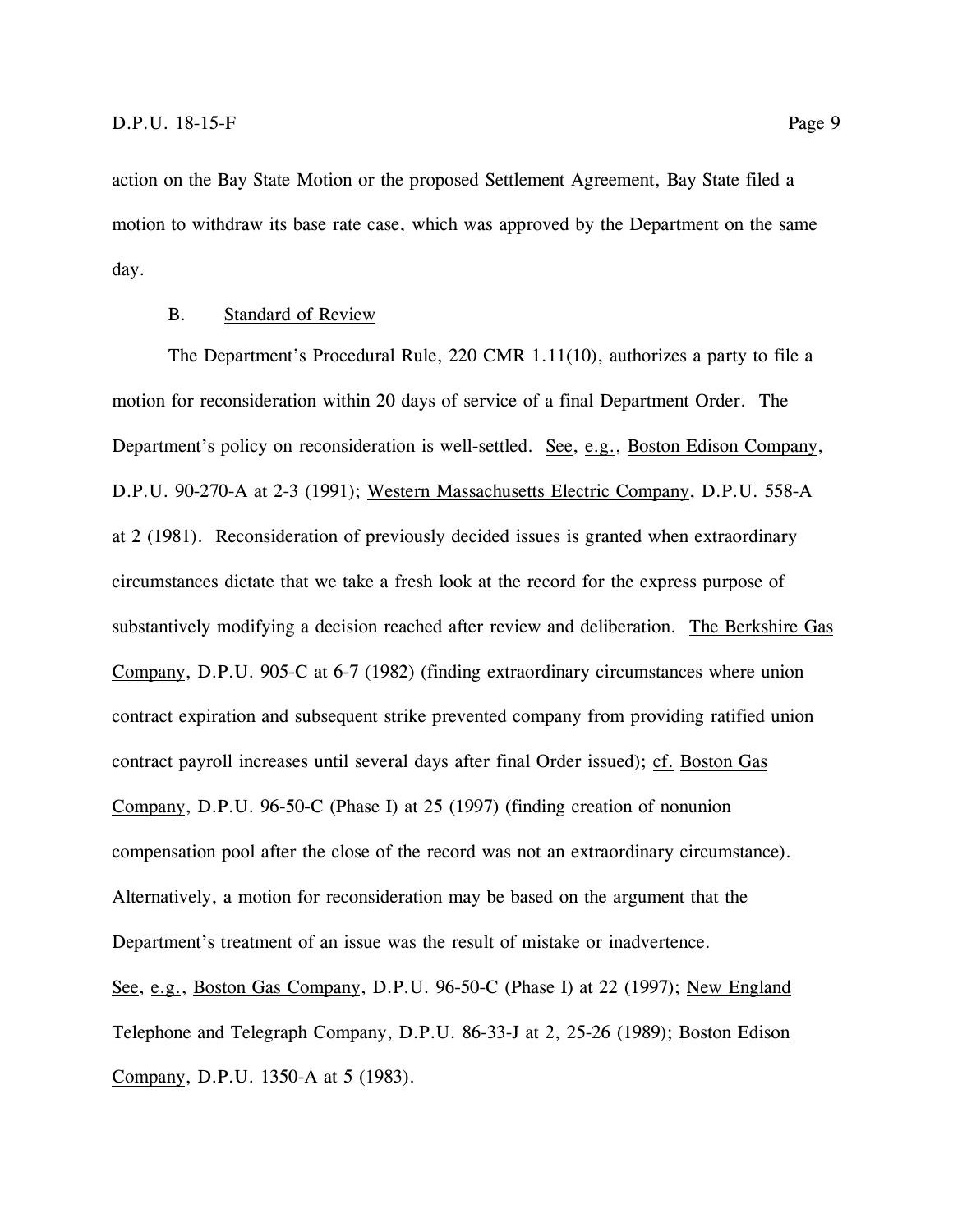A motion for reconsideration should not attempt to reargue issues considered and decided in the main case. See, e.g., Commonwealth Electric Company, D.P.U. 92-3C-1A at 3-6 (1995); Boston Edison Company, D.P.U. 90-270-A at 2-3, 7-9 (1991); Boston Edison Company, D.P.U. 1350-A at 4-5 (1983). The Department has denied reconsideration where the request rests upon information that could have been provided during the course of the proceeding and before issuance of the final Order. See, e.g., Boston Gas Company, D.P.U. 96-50-C (Phase I) at 36-37 (1997); Boston Gas Company, D.P.U. 96-50-B (Phase I) at 8 (1997). The Department has stated that the record in a proceeding closes, at the latest, when an Order is issued. Western Massachusetts Electric Company, D.P.U. 85-270-C at 18-20 (1987). Thus, the Department may deny reconsideration when the request rests on a new issue or updated information presented for the first time in the motion for reconsideration. See, e.g., Western Massachusetts Electric Company, D.P.U. 85-270-C at 18-20 (1987).

#### C. Positions of the Parties

<span id="page-14-0"></span>Bay State argues that the Department improperly relied on the Act-related proposals it made in D.P.U. 18-45 as a basis for directing Bay State to make these Act-related rate adjustments in D.P.U. 18-15 (Bay State Motion at 1). According to Bay State, the Act-related testimony and supporting exhibits filed in D.P.U. 18-45 were never offered into evidence in the instant proceeding, were improperly incorporated by reference by the Department in this proceeding, and contradict evidence existing in the record of the instant proceeding (Bay State Motion at 1-2, 7-13). In particular, Bay State asserts that it indicated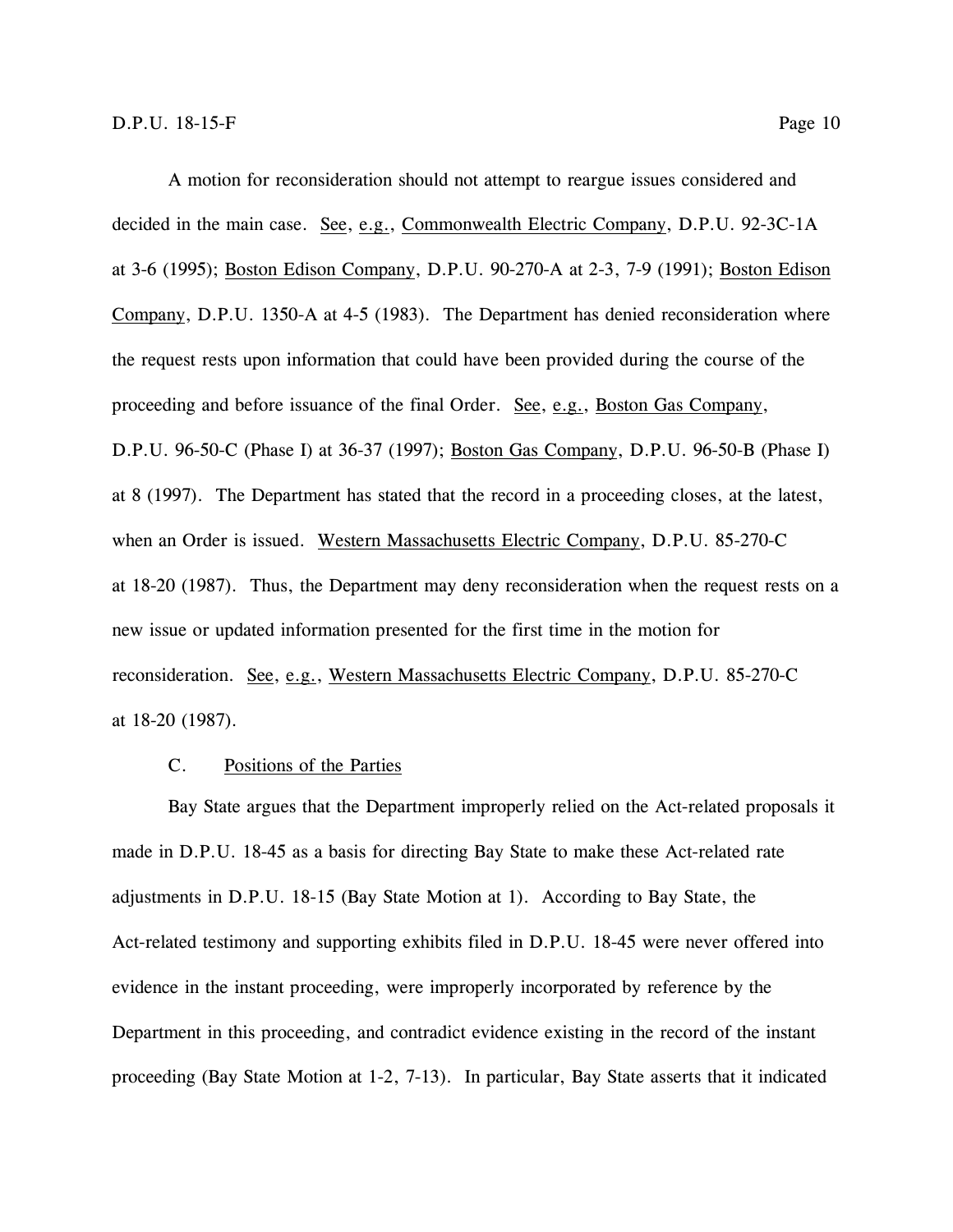through its discovery responses in D.P.U. 18-15 that if the Department intended to address in the instant proceeding the company's Act-related proposals made in D.P.U. 18-45, then the company would "extract" its Act-related proposals from the base rate case and put those proposal on a "separate track" comparable to what was filed by other companies not currently engaged in rate cases (Bay State Motion at 10, citing Exh. DPU-1-1). Further, Bay State asserts that this separate track meant that the company would retract its proposal to refund tax savings starting January 1, 2018, and instead implement a rate change as of July 1, 2018, without retroactive effect (Bay State Motion at 10, citing Exh. DPU-1-1).

Bay State also argues that the Department improperly imposed a retroactive rate adjustment on the company, even though the Department determined that further investigation was needed into whether it had the legal authority to require a refund of any tax savings accrued from January 1, 2018 through June 30, 2018 (Bay State Motion at 1-2). Bay State maintains that the Department cannot lawfully impose a retroactive rate adjustment without the company's acquiescence, which Bay State contends it did not provide in the instant proceeding (Bay State Motion at 6).

Based on these arguments, Bay State requested that the Department reconsider its decision in D.P.U. 18-15-A and "retract or void" the approval of the company's proposal, made in D.P.U. 18-45, to return to ratepayers approximately \$12.5 million associated with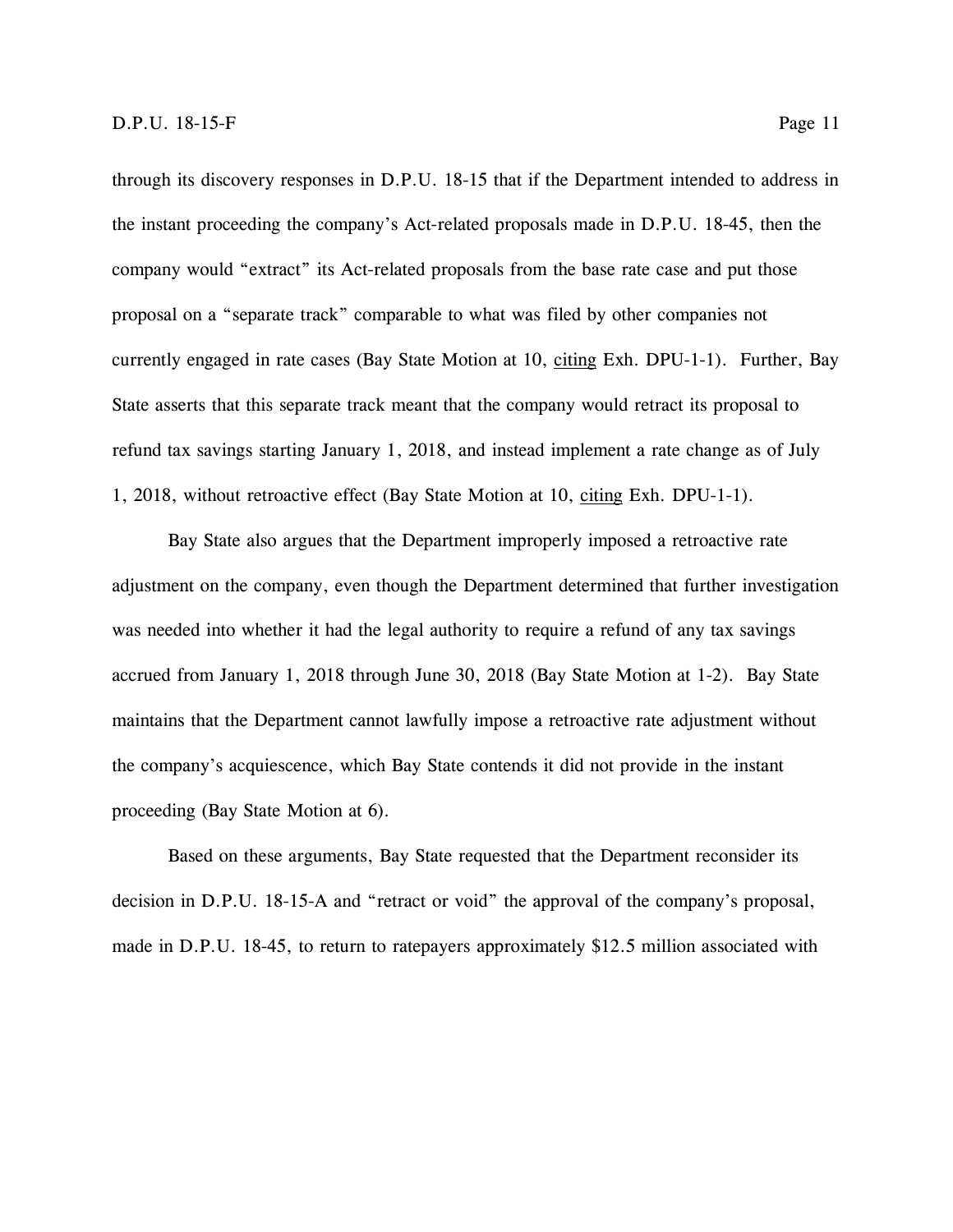tax savings from the period January 1, 2018 through February 28, 2019,<sup>11</sup> with interest at the prime rate (Bay State Motion at 14). Instead, Bay State asserted that the Department should consider this proposal as part of the company's base rate proceeding in D.P.U. 18-45, where the proposal was initially made (Bay State Motion at 14).

On July 26, 2018, the Attorney General filed a response to the Bay State Motion ("Response to Bay State Motion"). The Attorney General argues that Bay State raises no new issues or arguments to justify reconsideration of the Department's Order in D.P.U. 18-15-A and that the Department's Order was and clear and should be followed (Response to Bay State Motion at 1). As such, the Attorney General asserts that the Department should deny the Bay State Motion (Response to Bay State Motion at 1).

#### D. Analysis and Findings

<span id="page-16-0"></span>As noted above, subsequent to our decision in D.P.U. 18-15-A, the Department allowed Bay State's request to adjust it rates, effective July 1, 2018. D.P.U. 18-15-B at 9. Bay State did not challenge that decision. Therefore, what remains to be determined is whether Bay State has presented an appropriate basis to reconsider the Department's approval in D.P.U. 18-15-A of its proposal to return Act-related tax savings to ratepayers that have accrued between January 1, 2018 and June 30, 2018.

On September 5, 2018, Bay State submitted a Settlement Agreement, which addressed the remaining Act-related issues, including the refund of tax savings from the period

 $11$ As noted above, Bay State did not challenge the Department's Order in D.P.U. 18-15-B allowing the adjustment to Bay State's rates, effective July 1, 2018, to account for the reduction in the federal corporate income tax rate.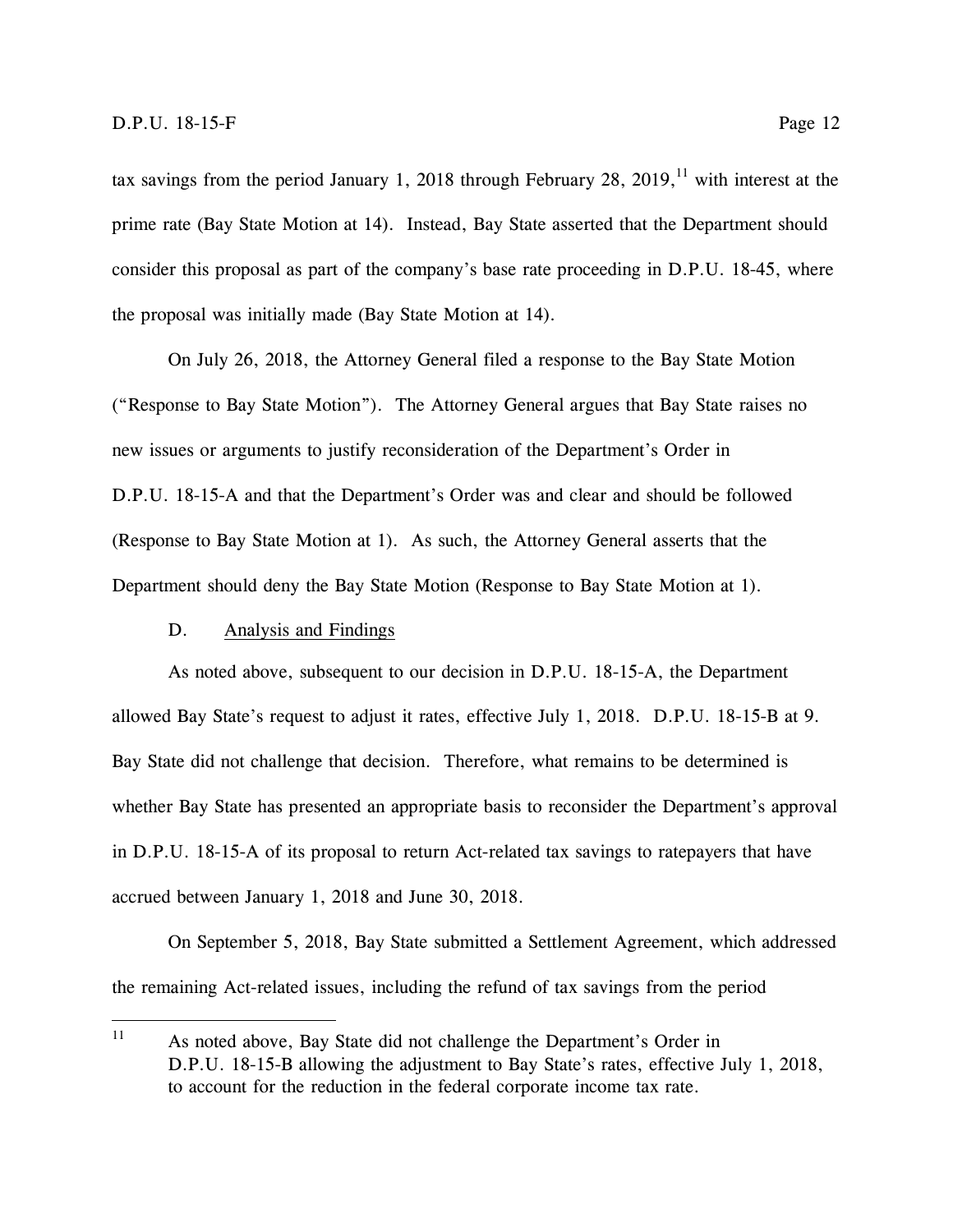January 1, 2018 through June 30, 2018. However, on September 19, 2018, Bay State withdrew its base rate case and with it the Settlement Agreement. Therefore, Bay State's requested relief in its motion – to allow for reconsideration of whether it should be required to return any tax savings accrued between January 1, 2018 and June 30, 2018 in its rate case – is not a viable remedy.

Despite the fact that Bay State did not challenge the findings in D.P.U. 18-15-B, we find that the Bay State Motion was timely and acted to preserve the company's arguments regarding the Department's legal authority to order the refund of tax savings accrued from January 1, 2018, through June 30, 2018. Based on the manner in which the company presented its various filings, the Department approved in D.P.U. 18-15 (*i.e.*, the instant tax Act investigation docket) what appeared to be Bay State's proposal to return to ratepayers all Act-related tax savings starting January 1, 2018, although deferred until the effective date of any new rates in D.P.U. 18-45 (i.e., Bay State's rate case). See D.P.U. 18-15-A at 39. This view is further reinforced by the Department's approval of Bay State's amended proposal to adjust its rates effective July 1, 2018, rather than wait until March 1, 2019, as it had originally proposed. See D.P.U. 18-15-B at 9.

After review of the Bay State Motion, the Department concludes that, based on the ambiguity in the company's filings, we inadvertently failed to appreciate the contingent nature of the company's Act-related proposals in D.P.U. 18-45 in the context of this proceeding. Accordingly, to the extent that it seeks reconsideration of the Department's approval in D.P.U. 18-15-A of Bay State's proposal to return Act-related tax savings to ratepayers that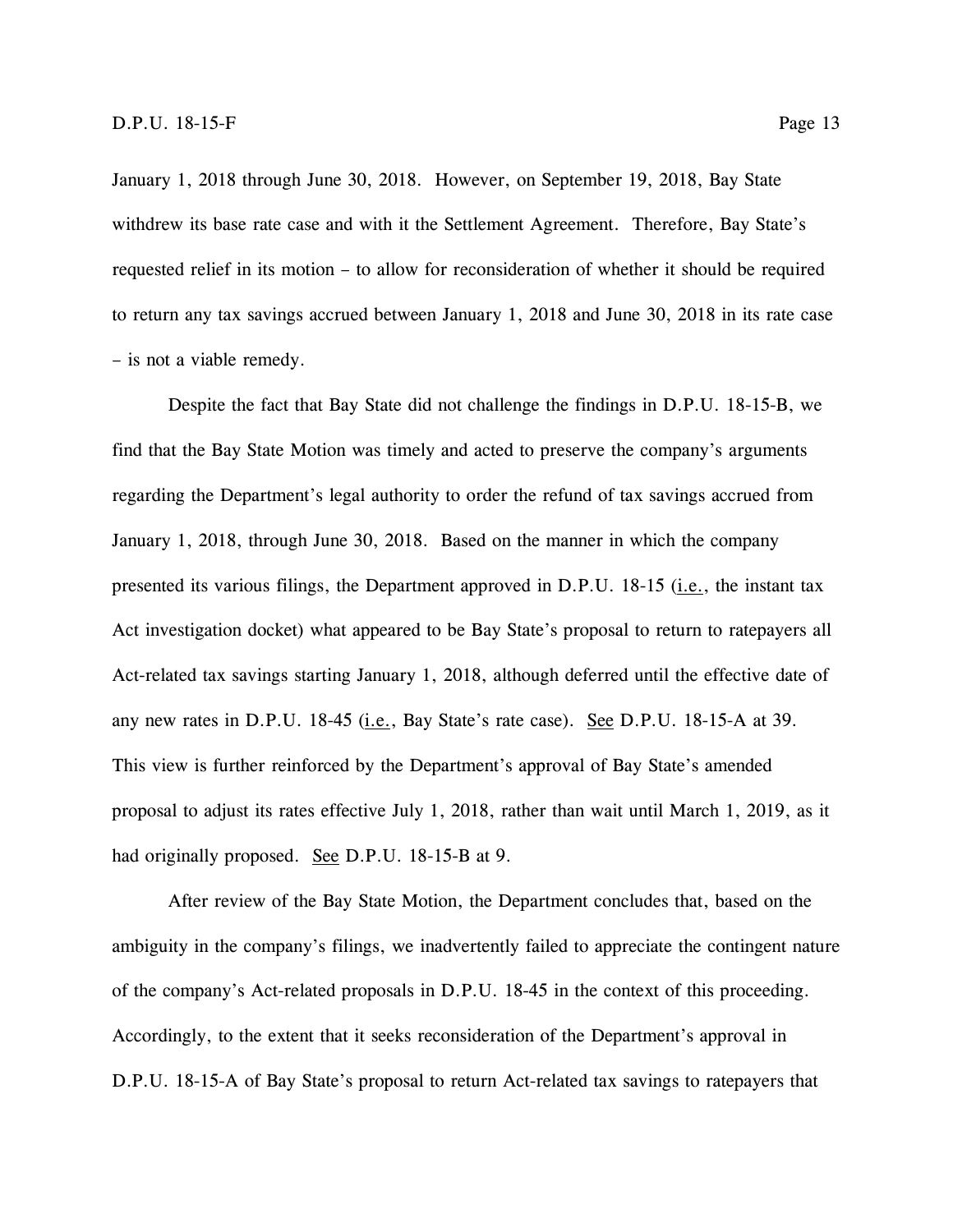have accrued between January 1, 2018 and June 30, 2018, the Bay State Motion is granted. The Department will address Bay State's arguments as they pertain to the refund of tax savings accrued from January 1, 2018 through June 30, 2018, in the context of similar arguments raised by other companies below in Section III.

#### <span id="page-18-0"></span>III. REFUND OF TAX SAVINGS ACCRUED FROM JANUARY 1, 2018 THROUGH JUNE 30, 2018

#### A. Introduction

<span id="page-18-1"></span>In D.P.U. 18-15-A, the Department found that the change in the federal corporate income tax rate was a significant, known and measurable reduction in certain companies' costs of service and that it was necessary to order an adjustment, effective July 1, 2018, to the companies' rates. See D.P.U. 18-15-A at 29-30, citing Investigation into Effect of the Reduction in Federal Income Tax Rates on Utility Rates as a Result of the Tax Reform Act of 1986, D.P.U. 87-21-A at 7-8 (1987). Subsequently, Bay State, Liberty Utilities, National Grid (Electric), NSTAR Gas, Unitil, Agawam Springs and Pinehills Water adjusted their respective rates, effective July 1, 2018.<sup>12</sup> In addition, pursuant to directives issued in D.P.U. 18-15-A, Milford Water and National Grid (Gas) made adjustments to their respective rates in their then-pending base rate proceedings.<sup>13</sup> Therefore, as a result of the

<sup>12</sup> The Department also approved Unitil's proposal to return to ratepayers the tax savings accrued from January 1, 2018, through June 30, 2018. D.P.U. 18-15-A at 57-59.

<sup>&</sup>lt;sup>13</sup> Aquarion Water filed a motion for reconsideration rather than make the required rate reduction. No other company challenged the Department's Order in D.P.U. 18-15-A. Further, NSTAR Electric adjusted its rates as of February 1, 2018, to account for the Act. D.P.U. 17-05-C at 9-11. Further, Berkshire Gas made Act-related rate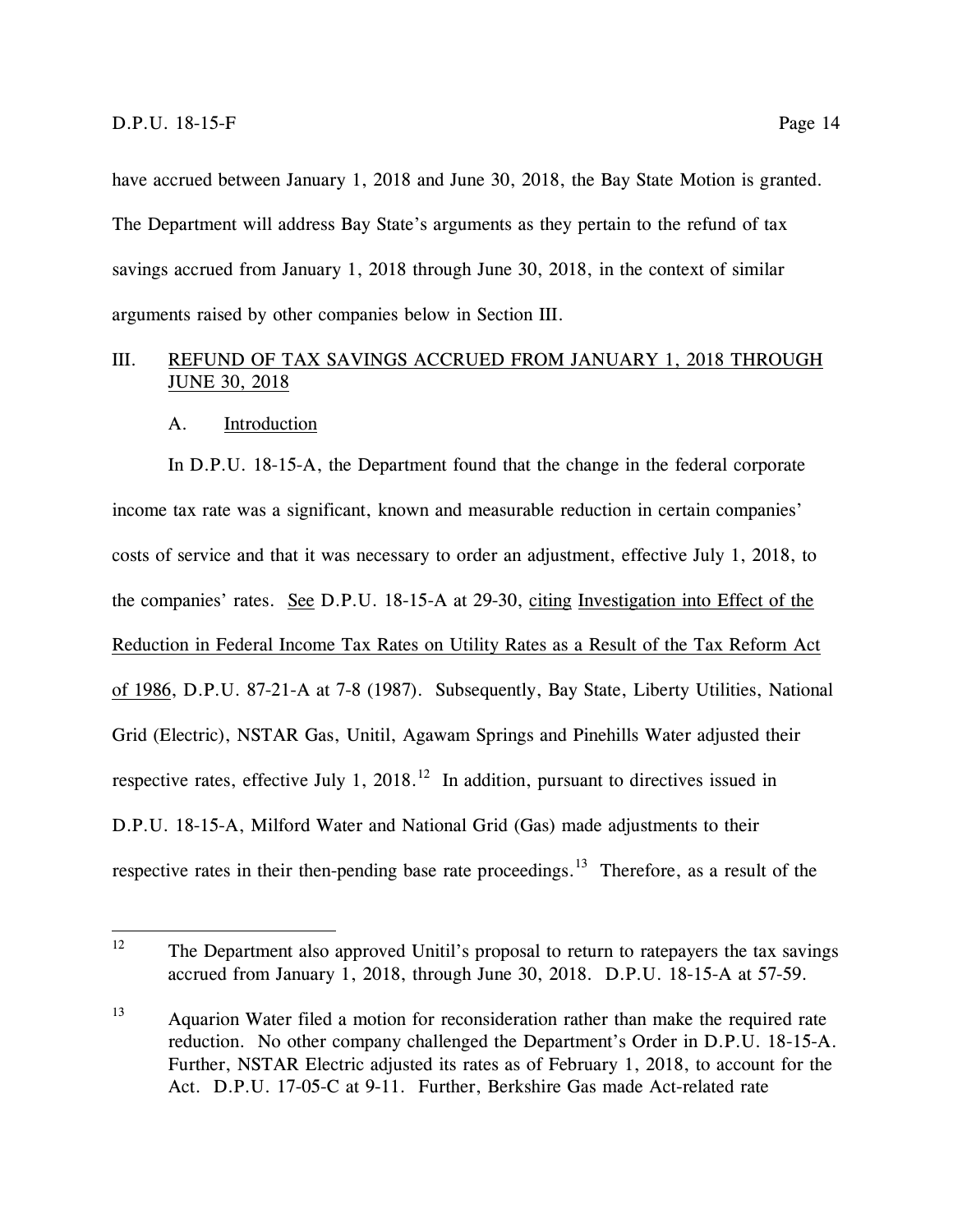$\overline{a}$ 

Department's Order in D.P.U. 18-15-A, Massachusetts ratepayers received a prompt benefit of the change in the federal tax code as it relates to base rates effective on and after July 1,  $2018.^{14}$ 

Similarly, in D.P.U. 18-15-D and D.P.U. 18-15-E, the Department determined that the reduction in the federal corporate income tax rate resulted in booked ADIT that are in excess of future liabilities for the companies and, therefore, it was necessary and appropriate for these companies to return to ratepayers any excess ADIT related to the Act.

D.P.U. 18-15-D at 13; D.P.U. 18-15-E at 22-23. Pursuant to these Orders, Aquarion Water, Bay State, Liberty Utilities, Milford Water, National Grid, NSTAR Electric, NSTAR Gas, and Unitil have begun to return excess ADIT to ratepayers. No party has appealed these Orders. Therefore, as a result of the Department's Orders in D.P.U. 18-15-D and D.P.U. 18-15-E, Massachusetts ratepayers received a prompt benefit of the change in the federal tax code as it relates to excess ADIT.

In the sections below, the Department will address whether it is appropriate for Eversource, Aquarion Water, Bay State, Liberty Utilities, National Grid, Milford Water, Pinehills Water, and Agawam Springs to return to ratepayers any tax savings as a result of the Act that were accrued from January 1, 2018 through June 30, 2018. As discussed below,

adjustments as part of its recently-approved settlement with the Attorney General in D.P.U. 18-40. See D.P.U. 18-40-B at 13.

<sup>14</sup> As noted above, Aquarion Water did not adjust its rates effective July 1, 2018, or follow the Department's directives to book the tax savings as a regulatory liability and return those amounts to ratepayers as part of its then-pending base rate case. Rather, Aquarion Water filed a motion for reconsideration of D.P.U. 18-15-A.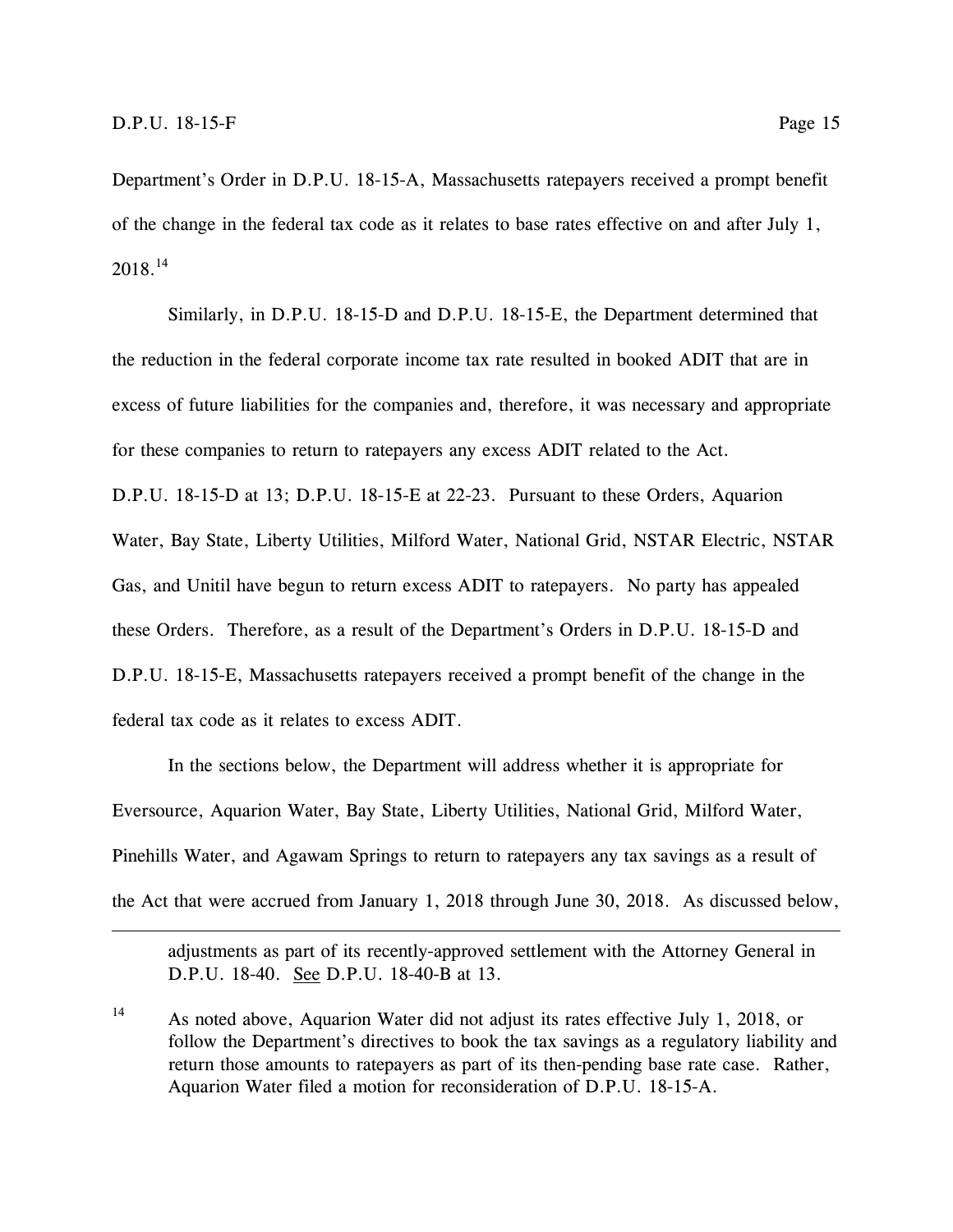the companies offer several arguments in support of their position that the Department cannot, as a matter of law, direct the refund of such savings. Nonetheless, some companies also posit that the Department may examine the individual circumstances of each utility and evaluate the company's earnings to determine whether equity would suggest that customers should be the beneficiaries of a refund for tax savings accrued from January 1, 2018 through June 30, 2018. Conversely, the Attorney General argues that ratepayers are entitled to all of the Act-related savings accrued during this time period and that to return such savings would not violate law or policy.

- <span id="page-20-1"></span><span id="page-20-0"></span>B. Positions of the Parties
	- 1. Companies

#### a. Retroactive Ratemaking

<span id="page-20-2"></span>Eversource, Aquarion Water, Bay State, Liberty Utilities, National Grid, Milford Water, Pinehills Water, and Agawam Springs argue that because base rates are set prospectively, the Department is not authorized to make retroactive adjustments to base rates based on a review of past losses or gains to either the utility, customers, or particular classes of customers (Eversource/Aquarion Water Brief at 12-17, citing e.g., G.L. c. 164, § 94; Fitchburg Gas and Electric Light Company v. Department of Telecommunications and Energy, 440 Mass. 625, 627-628 (2004); Massachusetts Electric Company v. Department of Public Utilities, 383 Mass. 675, 676 n.1 (1981); Boston Gas Company, D.T.E. 96-50-D at 7 (2001); The Berkshire Gas Company, D.P.U. 92-210, at 236 (1993); Bay State Brief at 1; Liberty Utilities Brief at 10-11, citing same; National Grid Brief at 6-12, citing same;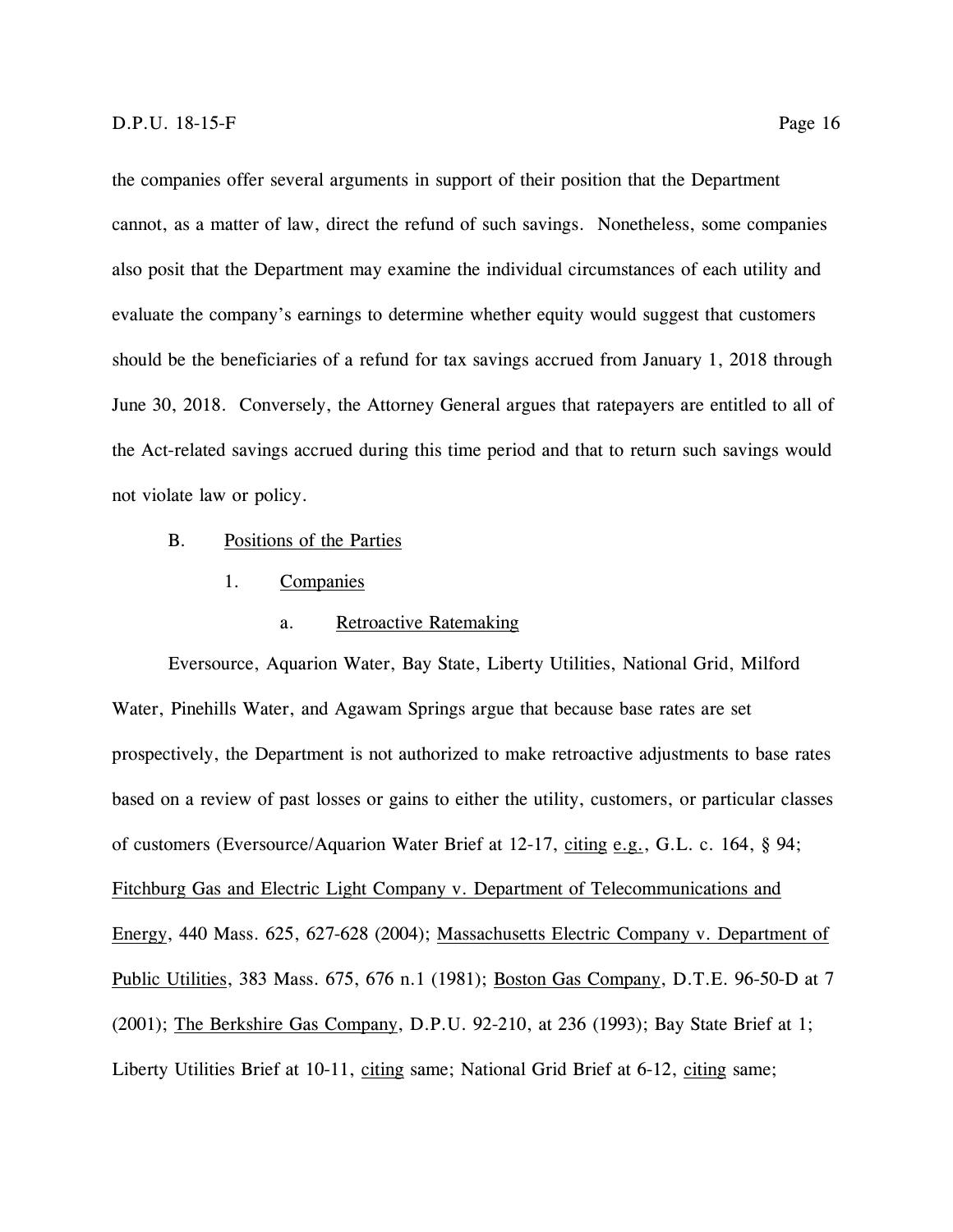Milford Water Brief at 4-5; Pinehills Water Brief at 4-5; Agawam Springs Brief at 4-5; Eversource/Aquarion Water Reply Brief at 1-2; National Grid Reply Brief at 8; Milford Water/Pinehills Water/Agawam Springs Reply Brief at 9-12). Thus, these companies claim that once established by the Department, a base rate cannot be adjusted to account for fluctuations in actual costs, but can only be changed prospectively when a company files for new rates pursuant to the procedures set out in G.L. c. 164, § 94 (Eversource/Aquarion Water Brief at 17; Bay State Brief at 1; Liberty Utilities Brief at 16; National Grid Brief at 7; Milford Water Brief at 4-5; Pinehills Water Brief at 4-5; Agawam Springs Brief at 4-5; Milford Water/Pinehills Water/Agawam Springs Reply Brief at 9-12).<sup>15</sup> Accordingly, Eversource, Aquarion Water, Bay State, Liberty Utilities, National Grid, Milford Water, Pinehills Water, and Agawam Springs assert that the Department is prohibited from retroactively adjusting the companies' Department-approved rates to account for the impact of the Act (Eversource/Aquarion Water Brief at 17-18; Bay State Brief at 1; Liberty Utilities Brief at 16; National Grid Brief at 28-29; Milford Water Brief at 5; Pinehills Water Brief

at 4-5; Agawam Springs Brief at 4-5).

Further, Eversource, Aquarion Water, Liberty Utilities, and National Grid argue that the previous refund of federal tax savings pursuant to the Department's decision in

<sup>15</sup> In particular, Eversource, Aquarion Water, Liberty Utilities, and National Grid contend that they charged customers during the applicable refund period pursuant to Department-approved rates that were based on a representative level of expenses and found to be just and reasonable by the Department (Eversource/Aquarion Water Brief at 17; Liberty Utilities Brief at 16; National Grid Brief at 15; Eversource/Aquarion Water Reply Brief at 6-7; National Grid Reply Brief at 3).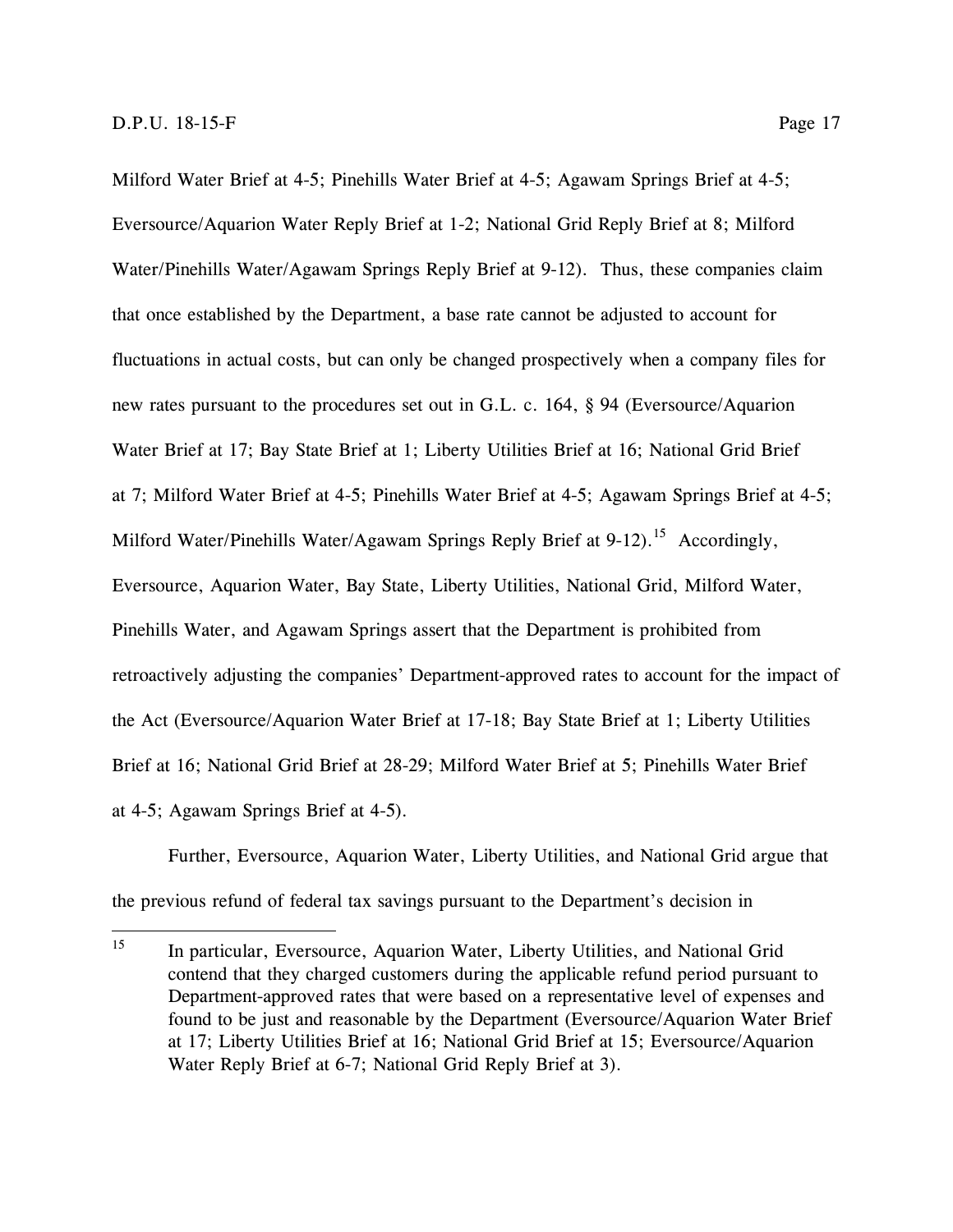D.P.U. 87-21-A is not dispositive of whether a tax savings refund is appropriate in the instant case (Eversource/ Aquarion Water Brief at 9, 20-21; Liberty Utilities Brief at 8; National Grid Brief at 9). In particular Eversource, Aquarion Water, Liberty Utilities, and National Grid note that the tax change presented in D.P.U. 87-21-A was known to the companies and addressed by the Department well before it took effect and, therefore, raised no retroactive ratemaking concerns (Eversource/Aquarion Water Brief at 9, 20-21; Liberty Utilities Brief at 8; National Grid Brief at  $19$ ).<sup>16</sup>

#### b. Presumption of Just and Reasonable Rates

<span id="page-22-0"></span>Eversource, Aquarion Water, Liberty Utilities, National Grid, Milford Water,

Pinehills Water, and Agawam Springs take issue with the Department's decision in D.P.U. 18-15-A that the change in the federal corporate income tax rate is a significant, known, and measurable reduction in the companies' costs of service sufficient to rebut the presumption that rates as of January 1, 2018, were just and reasonable (Eversource/Aquarion Water Brief at 20, citing D.P.U. 18-15-A at 29; Liberty Utilities Brief at 19-20; National

<sup>16</sup> Moreover, National Grid argues that the instant proceeding is distinguishable from federal precedent that allows an exception to the prohibition against retroactive ratemaking when a utility is put on notice of a potential future rate adjustment (National Grid Brief 11, citing OXY USA. v. Federal Energy Regulatory Commission, 64 F.3d 679, 699 (D.C. Cir. 1995)). According to National Grid, the OXY USA court held that the notice exception does not violate the rule against retroactive ratemaking "'because all parties are placed on notice that the agency has the authority to order a refund'" (National Grid Brief at 11, citing OXY USA. v. Federal Energy Regulatory Commission, 64 F.3d 679, 699 (D.C. Cir. 1995)). National Grid argues, however, that this notice exception is inapplicable because, under Massachusetts law, the Department has no such refund authority (National Grid Brief at 11).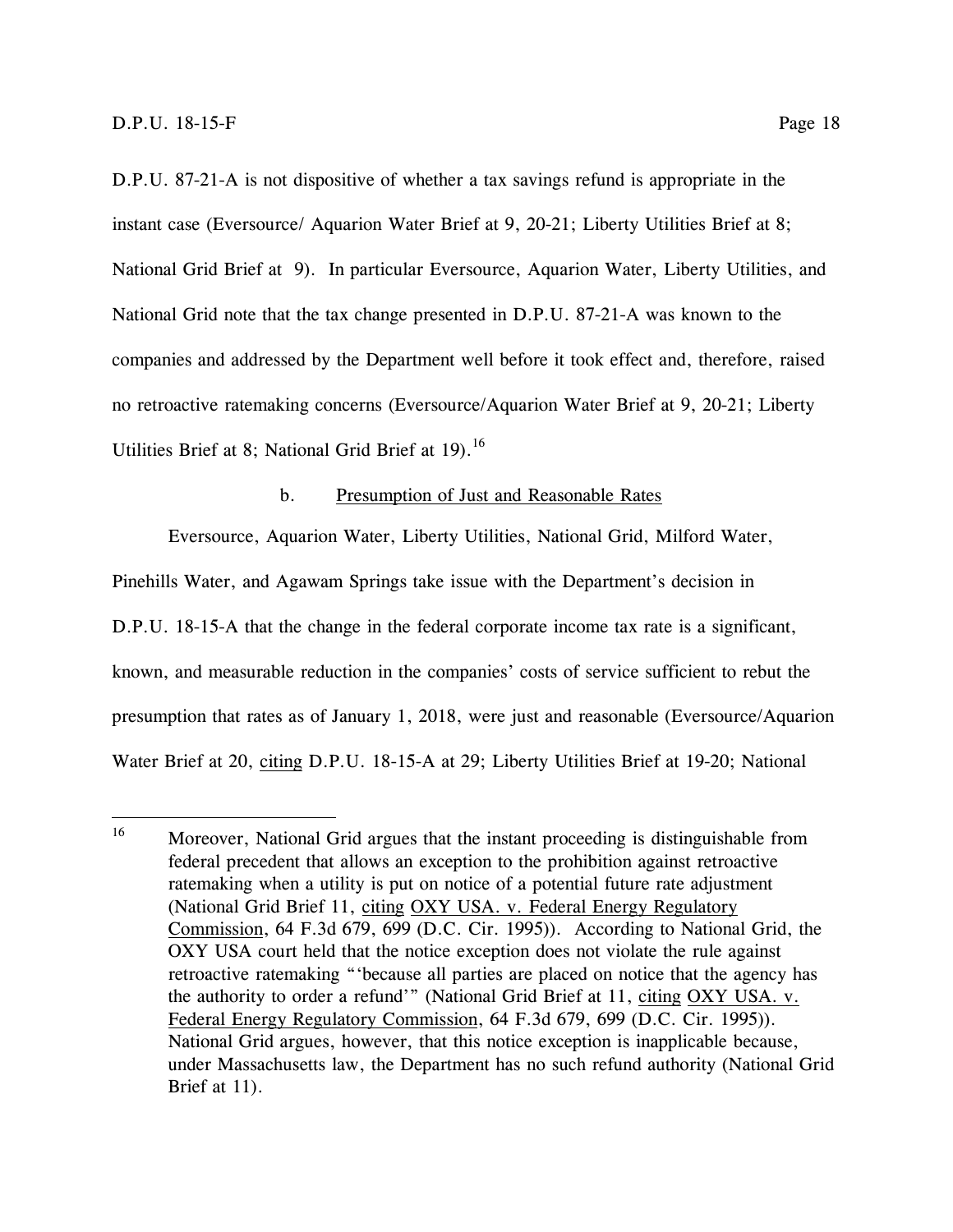Grid Brief at 19; Milford Water Brief at 5; Pinehills Water Brief at 5; Agawam Springs Brief at 5). In particular, Eversource, Aquarion Water, Liberty Utilities, and National Grid contend that because the just and reasonable standard has been developed through Massachusetts law and Department precedent to give meaning and substance to the Department's inquiry into the propriety of prospective rate changes proposed under G.L. c. 164, § 94, the standard also is subject to the legal restraint on the Department's authority to order retroactive adjustments (Eversource/Aquarion Water Brief at 21-22, citing G.L. c. 164, § 94; Maryland Casualty Insurance Company v. NSTAR, 471 Mass. 416, 425 (2015); Fitchburg Gas and Electric Light Company v. Department of Telecommunications and Energy, 440 Mass. 625, 637 (2004); Attorney General v. Department of Telecommunications and Energy, 438 Mass. 256, 264 n.13 (2002); Town of Hingham v. Department of Telecommunications and Energy, 433 Mass. 198, 203, 205 (2001); Attorney General v. Department of Public Utilities, 392 Mass. 262, 265 (1984); Attorney General v. Department of Public Utilities, 390 Mass. 208, 227 (1983); New England Telephone and Telegraph Company v. Department of Public Utilities, 371 Mass. 67, 73 (1976); City of Newton v. Department of Public Utilities, 367 Mass. 667, 679-680 (1975); Metropolitan District Commission v. Department of Public Utilities, 352 Mass. 18, 27 (1967); New England Gas Company, D.P.U. 10-114, at 22 (2011); Boston Gas Company, D.T.E. 96-50-D at 7-8 (2001); Massachusetts Electric Company, D.P.U. 95-40, at 155 (1995); Western Massachusetts Electric Company, D.P.U. 85-270, at 10 (1986); Liberty Utilities Brief at 20-21, citing same; National Grid Brief at 19-20). Therefore, these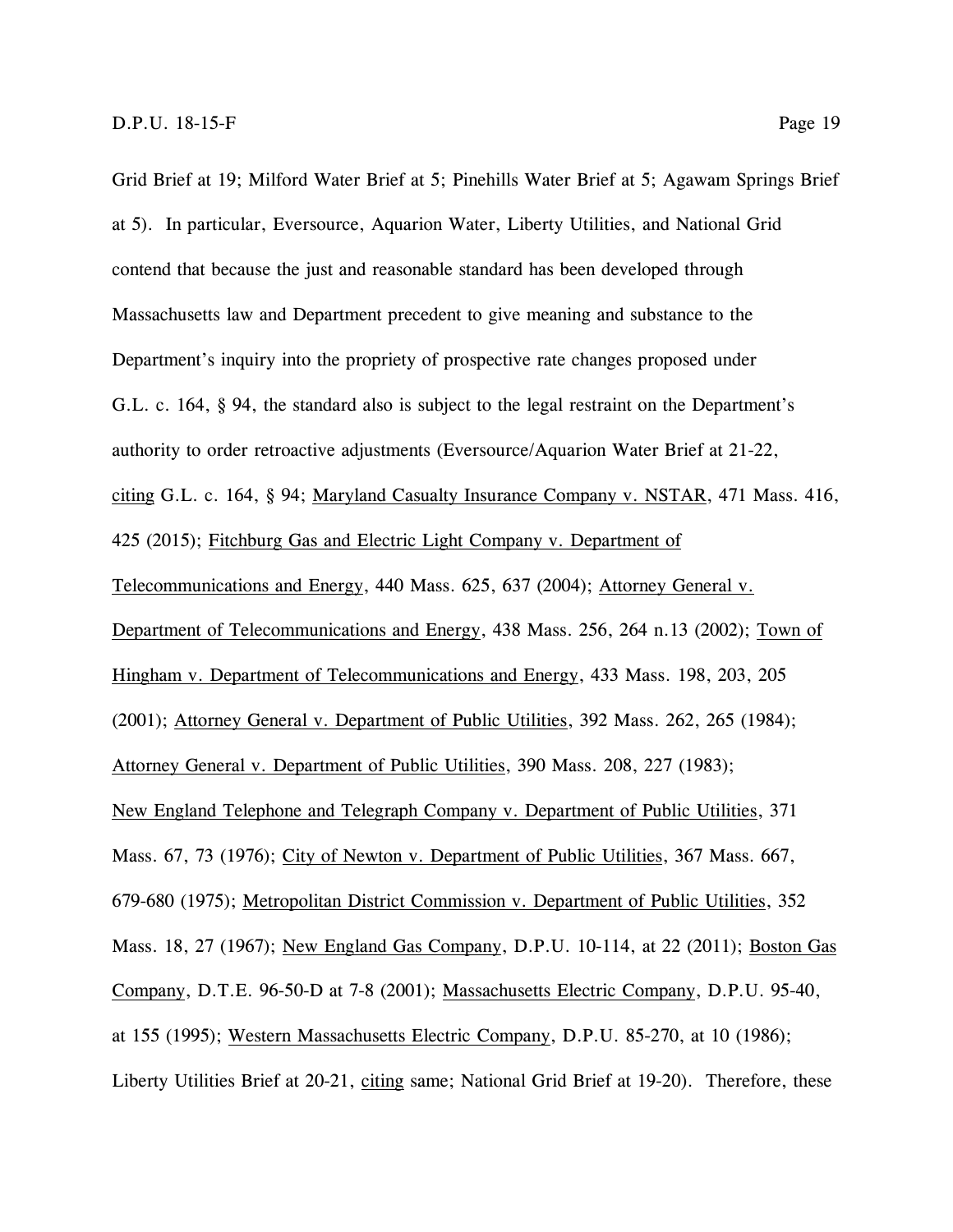companies assert that the Department's reliance on the just and reasonable standard as the basis for a retroactive refund of tax savings is misplaced (Eversource/Aquarion Water Brief at 22; Liberty Utilities Brief at 21; National Grid Brief at 20).<sup>17</sup>

Further, Eversource, Aquarion Water, Liberty Utilities, and National Grid contend that the Department's reliance on the tax reductions of the Act as affording an "unqualified benefit to utilities" sufficient to rebut the presumption that rates as of January 1, 2018 are just and reasonable, is also flawed (Eversource/Aquarion Water Brief at 23; Liberty Utilities Brief at 21; National Grid Brief at 23). In particular, Eversource, Aquarion Water, Liberty Utilities, and National Grid assert that credit ratings agencies have observed the potential adverse impact of the Act on utility cash flows and credit metrics and, therefore, the Department cannot presume that the companies earned at or above their respective allowed returns on equity ("ROE") or that rates are no longer just and reasonable simply because the federal corporate income tax rate has been reduced (Eversource/Aquarion Water Brief at 23-24, citing Rating Action: Moody's Changes Outlooks on 25 US Regulated Utilities Primarily Impacted By Tax Reform, Moody's Investors Service, January 19, 2018; Liberty Utilities Brief at 22, citing same; National Grid Brief at 23-24, citing same).

<sup>17</sup> <sup>17</sup> Eversource, Aquarion, Liberty Utilities, and National Grid also argue that the Department's reliance on D.P.U. 87-21-A to support a finding that the companies' rates are not just and reasonable is flawed because, as they note above, the decision in D.P.U. 87-21-A resulted in a prospective change in rates and did not implicate retroactive ratemaking concerns (Eversource/Aquarion Brief at 20-21; Liberty Utilities Brief at 18-19; National Grid Brief at 23; Eversource/Aquarion Water Reply Brief at 2-3).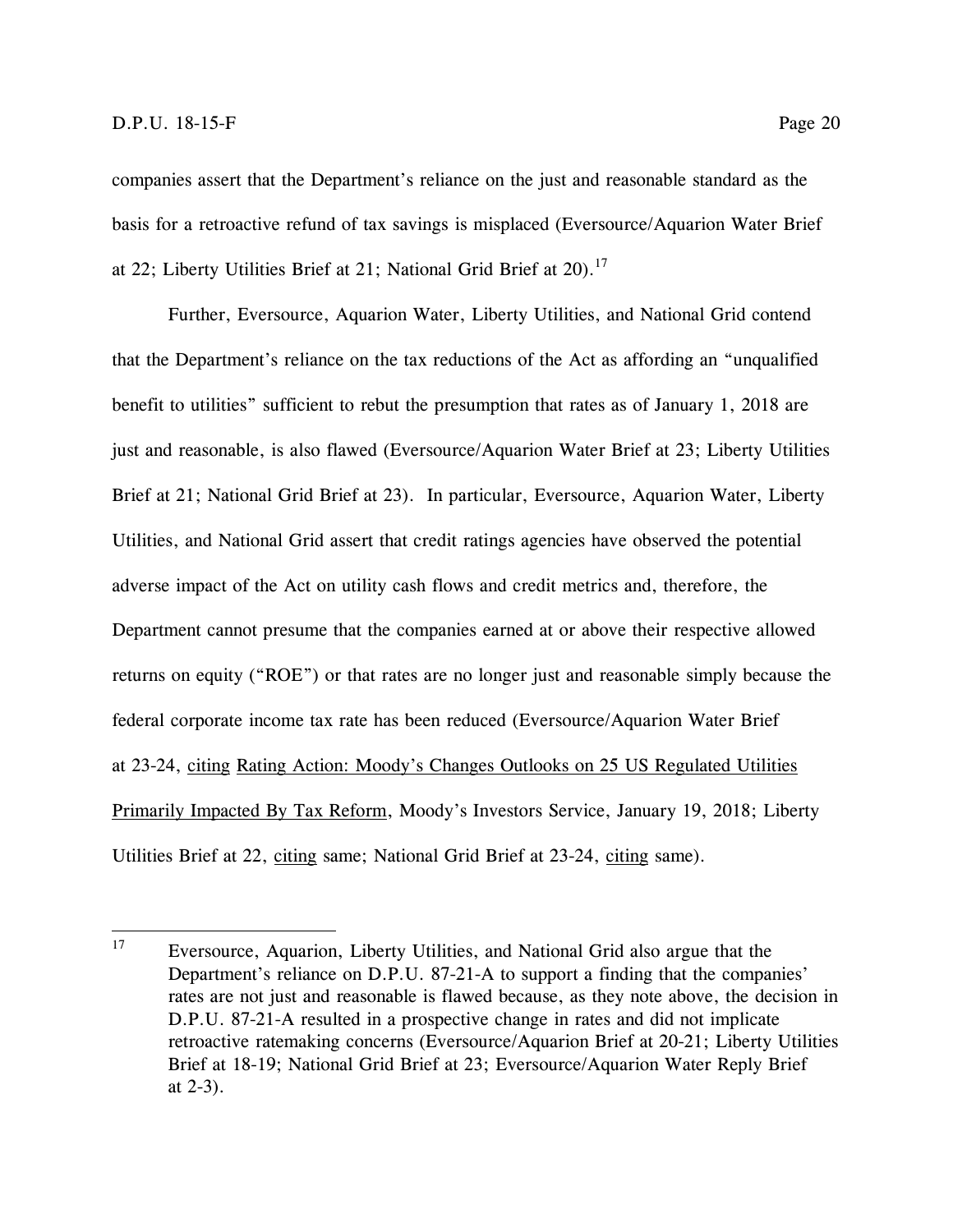#### c. Known and Measurable Standard

<span id="page-25-0"></span>Eversource, Aquarion Water, Liberty Utilities, and National Grid argue that base distribution rates are set prospectively based on a representative level of a company's revenues and expenses (i.e., a test year), adjusted for known and measurable changes (Eversource/Aquarion Water Brief at 24-25, citing Fitchburg Gas and Electric Light Company v. Department of Telecommunications and Energy, 440 Mass. 625, 627-628 (2004); Liberty Utilities Brief at 23, citing same; National Grid Brief at 8, 16, citing same). Moreover, Eversource and Aquarion Water argue that known and measurable changes must be based on record evidence and are permitted only for limited period of time after the test year (Eversource/Aquarion Water Brief at 25-26, citing NSTAR Electric Company and Western Massachusetts Electric Company, D.P.U. 17-05, at 233 (2017); Bay State Gas Company, D.P.U. 12-25, at 133-134 (2012); New England Telephone, D.P.U. 18210, at 2 (1975); Liberty Utilities Brief at 24, citing same; National Grid Brief at 21; Eversource/Aquarion Water Reply Brief at 1-2). In this regard, Eversource, Aquarion Water, Liberty Utilities, and National Grid assert that a known and measurable tax adjustment applied years after the companies' rates were set is not reasonably related to the respective test years in those rate cases (Eversource/Aquarion Water Brief at 26; Liberty Utilities Brief at 24; National Grid Brief at 21). Thus, Eversource, Aquarion Water, Liberty Utilities, and National Grid contend that using the known and measurable standard as a basis to order a refund of tax savings accrued from January 1, 2018 to June 30, 2018, would undermine the predictability of Department precedent, the certainty provided to jurisdictional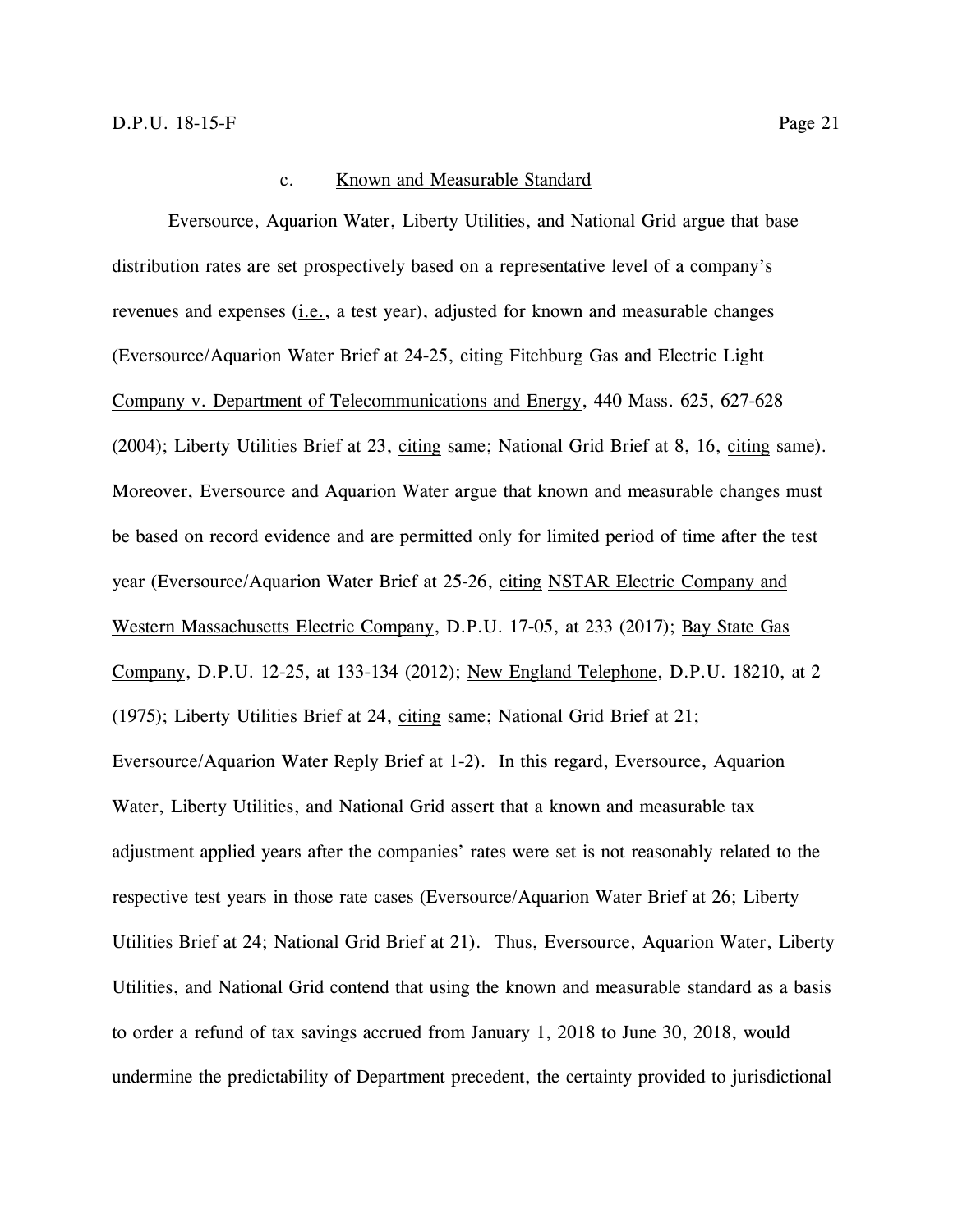companies for the conduct of their business, the confidence of investors in the stability of the regulatory construct, and the stability of customers' rates (Eversource/Aquarion Water Brief at 26-27, citing NSTAR Electric Company and Western Massachusetts Electric Company, D.P.U. 17-05-B at 129 (2018); Bay State Gas Company, D.P.U. 09-30, at 159 (2009); Nunnally, D.P.U. 92-34-A at 5 (1993); Liberty Utilities Brief at 24-25, citing same; National Grid Brief at 22-23, citing same).

#### d. Single Issue Ratemaking

<span id="page-26-0"></span>Eversource, Aquarion Water, Liberty Utilities, National Grid, Milford Water, Pinehills Water, and Agawam Springs argue that the Department should not authorize a rate adjustment based on one cost component  $(i.e.,$  federal tax expense) in a company's cost of service (Eversource/Aquarion Water Brief at 37-39; Liberty Utilities Brief at 12; National Grid Brief at 15-16; Milford Water Brief at 9-11; Pinehills Water Brief at 11-13; Agawam Springs Brief at 11-13; National Grid Reply Brief at 2; Milford Water/Pinehills Water/Agawam Springs Reply Brief at 12-13). In particular, National Grid and Liberty Utilities contend that the Department must review in a base rate proceeding all of a company's expenses and revenues in order to determine an appropriate level of just and reasonable rates (National Grid Brief at 16, citing Fitchburg Gas and Electric Light Company v. Department of Telecommunications and Energy, 440 Mass. 625, 628 (2004); Boston Consolidated Gas vs. Department of Public Utilities, 321 Mass. 259, 268 (1946); Liberty Utilities Brief at 12).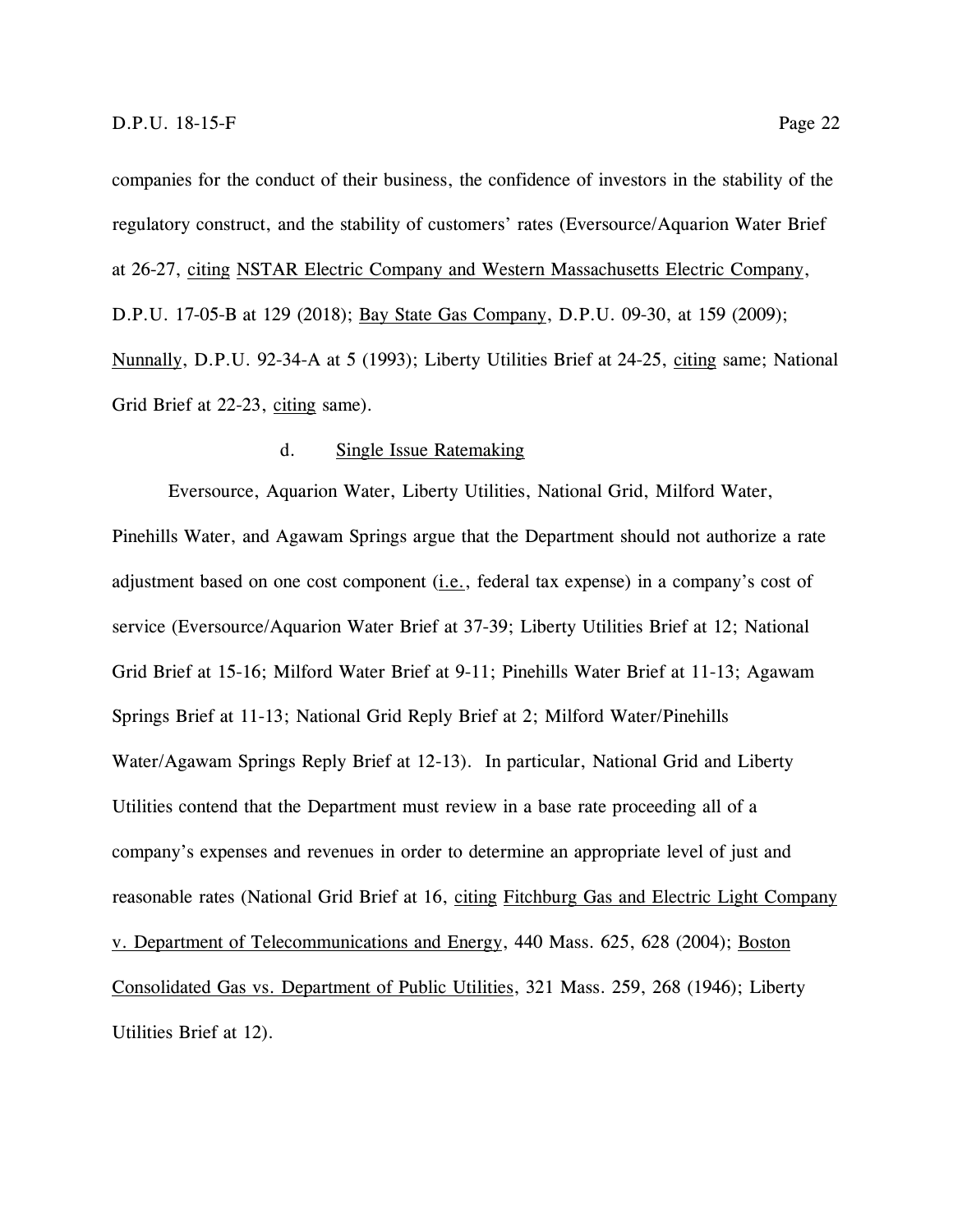In this regard Eversource, Aquarion Water, Liberty Utilities, Milford Water, Pinehills Water, and Agawam Springs argue that the Department's investigation was inadequate because ROE is an essential aspect of the Department's inquiry into the propriety of rates (Eversource/ Aquarion Water Brief at 22-23, citing NSTAR Electric Company and Western Massachusetts Electric Company, D.P.U. 17-05-B at 129 (2018); Eastern Edison Company, D.P.U. 1580 (Part I) at 13 (1984); Liberty Utilities Brief at 21, citing same; Milford Water Brief at 6-7; Pinehills Water Brief at 6-7; Agawam Springs Brief at 6-7). Eversource, Aquarion Water, and Liberty Utilities note that the Department neither investigated nor considered the companies' earnings in the period between January 1, 2018, and the date that new base rates reflecting the federal tax change (*i.e.*, January 1, 2018, for NSTAR Electric and July 1, 2018, for NSTAR Gas and Liberty Utilities) became effective (Eversource/Aquarion Water Brief at 23; Liberty Utilities Brief at 21).

Similarly, Milford Water, Pinehills Water, and Agawam Springs contend that the companies' overall financial condition and, in particular, earned ROE should be examined when determining whether rates are just and reasonable, and these companies assert that they have not earned a reasonable ROE for several years leading up to this proceeding (Milford Water Brief at 7-8; Pinehills Water Brief at 7-8; Agawam Springs Brief at 7-8; Milford Water/Pinehills Water/Agawam Springs Reply Brief at 5). These companies assert that their current revenues are insufficient and that lowering rates to account for the refund period would exacerbate this problem (Milford Water Brief at 8-9; Pinehills Water Brief at 8-9; Agawam Springs Brief at 8-9). Pinehills Water and Agawam Springs also claim that they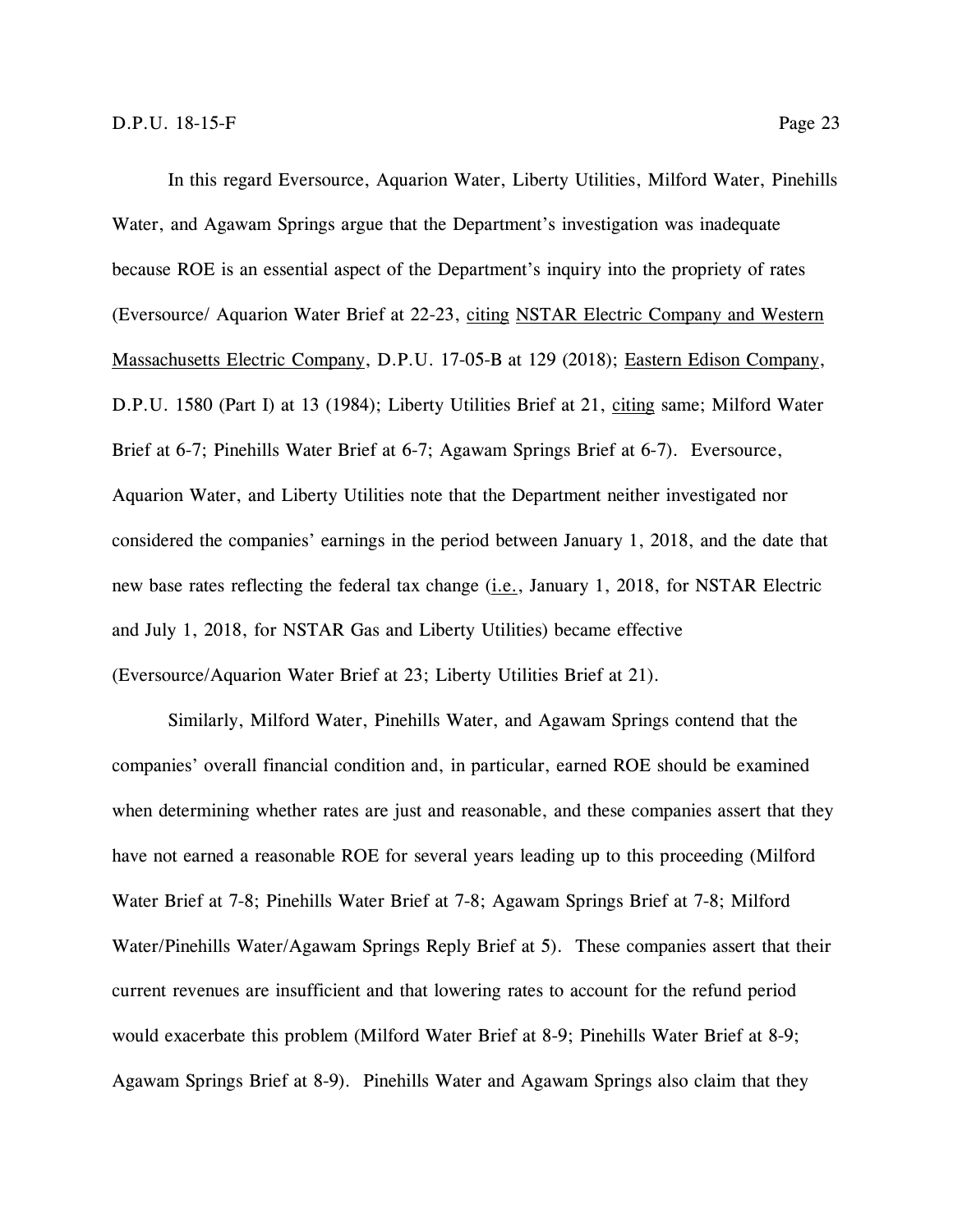can demonstrate that other significant changes in their respective costs of service have occurred since their rates were established and, therefore, a rate adjustment based on a single cost item should not be permitted (Pinehills Water Brief at 12-13; Agawam Springs Brief at 12-13).

Further, Eversource, Aquarion Water, National Grid, Milford Water, Pinehills Water, and Agawam Springs argue that single issue ratemaking is generally disfavored and it is only permitted when the magnitude of an expense increase is significant enough to require extraordinary treatment and when a more broad-base rate proceeding would burden ratepayers with additional expense (Eversource/Aquarion Brief at 37-38, citing Attorney General v. Department of Public Utilities, 453 Mass. 191, 201 (2009); National Grid Brief at 17, citing same; Milford Water Brief at 10, citing same; Pinehills Water Brief at 12, citing same; Agawam Springs Brief at 12, citing same). In this regard, Eversource and Aquarion Water note that, at the time the Department issued D.P.U. 18-15-A, Aquarion Water had a base rate proceeding pending before the Department and, therefore, there was no added burden to ratepayers that would justify a single issue adjustment to Aquarion Water's cost of service (Eversource/Aquarion Water at 37-39, citing Aquarion Water Company of Massachusetts, Inc., D.P.U. 17-90 (2018)). Similarly, National Grid notes that its gas operating companies were subject to a pending base rate proceeding at the time that the Department issued D.P.U. 18-15-A and, therefore, there was no added burden to ratepayers that would justify a single issue adjustment to the gas companies' cost of service (National Grid Brief at 18-19, citing Boston Gas Company and Colonial Gas Company,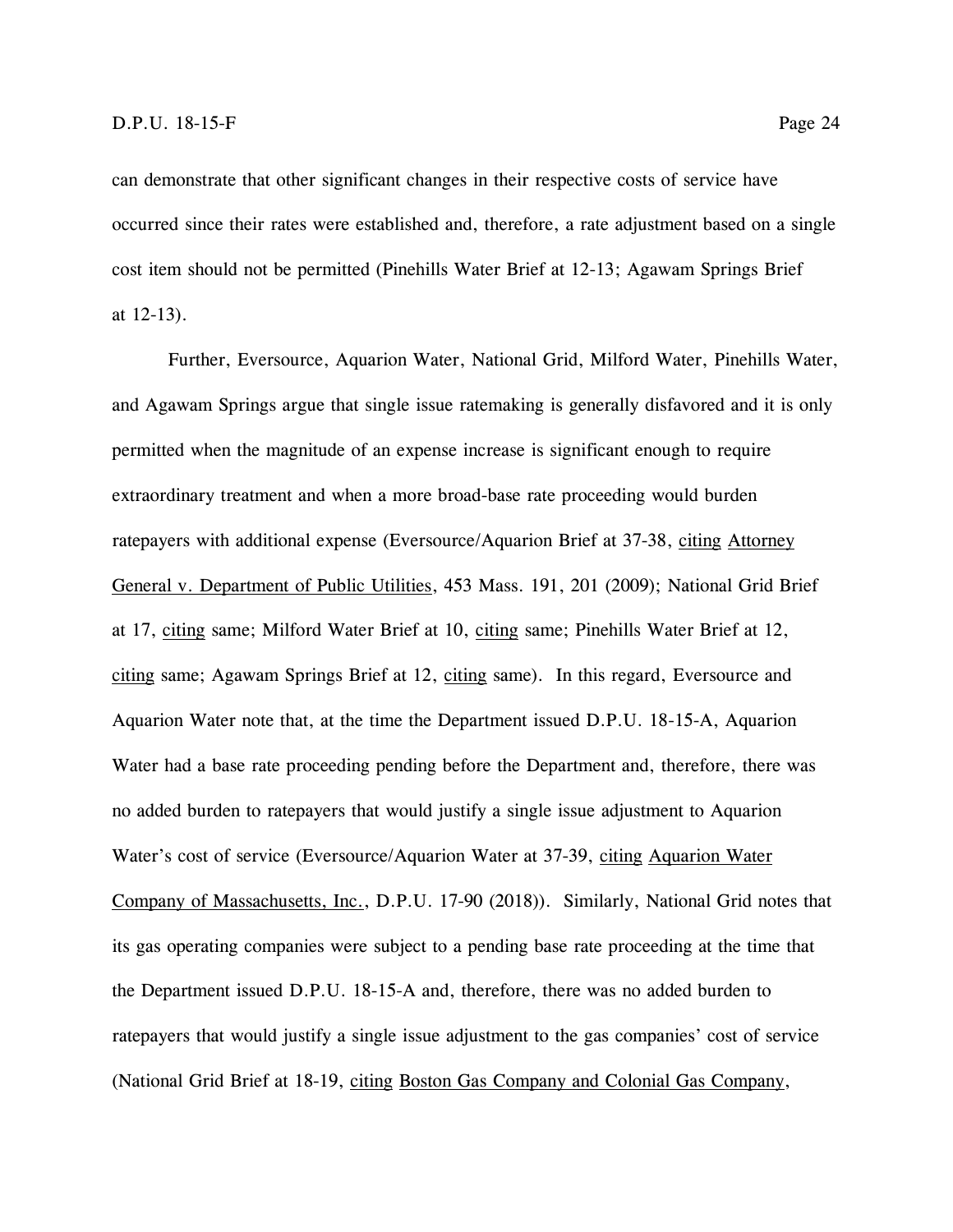D.P.U. 17-170 (2018)). Milford Water and Agawam Springs raise similar arguments, noting that they too were subject to pending base rate proceedings when the Department issued D.P.U. 18-15-A (Milford Water Brief at 9-11, citing Milford Water Company, D.P.U. 17-107 (2018); Milford Water/Pinehills Water/Agawam Springs Reply Brief at 13-14, citing Agawam Springs Water Company, D.P.U. 17-52).

Finally, Eversource, Aquarion, Liberty Utilities, National Grid, Milford Water, Pinehills Water, and Agawam Springs assert that any directive to a company to refund tax savings without considering whether the company is earning below its authorized ROE would result in unlawful confiscation (Eversource/Aquarion Brief at 5, 19; Liberty Utilities Brief at 28; National Grid Brief at 24-26; Milford Water/Pinehills Water/Agawam Springs Reply Brief at 14-15).

#### e. Filed Rates Doctrine

<span id="page-29-0"></span>Eversource, Aquarion Water, Liberty Utilities, and National Grid argue that an adjustment to their costs of service for January 1, 2018 through June 30, 2018, would violate the filed rates doctrine, which prohibits a utility from charging rates for its services other than those approved and filed with the Department (Eversource/Aquarion Water Brief at 18, citing e.g., G.L. c. 164, § 94; Town of Framingham, D.T.E. 02-46, Interlocutory Order on Scope, at 7 (2003); Cambridge Electric Light Company, D.P.U. 94-101/95-36, at 19 (1995); Liberty Utilities Brief at 16-17, citing same; National Grid at 12-15, citing same). In this regard, Eversource, Aquarion Water, Liberty Utilities, and National Grid contend that they have appropriately charged ratepayers Department-approved rates from January 1, 2018,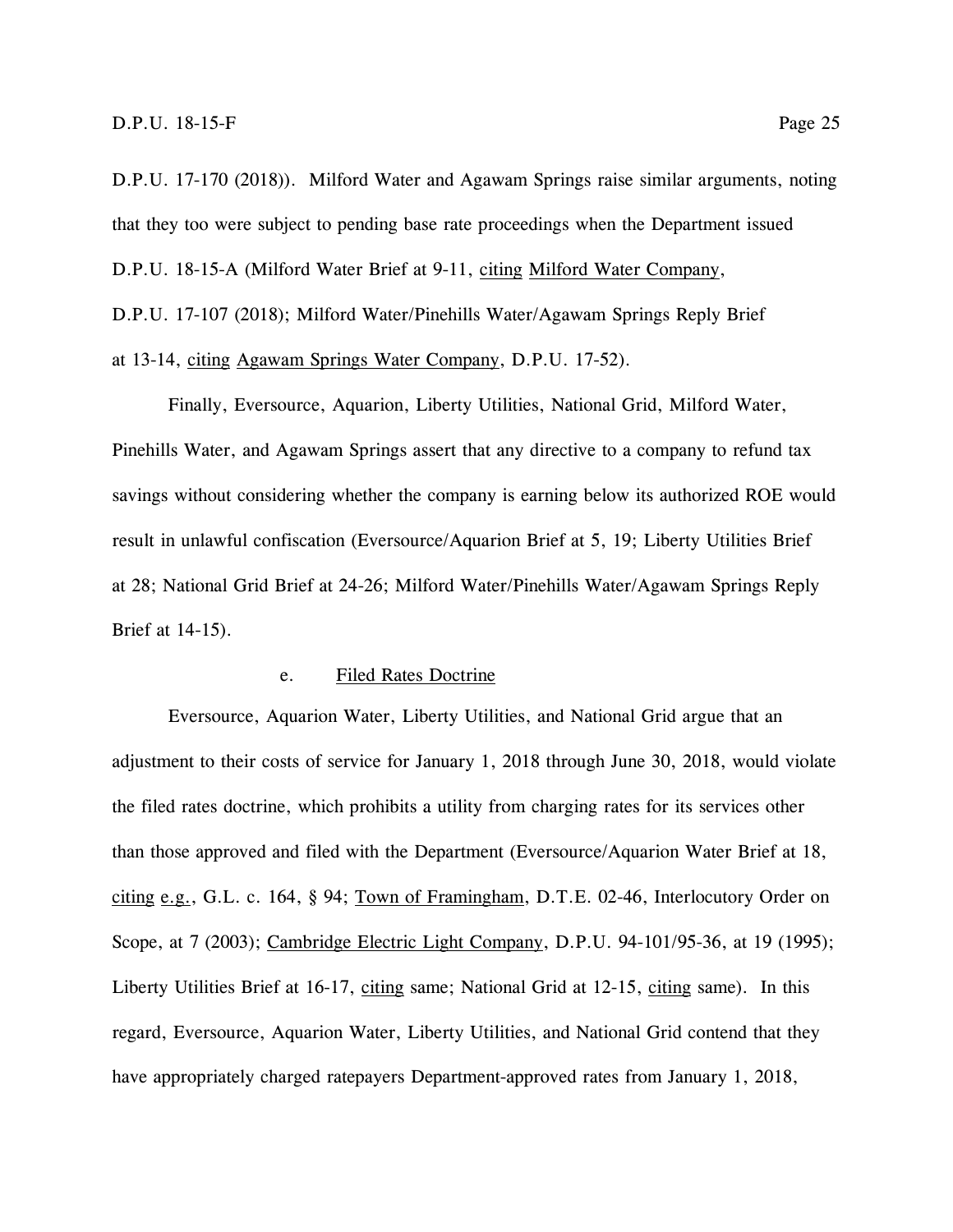through June 30, 2018 (Eversource/Aquarion Water Brief at 19, citing NSTAR Gas Company, D.P.U. 14-150, at 17 n.8, 433-434 (2015); Aquarion Water Company of Massachusetts, Inc., D.P.U. 11-43, at 286 (2012); Western Massachusetts Electric Company, D.P.U. 10-70 (2011); Boston Edison Company, D.T.E. 05-85, at 33 (2005); Liberty Utilities Brief at 17, citing Liberty Utilities (New England Natural Gas Company) Corp. d/b/a Liberty Utilities, D.P.U. 15-75 (2016); National Grid Brief at 14, citing Massachusetts Electric Company and Nantucket Electric Company, D.P.U. 15-155, at 376-383, 530 (2016)).

#### f. Threshold Test

<span id="page-30-0"></span>Eversource, Aquarion Water, Liberty Utilities, and National Grid argue that, although the Department cannot make retroactive rate adjustments as a matter of law, it may examine the circumstances of each individual utility and, in certain cases, apply a "threshold test" based on the company's earnings to determine whether equity would suggest that customers should be the beneficiaries of a refund for tax savings accrued from January 1, 2018 through June 30, 2018 (Eversource/Aquarion Water Brief at 29, citing Fitchburg Gas and Electric Light Company, D.T.E./D.P.U. 05-GAF-P4/06-28, at 14-30 (2015); Liberty Utilities Brief at 27, citing same; National Grid at 24-25; Eversource/Aquarion Water Reply Brief at 4-5, 7-8, 11; National Grid Reply Brief at 17). More specifically, they propose that if a company earned at or below their authorized ROE during 2018, the company should not be required to provide a refund to ratepayers of tax savings accrued during January 1, 2018 through June 30, 2018 (Eversource/Aquarion Water Brief at 30; Liberty Utilities Brief at 28; National Grid at 25; Eversource/Aquarion Water Reply Brief at 5, 7-8). Conversely, Eversource,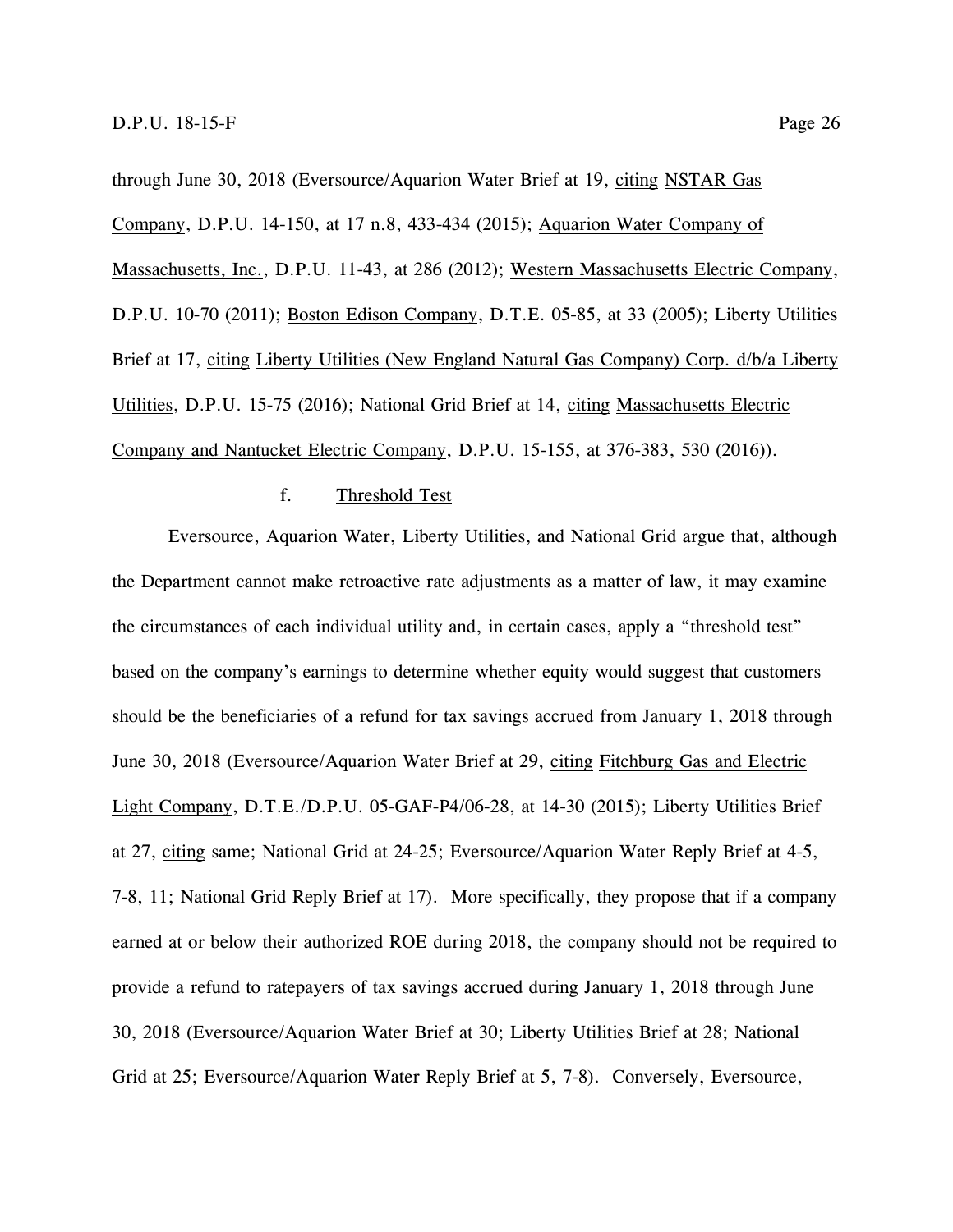Aquarion Water, Liberty Utilities, and National Grid propose that if a company earned at or above its authorized ROE during 2018, then ratepayers would be entitled to a refund (Eversource/Aquarion Water Brief at 30; Liberty Utilities Brief at 28; National Grid Brief at 24-25; Eversource/Aquarion Water Reply Brief at 5, 7-8).<sup>18</sup> Eversource, Aquarion Water, and Liberty Utilities assert that application of such a test does not require a lengthy general rate case, is supported by Department precedent, preserves the fundamental regulatory principle that rates must be just and reasonable, and avoids retroactive ratemaking (Eversource/Aquarion Water Brief at 29-32, citing Attorney General v. Department of Public Utilities, 453 Mass. 191, 201-202 (2009); Fitchburg Gas and Electric Light Company, D.T.E./D.P.U. 05-GAF-P4/06-268, at 24-30 (2015); Fitchburg Gas and Electric Light Company, D.T.E. 05-GAF-P4/06-28 at 9, 15 (2006); Bay State Gas Company, D.T.E. 05-27, at 178, 189-190 (2005); Fitchburg Gas and Electric Light Company, D.T.E. 02-24/25, at 170-172 (2002);; Liberty Utilities Brief at 27-31, citing same).<sup>19</sup>

<sup>18</sup> Eversource, Aquarion and Liberty Utilities propose to refund to ratepayers the amount of earnings above the authorized ROE for the applicable refund period (Eversource/Aquarion Water Brief at 35; Liberty Utilities Brief at 32). National Grid proposes to refund to ratepayers an amount "equal to the reduction in federal tax expense that would result from the respective revenue requirement gross-up factor at the time of base distribution rates changed as a result of the last general rate case, reflecting the reduced federal tax rate of 21 percent" (Exh. NG-1, at 19).

<sup>&</sup>lt;sup>19</sup> Eversource and Aquarion Water submit that, applying the threshold test to them, there is no basis to refund tax savings accrued from January 1, 2018 through June 30, 2018 for Aquarion or for January 2018 for NSTAR Electric (Eversource/Aquarion Water Brief at 33-36). Eversource and Aquarion Water argue that, with respect to NSTAR Gas, the Department should base the threshold test on the company's 2018 earnings as compared to its authorized ROE (Eversource/Aquarion Water Brief at 35). Liberty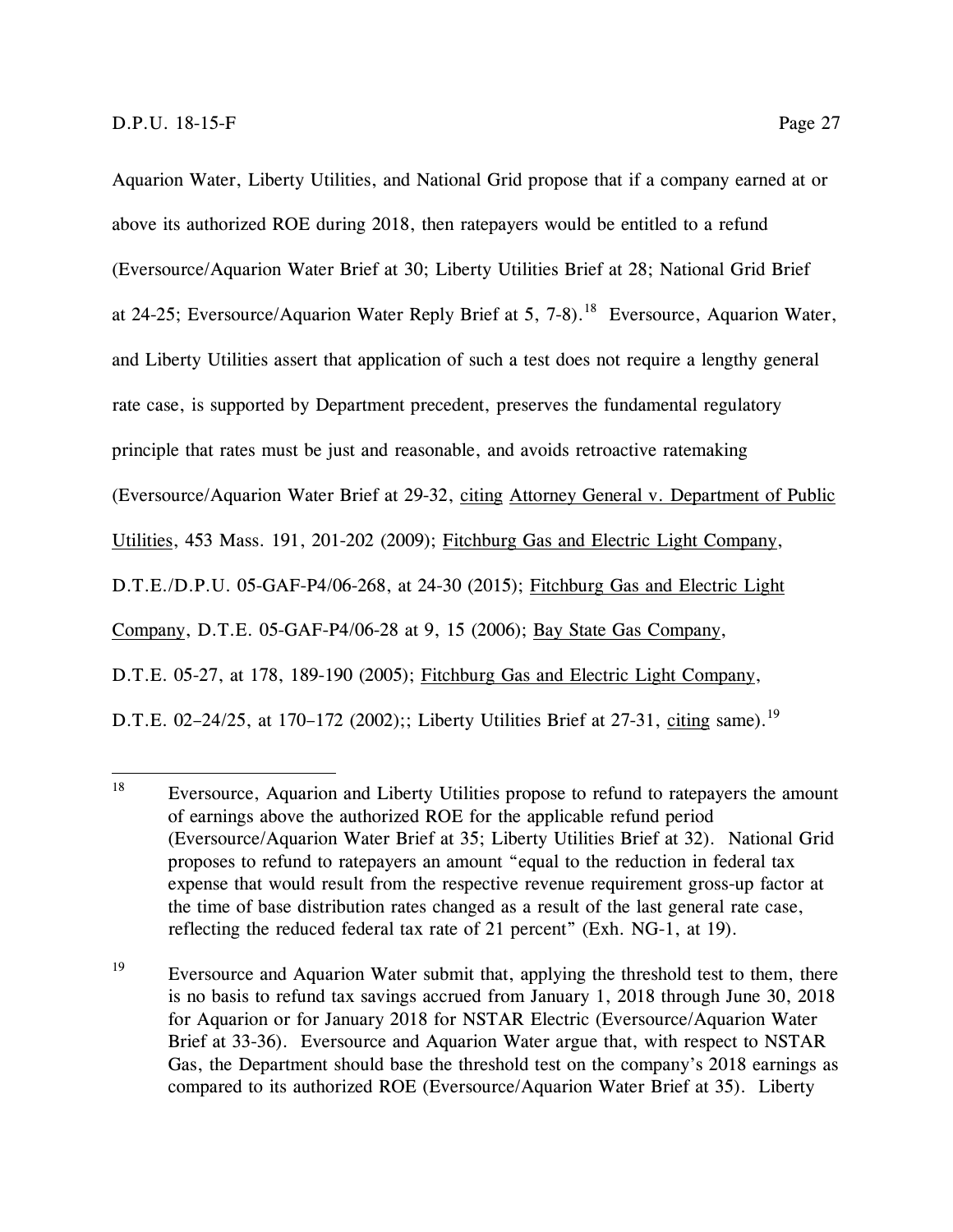$\overline{a}$ 

Milford Water. Pinehills Water, and Agawam Springs generally support the aforementioned threshold test (Milford Water/Pinehills Water/Agawam Springs Reply Brief at 16). However, these companies argue that to the extent a company's rates changed during 2018 (e.g., Milford Water's rates resulting from D.P.U. 17-107), the Department should compare the company's previously approved ROE with the actual ROE for the twelve-month period prior to the change in rates to determine whether a refund is appropriate (Milford Water/Pinehills Water/Agawam Springs Reply Brief at 16).

#### g. Response to the Attorney General

<span id="page-32-0"></span>Eversource, Aquarion Water, National Grid, Milford Water, Pinehills Water, and Agawam Springs reject the Attorney General's assertion that the Department's directive that the companies book the tax savings as regulatory liabilities provides a sufficient basis to subsequently order a refund of those savings (Eversource/Aquarion Water Reply Brief at 9-11; National Grid Brief at 12-18; Milford Water/Pinehills Water/Agawam Springs Reply Brief at 5-7). Rather, they argue that the purpose of establishing regulatory assets and liabilities is to maintain the continued recovery of prudently incurred costs and not to justify retroactive changes to previously-established rates (Eversource/Aquarion Water Reply Brief at 10, citing Fitchburg Gas and Electric Light Company, D.P.U. 11-01/D.P.U. 11-02, at 52 (2011); Aquarion Water Company of Massachusetts, D.P.U. 04-77, at 5 (2005); North Attleboro Gas Company, D.P.U. 93-229, at 7-8 (1994); National Grid Reply Brief

Utilities and National Grid make similar arguments (Liberty Utilities Brief at 31-32; National Grid Brief at 24-25).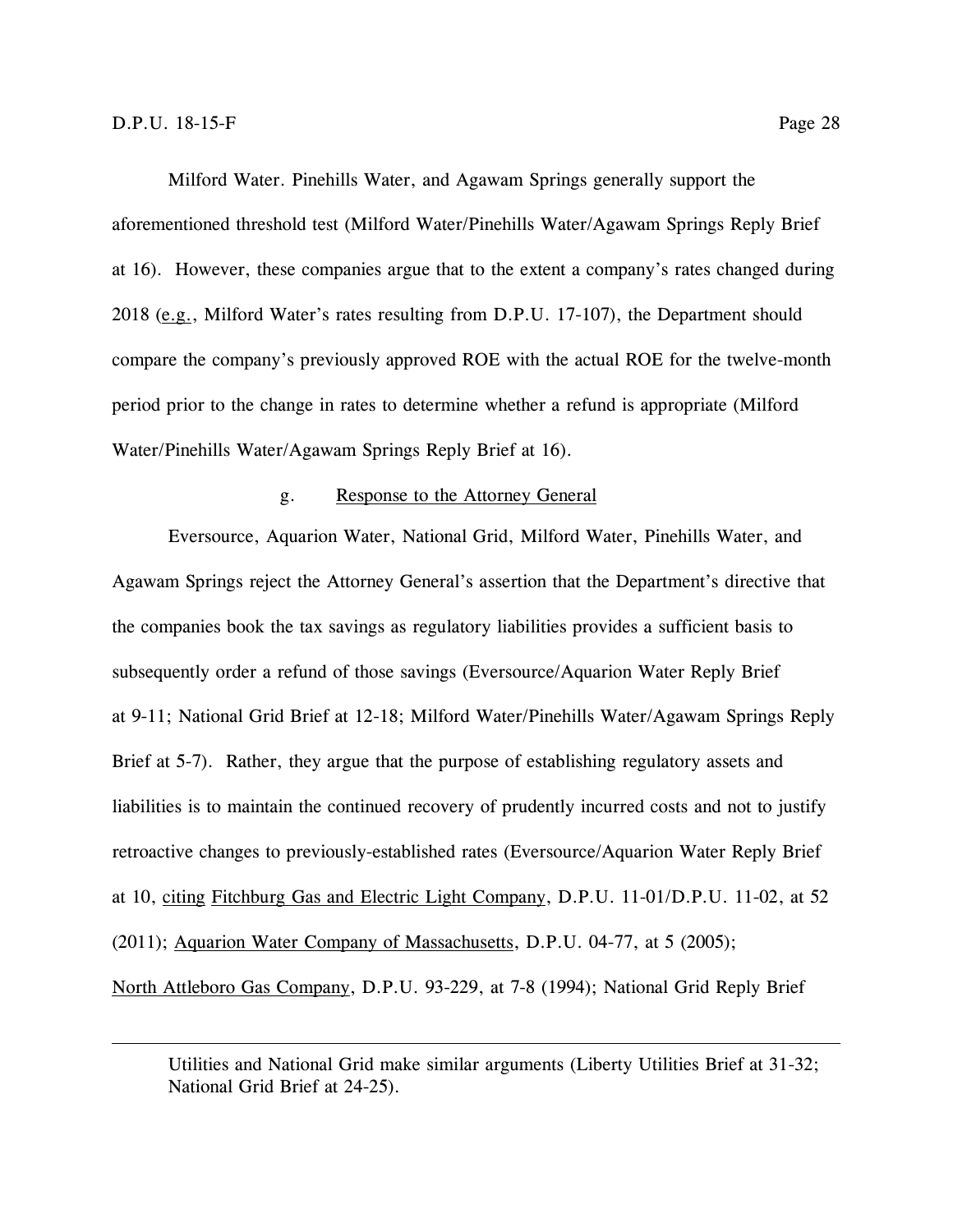at 13, citing New England Gas Company, D.P.U. 12-68 (2013); Milford Water/Pinehills Water/Agawam Springs Reply Brief at 6-7).

Further, Eversource, Aquarion Water, National Grid, Milford Water, Pinehills Water, and Agawam Springs argue that, contrary to the Attorney General's assertions, Massachusetts precedent does not support allowing a tax savings refund as an exception to the prohibition against retroactive ratemaking for extraordinary and unforeseeable expenses incurred by utilities (Eversource/Aquarion Water Reply Brief at 12-15; National Grid Reply Brief at 9-12; Milford Water/Pinehills Water/Agawam Springs Reply Brief at 7-9). In particular, Eversource, Aquarion, and National Grid contend that the precedent cited by the Attorney General does not support the broad proposition that there is an unqualified exception to the legal prohibition against retroactive ratemaking for extraordinary decreases in expenses but rather recognizes that the Department is authorized to engage in single issue ratemaking under certain conditions (Eversource/Aquarion Water Reply Brief at 12-15, citing Attorney General v. Department of Public Utilities, 453 Mass. 191 (2009); National Grid Reply Brief at 9-12, citing same).<sup>20</sup> Milford Water, Pinehills Water, and Agawam Springs contend that even if the Department were to apply the deferral standard rationale to the refund of tax

<sup>20</sup> Eversource and Aquarion argue that because the manner in which retroactive ratemaking is defined, interpreted, and applied varies considerably from state to state, the Department should look only to Massachusetts precedent when deciding this issue (Eversource/ Aquarion Water Reply Brief at 15-16). Further, they and National Grid assert that the Washington Utilities and Transportation Commission decision cited by the Attorney General does not provide a sound basis upon which to order a refund of tax savings (Eversource/Aquarion Water Reply Brief at 15-16; National Grid Reply Brief at 7).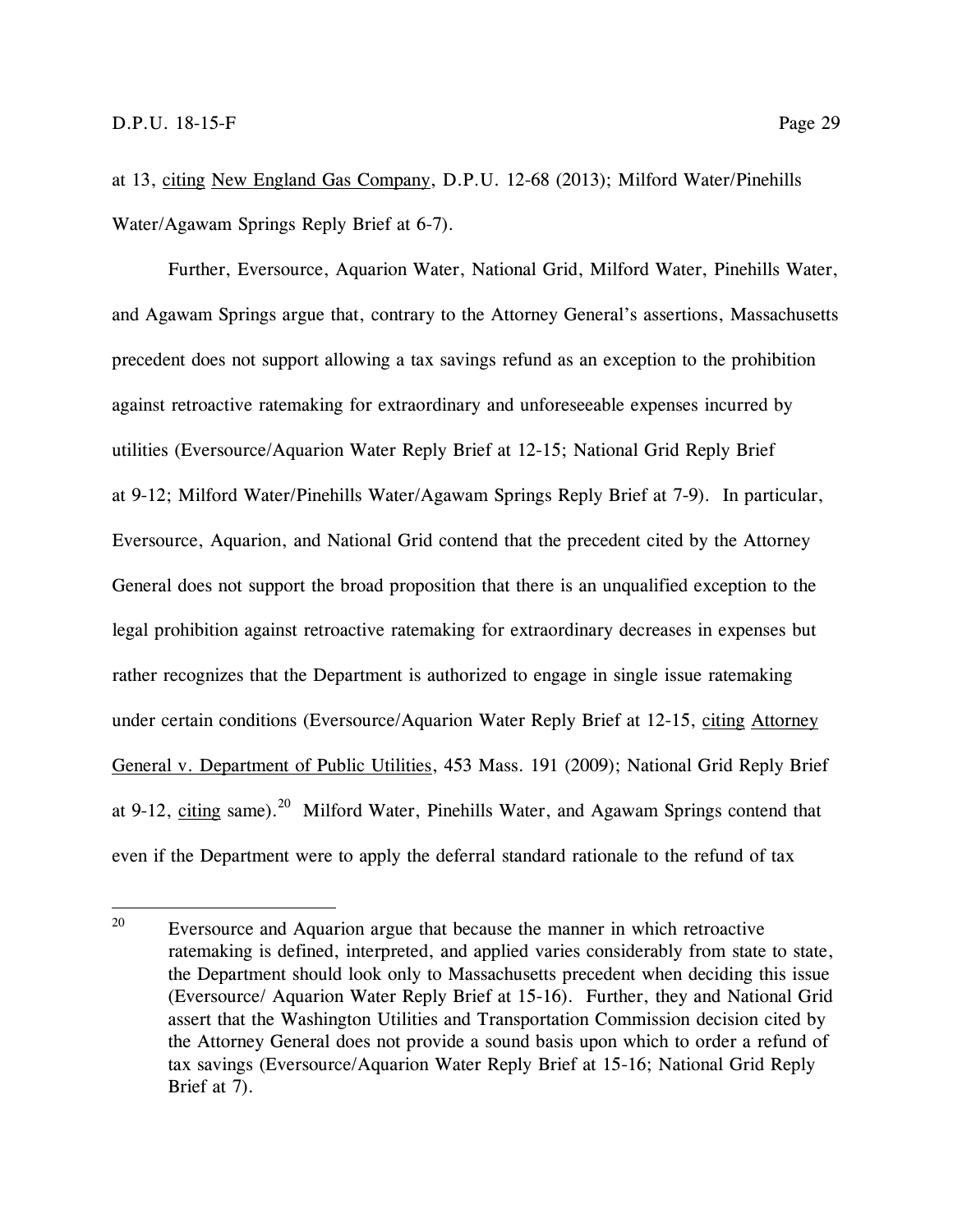savings, as suggested by the Attorney General, the resulting financial impact on these companies would be significant, a result the companies assert runs contrary to the objectives underlying the Department's deferral standard (Milford Water/Pinehills Water/Agawam Springs Reply Brief at 7-9).

Eversource, Aquarion Water, National Grid, Milford Water, Pinehills Water, and Agawam Springs also dispute the Attorney General's claim that the companies will reap a windfall by not refunding tax savings to customers (Eversource/Aquarion Water Reply Brief at 6-8; National Grid Reply Brief at 2-6; Milford Water/Pinehills Water/Agawam Springs Reply Brief at 2-4). Eversource, Aquarion Water, and National Grid argue that because they charged Department-approved rates from January 1, 2018, through June 30, 2018, there can be no impermissible windfall if they retain the tax savings (Eversource/Aquarion Water Reply Brief at 6-7; National Grid Reply Brief at 3). Further, as discussed above, Milford Water, Pinehills Water, and Agawam Springs argue that because they each earned below their allowed-ROE for the refund period, there would be no financial windfall to these companies if they do not refund the tax savings to ratepayers (Milford Water/Pinehills Water/Agawam Springs Reply Brief at 2-4).

Finally, Eversource, Aquarion, and National Grid dispute the Attorney General's contention that they delayed the implementation of appropriate rate adjustments for ratepayers (Eversource/Aquarion Water Reply Brief at 7-8; National Grid Reply Brief at 2-3). These companies note that Act-related rate changes were made in conjunction with pending or recently completed base rate proceedings, or on July 1, 2018, pursuant to the Department's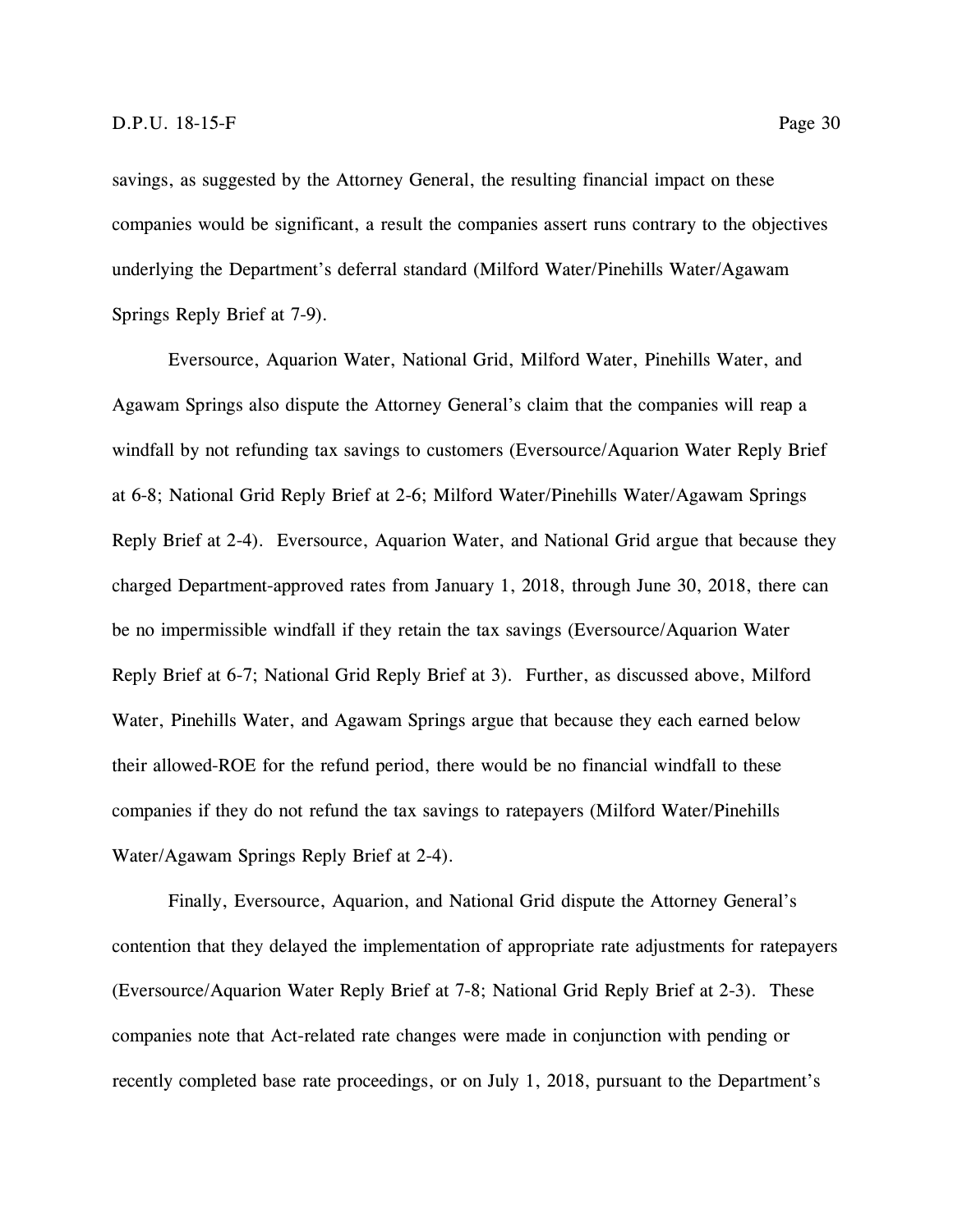<span id="page-35-0"></span>Order in D.P.U. 18-15-A (Eversource/Aquarion Water Reply Brief at 7; National Grid Reply Brief at 2-3).

- 2. Attorney General
	- a. Introduction

<span id="page-35-1"></span>The Attorney General argues that, consistent with the Department's findings in D.P.U. 18-15-A, the change in the federal corporate income tax rate is a significant, known, and measurable reduction in the companies' costs of service, sufficient to rebut the presumption that rates as of January 1, 2018, are just and reasonable (Attorney General Reply Brief at 10, citing D.P.U. 18-15-A at 26-30). The Attorney General argues that that all tax savings associated with the period from January 1, 2018, through June 30, 2018, are ratepayer funds (Attorney General Brief at 5). The Attorney General maintains that the money at issue is not utility revenues but rather represents tax liabilities that, due to the Act, no longer exist (Attorney General Brief at 5). Therefore, the Attorney General asserts that the tax savings already should have been returned to ratepayers and that the companies should not be permitted to reap a "windfall profit" as a result of any delay in the return of these funds (Attorney General Brief at 5). Further, the Attorney General argues that, contrary to the companies' assertions, the Department has the authority to engage in single issue ratemaking to effectuate the return of the tax savings to ratepayers (Attorney General Reply Brief at 10).

In addition, the Attorney General contends that, other than Bay State and Aquarion Water, the companies did not file appropriate motions for reconsideration of the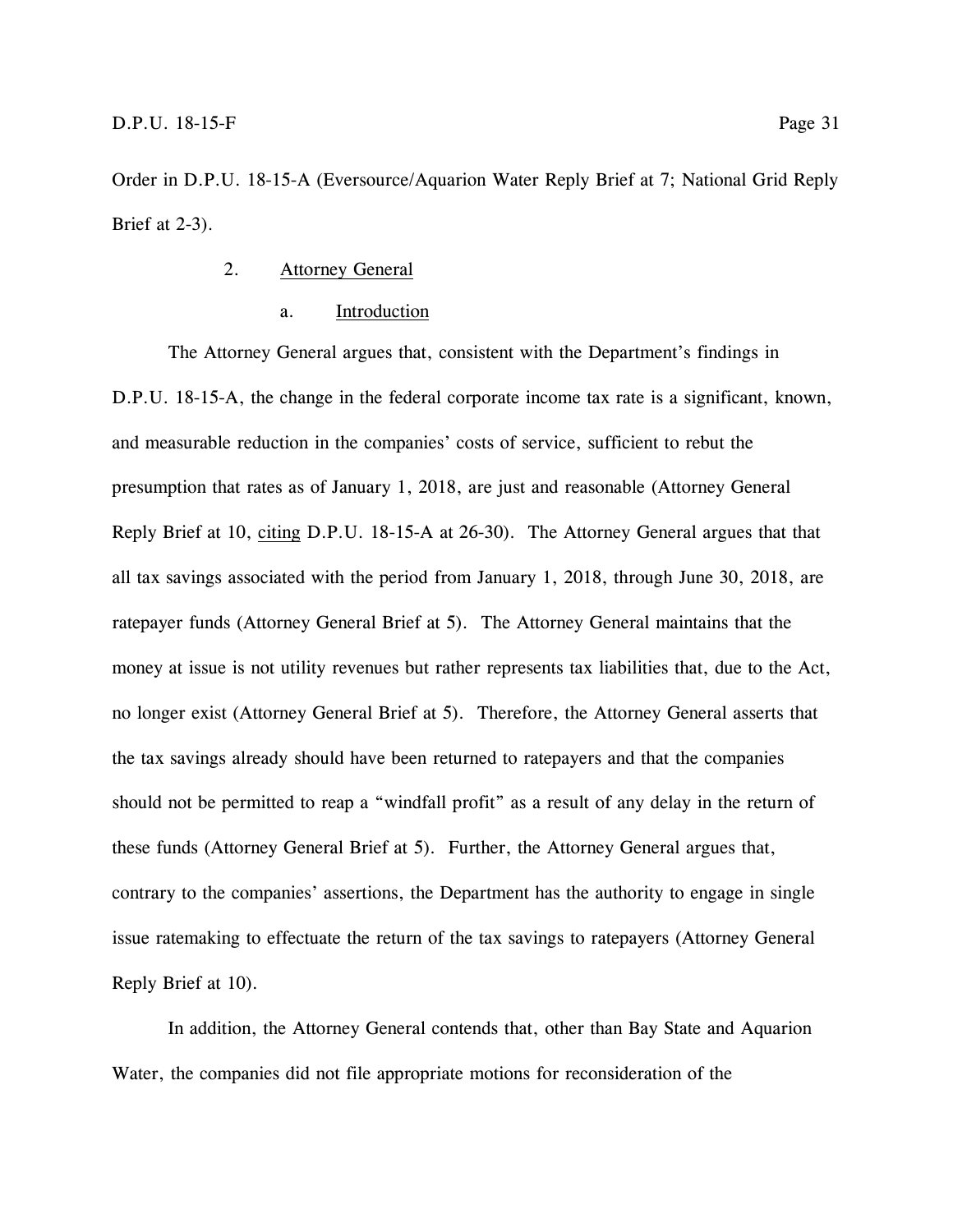Department's decision in D.P.U. 18-15-A and, therefore, any arguments raised on brief in this regard are untimely (Attorney General Reply Brief at  $11$ ).<sup>21</sup> Further, the Attorney General asserts that the companies would be unable to meet any reconsideration standard, as no mistake, inadvertence, or extraordinary circumstance exists as to warrant reconsideration of the Department's Order in D.P.U. 18-15-A (Attorney General Reply Brief at 11-12).

#### b. Department Authority to Order Refund of Tax Savings

<span id="page-36-0"></span>The Attorney General asserts that the Department has the authority to ensure that ratepayers receive the full benefit of the Act. First, the Attorney General argues that the Department's directive in D.P.U. 18-15 for the companies to account for the aforementioned tax savings and book them as a regulatory liability was legally appropriate and acted to preserve the Department's authority to later determine how the revenues should be treated without implicating any retroactive ratemaking concerns (Attorney General Brief at 6-8, citing e.g., NSTAR Gas Company, D.P.U. 14-150, at 255 (2015); Fitchburg Gas and Electric Light Company, D.P.U. 07-71, at 65 (2008); Boston Gas Company, D.P.U. 96-50 (Phase I) at 111 (1996); Barnstable Water Company, D.P.U. 93-223-B at 12 (1994); Boston Edison Company/Cambridge Electric Light Company/Commonwealth Electric Company/NSTAR Gas Company, D.T.E. 02-78 (Stamp Approval) (2002); Commonwealth Electric Company, D.P.U. 88-135/151, at 92 (1989); Attorney General Reply Brief at 2). In this regard, the Attorney General argues that the companies knew, or should have known,

<sup>21</sup> The Attorney General filed a separate opposition to the Bay State Motion and Aquarion Water's motion for reconsideration.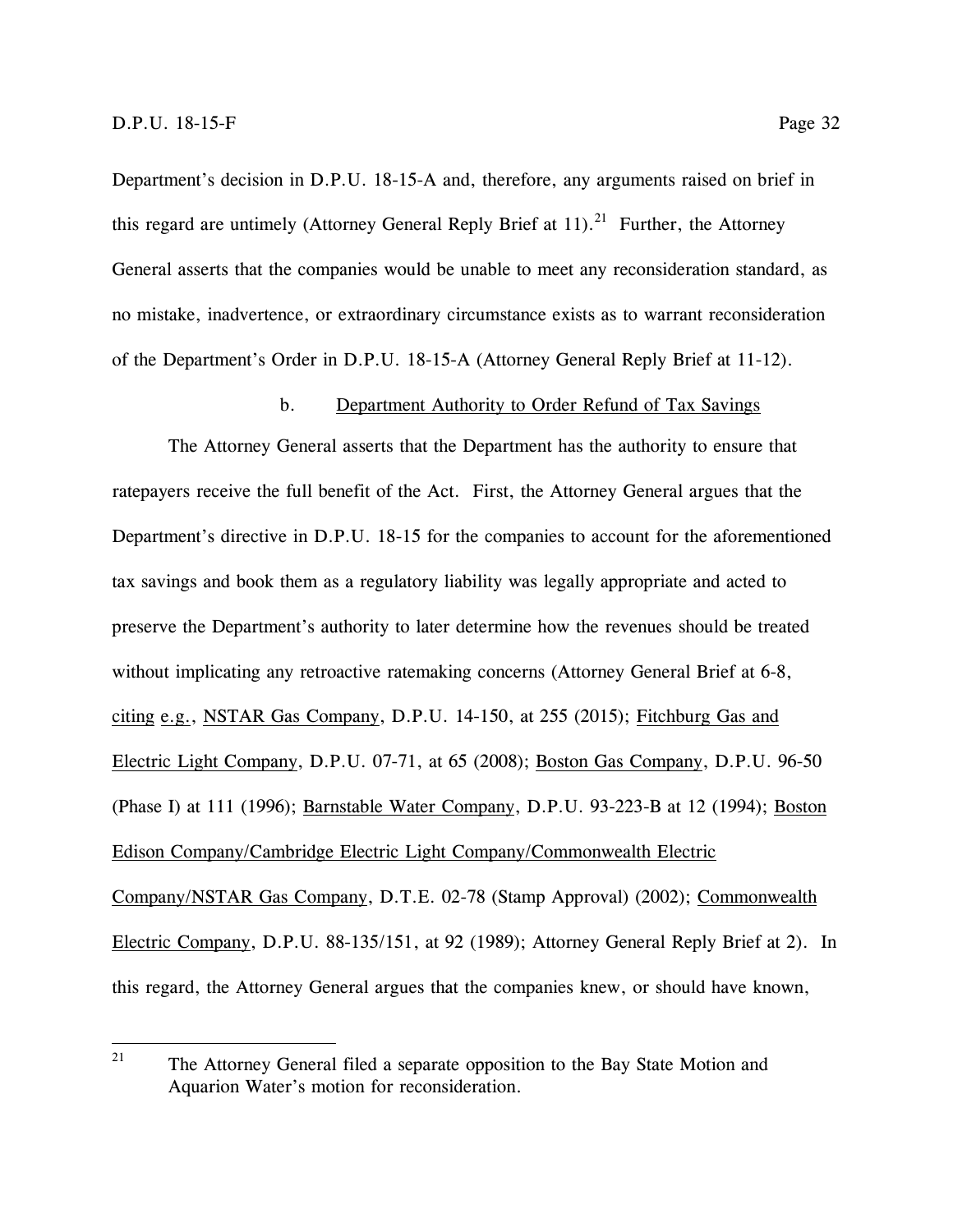that the tax savings were subject to return to ratepayers as of January 1, 2018, because (1) on December 20, 2017, she filed a complaint with the Department to ensure that ratepayers realize the full benefits of the Act and (2) the Department previously ordered companies to account for a similar reduction in the federal corporate income tax rate in D.P.U. 87-21-A (Attorney General Brief at 8).

Second, the Attorney General argues that the return to ratepayers of the tax savings for the period of January 1, 2018 through June 30, 2018, is consistent with Department precedent related to the treatment of extraordinary expenses (Attorney General Brief at 9; Attorney General Reply Brief at 2-3). In this regard, she contends that even if the concept of retroactive ratemaking is implicated by the refund of tax savings, courts have recognized an exception to the prohibition against retroactive ratemaking for extraordinary and unforeseeable increases and decreases in expenses incurred by utilities (Attorney General Brief at 9, citing Attorney General v. Department of Public Utilities, 453 Mass. 191, 201-02 (2009); Turpen v. Oklahoma Corp. Commission, 769 P.2d 1309, 1332 (Okla. 1988); Re Kansas City Power and Light Company, 75 Pub. Util. Rep. 4th (PUR) 1, 38–41 (Mo. Pub. Serv. Comm. 1986); Narragansett Electric Company v. Burke, 415 A.2d 177, 178–80 (R.I. 1980); Wisconsin's Environmental Decade, Inc. v. Public Service Commission, 98 Wis.2d 628, (Ct. App. 1980)). Further, the Attorney General asserts that the Department has effectively recognized such an exception by allowing companies to defer accounting treatment of certain extraordinary expenses incurred prior to the test year to allow utilities the ability to recover these expenses through future rates (Attorney General Brief at 9-10,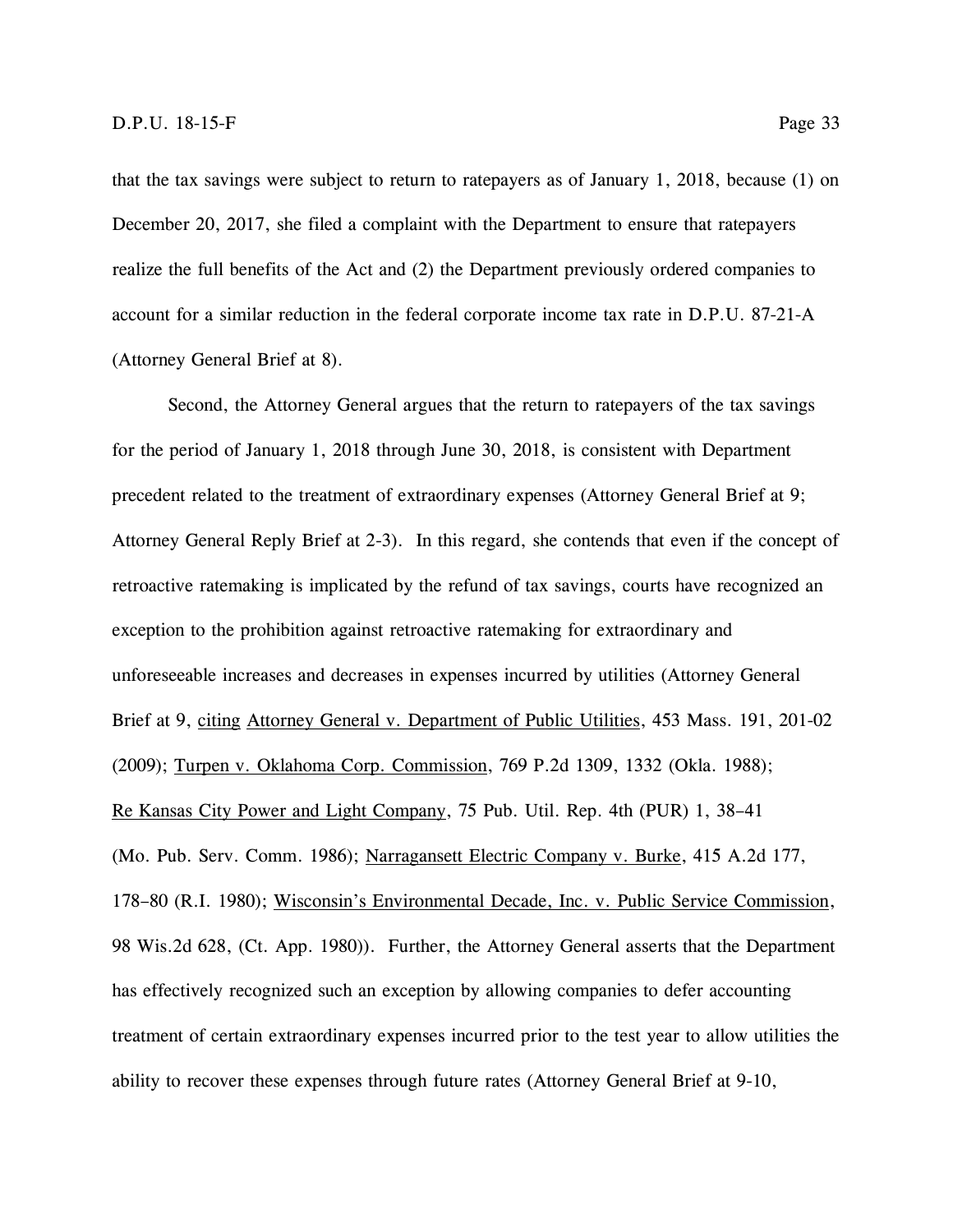citing Fitchburg Gas and Electric Light Company, D.P.U. 09-61 (2009); Aquarion Water Company of Massachusetts, D.P.U. 04-77, at 5 (2005); North Attleboro Gas Company, D.P.U. 93-229 (1994)). The Attorney General notes that the Department has allowed utilities to create regulatory assets in order to defer for future ratemaking treatment (i.e., collect from ratepayers) significant expenses (Attorney General Brief at 7, 10). The Attorney General argues that reasoned consistency requires that the Department apply the same rationale when utilities experience extraordinary, non-recurring expense reductions (Attorney General Brief at 10 (emphasis in original)). Accordingly, the Attorney General asserts that the tax savings accrued from January 1, 2018 through June 30, 2018, represent a substantial, extraordinary, and non-recurring change to the companies' rates and that Department precedent requires the entire balance of tax savings to be returned to ratepayers (Attorney General Brief at 10).

Third, the Attorney General argues that ordering the companies to return tax savings to ratepayers would be consistent with decisions made by other public utility commissions (Attorney General Brief at 11). In particular, she notes that the Washington Utilities and Transportation Commission ("WUTC") rejected a similar proposal to tie the refund of Act-related tax savings to earnings above authorized ROE in 2018, finding that ratepayers should receive a refund of all tax savings dating back to January 1, 2018 (Attorney General Brief at 11, citing WUTC v. Cascade Natural Gas Corporation, UG-170929 (July 20, 2018). The Attorney General notes that the WUTC found that the Act "'may create a windfall to utilities, the proper treatment of which does not constitute prohibited retroactive ratemaking'"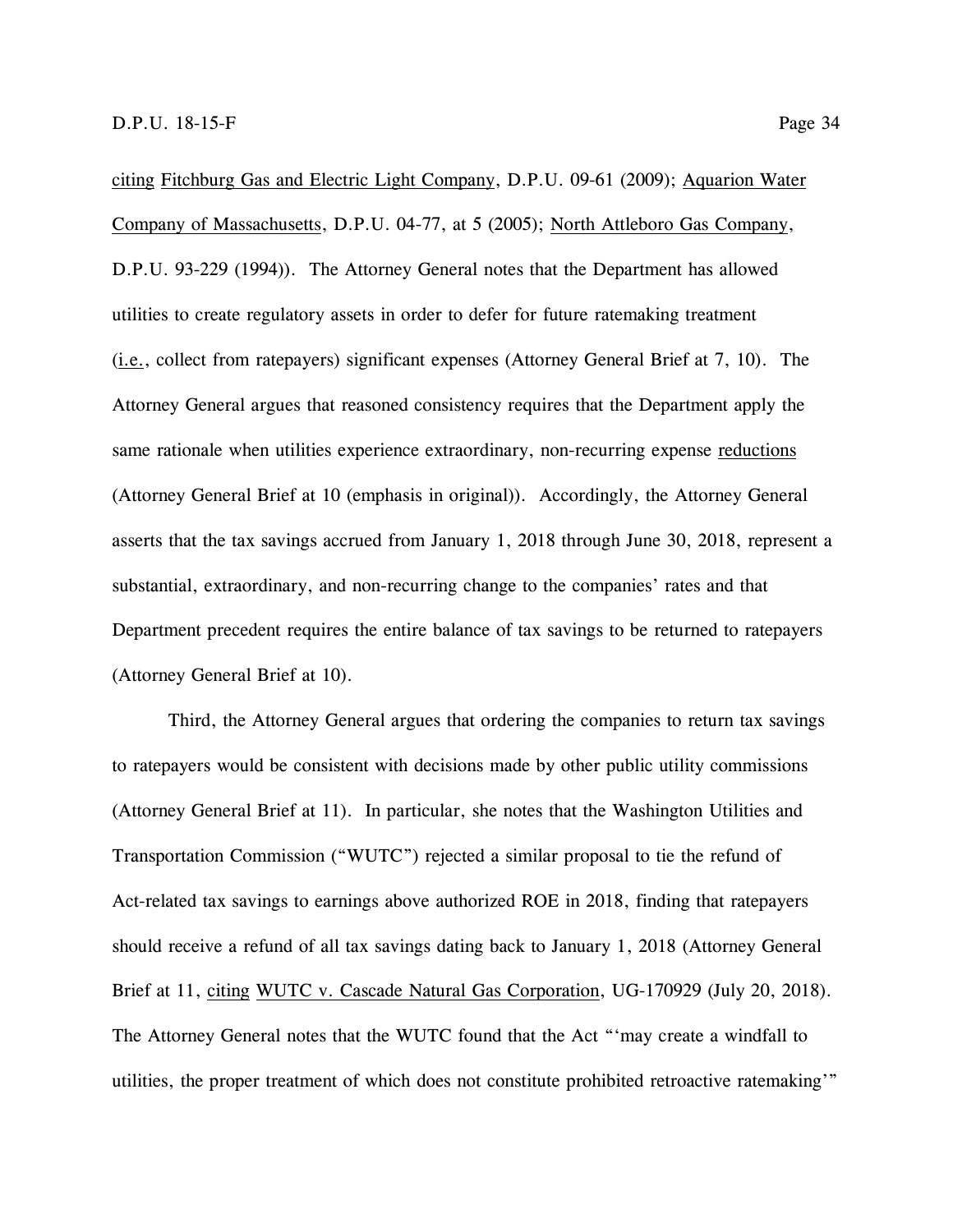(Attorney General Brief at 11, citing UG-170929, at 12). Further, the Attorney General maintains that WUTC reasoned that the tax reductions provided by the Act were unforeseeable and extraordinary, such that they could be treated as an exception to any rule against retroactive ratemaking (Attorney General Brief at 11, citing UG-170929, at 12).

For all of these reasons, the Attorney General asserts that the Department appropriately exercised its authority to order the companies to create regulatory liabilities to preserve the tax savings, beginning on January 1, 2018, for the benefit of ratepayers (Attorney General at 11). Further, she submits that because the companies did not flow through those savings back to ratepayers beginning January 1, 2018, the Department should require the entire amount of tax savings to be returned to ratepayers with interest at the prime rate (Attorney General Brief at 11).

#### c. Threshold Test

<span id="page-39-0"></span>The Attorney General argues that Department should reject any "threshold test" that would render a tax savings refund dependent on whether a company earned above its allowed ROE for 2018 (Attorney General Reply Brief at 4). The Attorney General contends that such an inquiry is irrelevant to the decision of whether a refund of tax savings is warranted (Attorney General Reply Brief at 4). According to the Attorney General, a utility merely has the opportunity to earn its allowed ROE but not a guarantee, and there are no concerns of confiscation if the companies are required to return the tax savings despite earning below their allowed ROEs (Attorney General Reply Brief at 5, 7, citing Federal Power Commission v. Natural Gas Pipeline Company, 315 U.S. 575 (1942)). Further, the Attorney General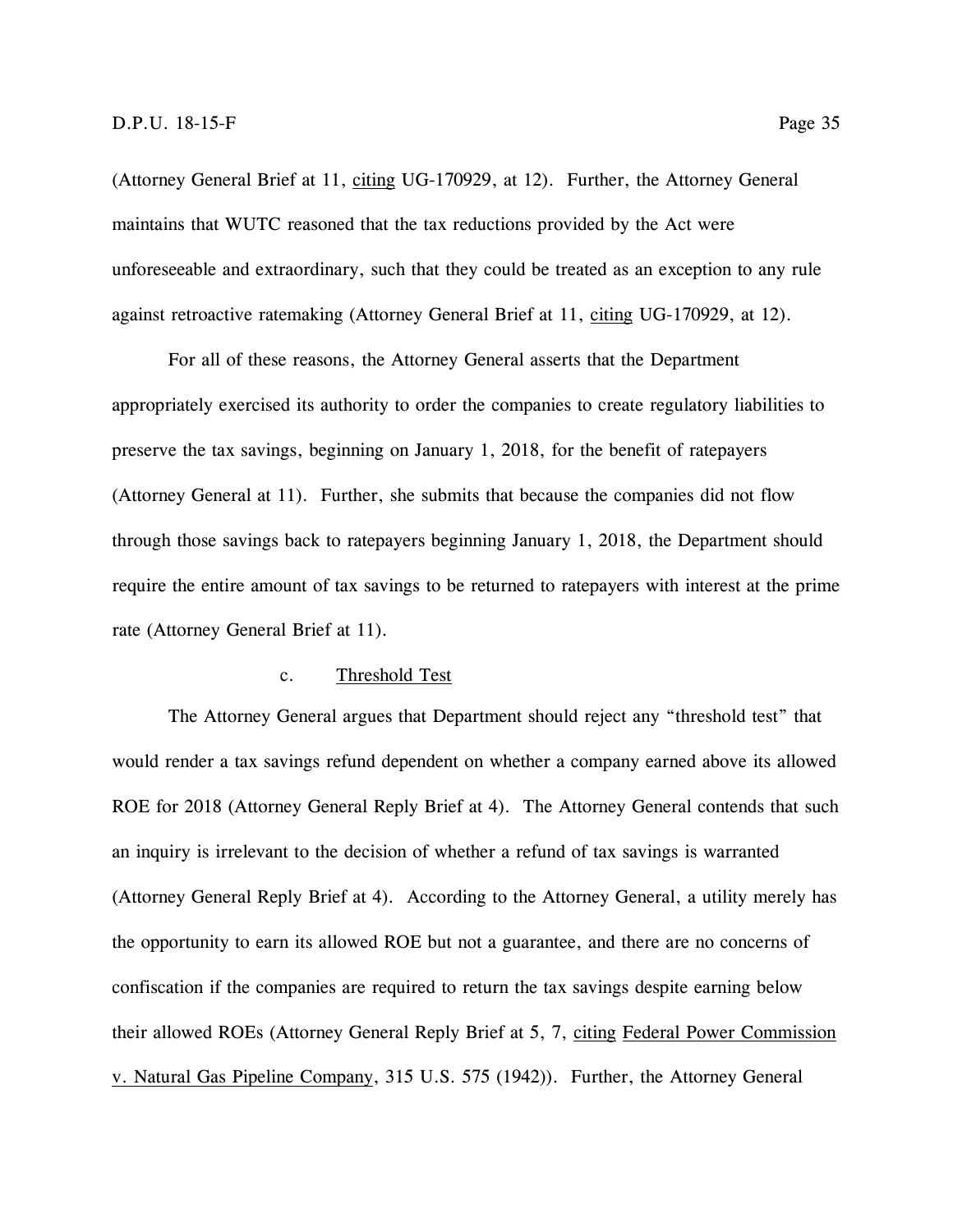submits that the impact of the Act is unrelated to the companies' investments or incurred costs and, therefore, the refund of tax savings cannot be blamed for the companies' failure to earn their allowed ROEs (Attorney General Reply Brief at 6).

Moreover, the Attorney General claims that the threshold test proposals to return tax savings only if the companies earn more than their respective allowed ROE itself constitutes an example of retroactive ratemaking, to which the companies are opposed (Attorney General Reply Brief at 6, citing Boston Gas Company, D.T.E. 96-50-D at 7-8 (2001)). Finally, the Attorney General rejects any notion that credit ratings agencies have observed the potential adverse impact of the Act on utility cash flows and credit metrics (Attorney General Reply Brief at 7). According to the Attorney General, the companies' credit ratings have not been downgraded as a result of the Act (Attorney General Reply Brief at 7-10).

#### d. Remedy for Delayed Return of Savings

<span id="page-40-0"></span>The Attorney General argues that the companies "ironically claim" that the prohibition against retroactive ratemaking applies to the tax savings, but the companies are the ones who have delayed returning these savings and, therefore, are responsible for the passage of time that they now claim would make Department action retroactive (Attorney General Brief at 12). The Attorney General contends that the Department should not reward such gamesmanship at the expense of ratepayers, but rather should review each company's refusal to comply with the Department's directives in its next base rate proceeding and reduce the company's ROE accordingly (Attorney General Brief at 12).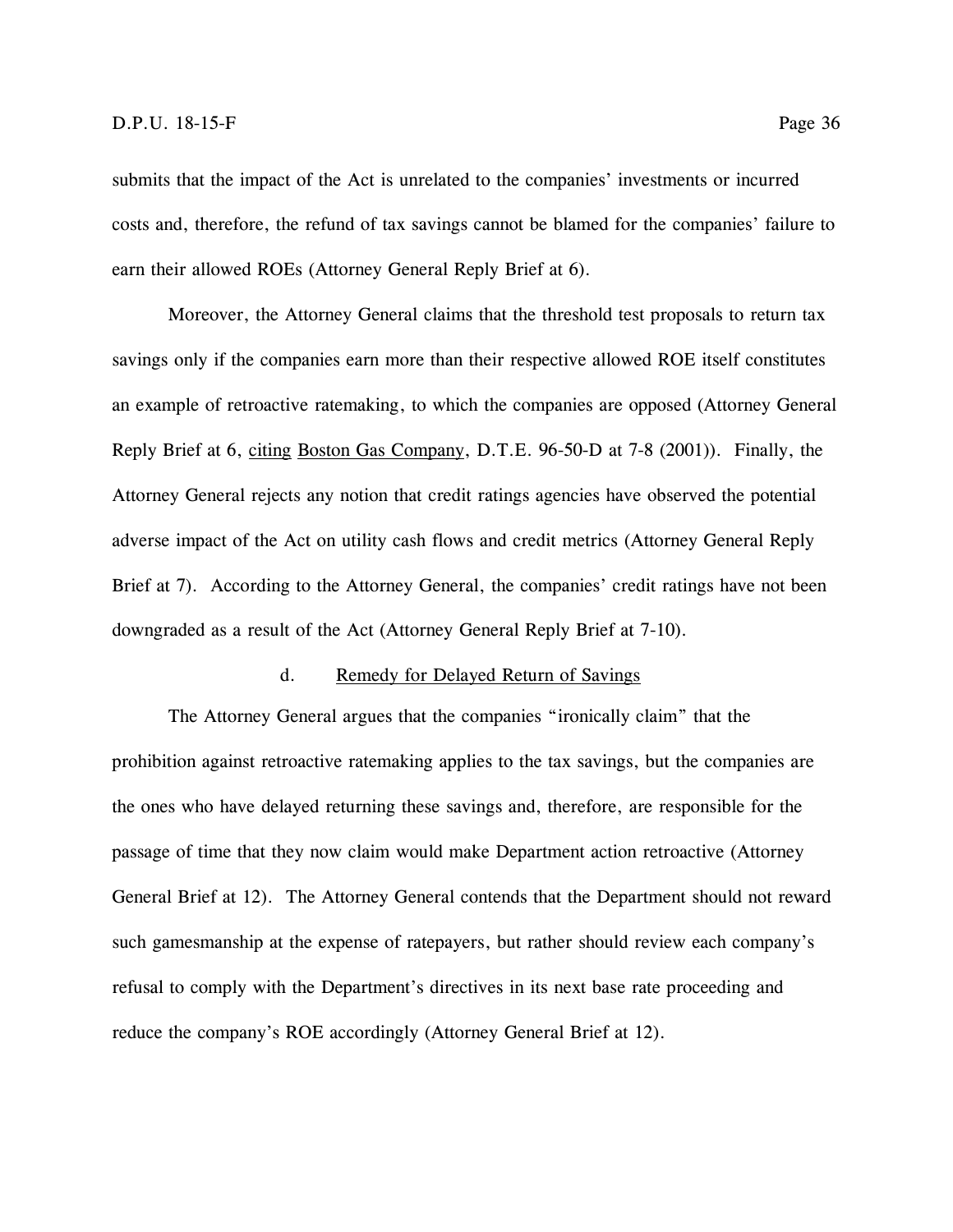#### C. Analysis and Findings

<span id="page-41-0"></span>Eversource, Aquarion Water, Bay State, Liberty Utilities, National Grid, Milford Water, Pinehills Water, and Agawam Springs claim that, as matter of law, the Department is prohibited from directing a refund to ratepayers of tax savings accrued from January 1, 2018 through June 30, 2018. These companies cite various ratemaking principles in support of their arguments, including single-issue and retroactive ratemaking. Further, some companies posit that the Department may examine the individual earnings of each company to determine whether equity would suggest Act-related rate adjustments for the period January 1, 2018 through June 30, 2018. Conversely, the Attorney General argues that the Department has the legal authority to adjust the companies' rates as a result of the Act without violating any established ratemaking principles. In reaching our determination as to the appropriate treatment of tax savings accrued from January 1, 2018 through June 30, 2018, the Department has given careful consideration to all of the arguments raised by the companies and the Attorney General.

In D.P.U. 18-15-A, the Department addressed its general authority to engage in single-issue ratemaking. The Department expressly considered and rejected arguments raised by the companies that the Department could not, as a matter of law, adjust rates based on a single cost factor such as the federal corporate income tax rate, without also adjusting other expenses that may have changed since the companies' rates were established by the Department or considering the impact of the adjustment on the company's ROE. D.P.U. 18-15-A at 28-30. In D.P.U. 18-15-A at 28, the Department also considered and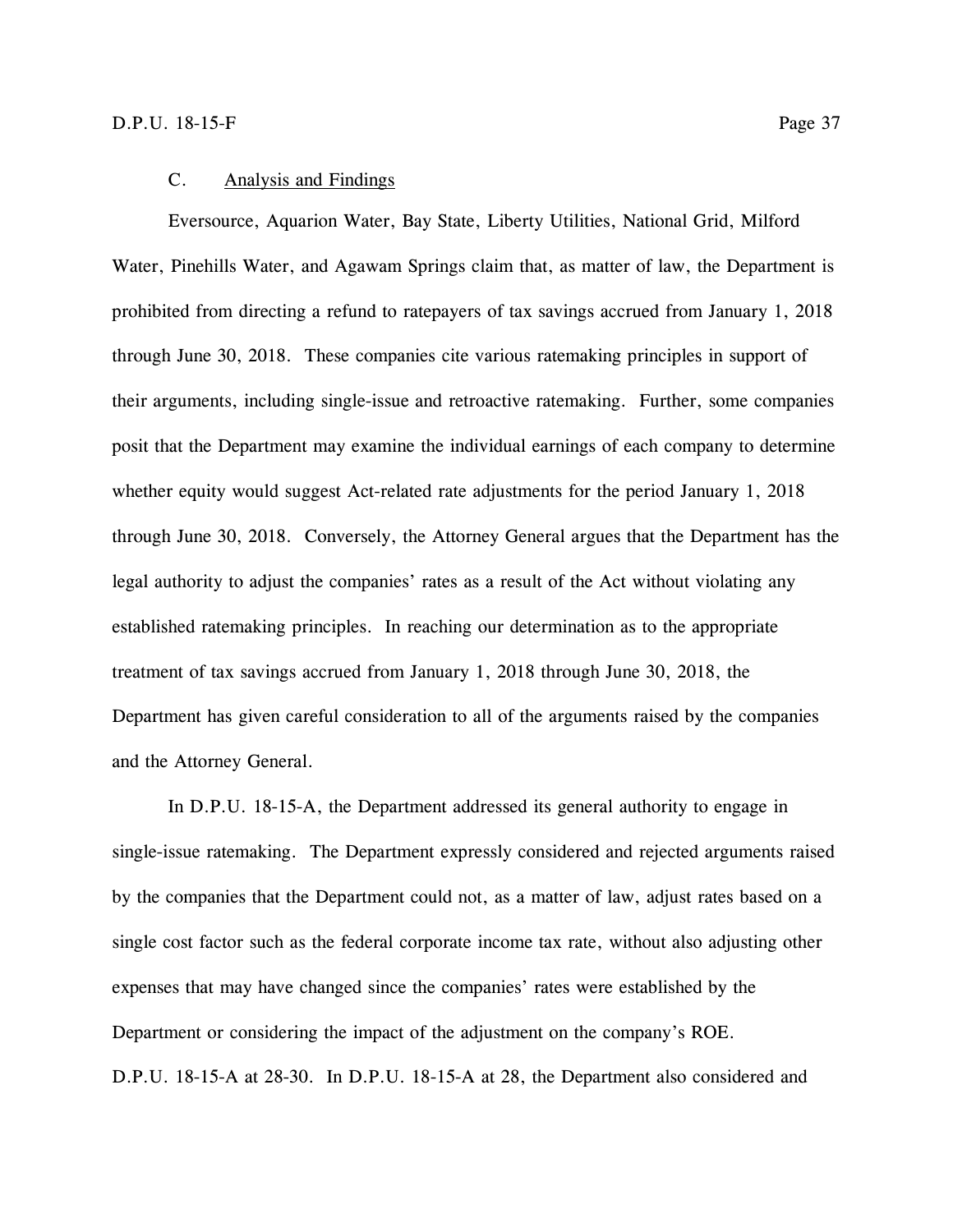rejected arguments that we must examine the actual amount of taxes paid or earnings, as measured by comparing the actual and the allowed ROE, before implementing any rate changes or the return of tax savings related to the Act. Additionally, the Department already considered and rejected these arguments in its investigation about the effects of a 1987 decrease in the federal corporate income tax rate. D.P.U. 18-15-A at 28,

citing D.P.U. 87-21-A at 10-11.

Ultimately, the Department determined that the change in the federal corporate income tax rate was a significant known and measurable reduction in the companies' costs of service, sufficient to rebut the presumption that rates as of January 1, 2018, were just and reasonable. D.P.U. 18-15-A at 29. The Department determined that it could exercise its discretion to investigate and, where appropriate, require single-issue rate adjustments or refunds to account for the change in the federal corporate income tax rate as of January 1, 2018.

D.P.U. 18-15-A at 30. We affirm here that the Department has the discretion to engage in single-issue ratemaking, where appropriate, and to adjust rates based on a single cost factor, such as a change the federal corporate income tax rate. D.P.U. 87-21-A at 7-12; see also Attorney General v. Department of Public Utilities, 453 Mass. 191, 201 (2009); Capital Recovery, D.P.U. 859, at 6 (1982); Cambridge Electric Light Company,

D.P.U. 490, at 2 (1981). The Department appropriately exercised this discretion in the first phase of the instant proceeding to require prospective adjustments to the affected companies' base distribution rates as a result of the Act for effect July 1, 2018. See D.P.U. 18-15-A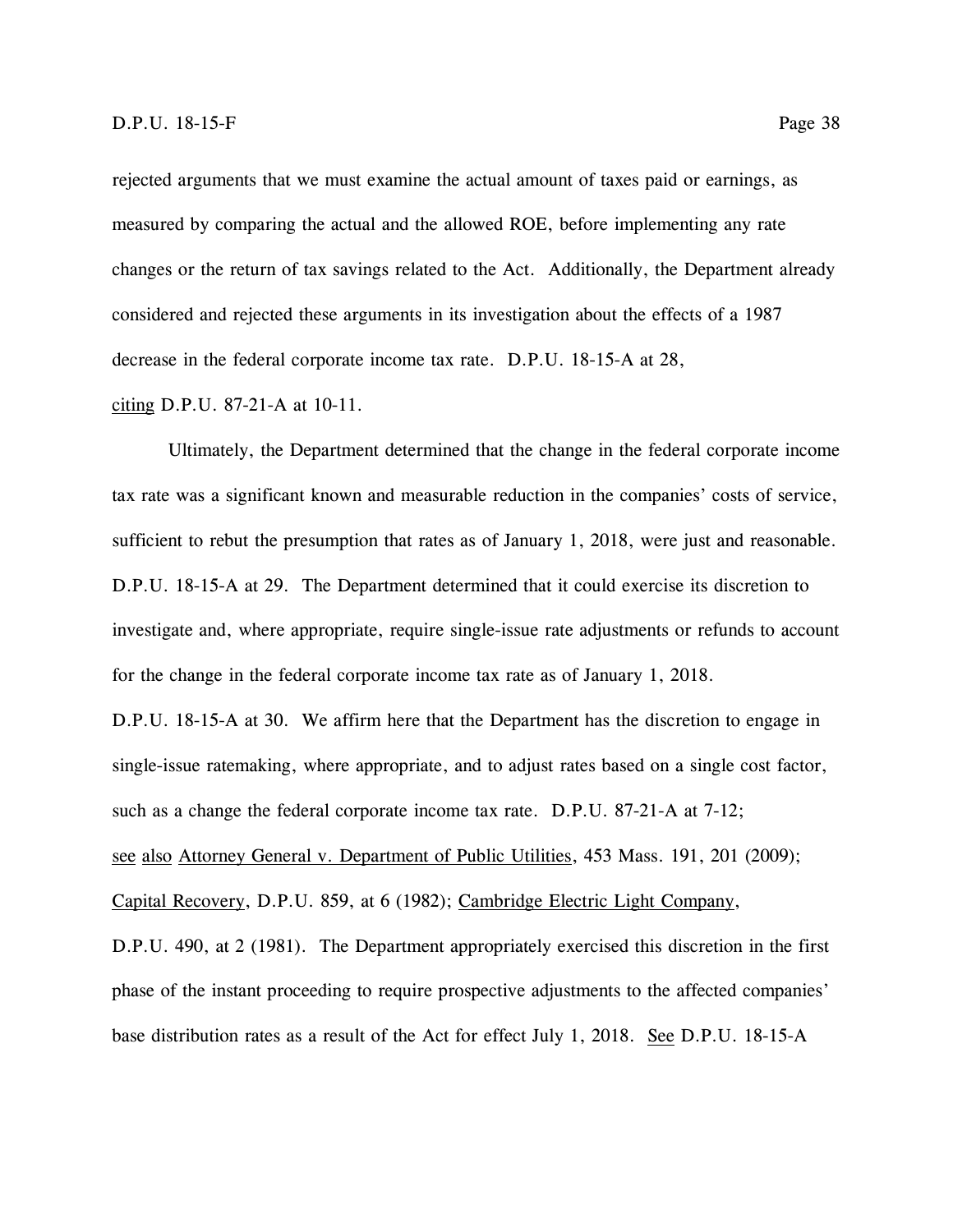at 26-27, 30-59. Similarly, we find that single-issue ratemaking does not prohibit the treatment of tax savings accrued from January 1, 2018 through June 30, 2018.

The Department has not, however, previously considered the issue of retroactive ratemaking in the context of a change in the federal corporate income tax rate. The last reduction in the federal income tax rate was signed into law in October 1986 and took effect approximately eight months later on July 1, 1987. Investigation into Effect of the Reduction in Federal Income Tax Rates on Utility Rates as a Result of the Tax Reform Act of 1986, D.P.U. 87-21, at 1 (1987). Given this timing, the Department was able to complete its investigation into the effect of the 1987 reduction in the federal income tax rate and direct the utilities to make prospective changes to their rates as of the date the tax change went into effect. D.P.U. 87-21-A at 2, 4, 22. Accordingly, issues of retroactive ratemaking were not implicated in D.P.U. 87-21.

Here, the Act was signed into law on December 22, 2017, approximately one week prior to the effective date of the reduction in the federal corporate income tax rate on January 1, 2018. D.P.U. 18-15, at 2. The Department opened the current investigation a short time later on February 2, 2018. Recognizing that the affected companies needed sufficient time conduct a comprehensive review of the Act, the Department directed the companies to file proposals on or before May 1, 2018, to address the effects of the Act, and also to account for any revenues, as of January 1, 2018, associated with the difference between the previous and current corporate income tax rates and to book such amounts as regulatory liabilities. D.P.U. 18-15, at 5 n.6. Because it was not possible to complete our investigation before the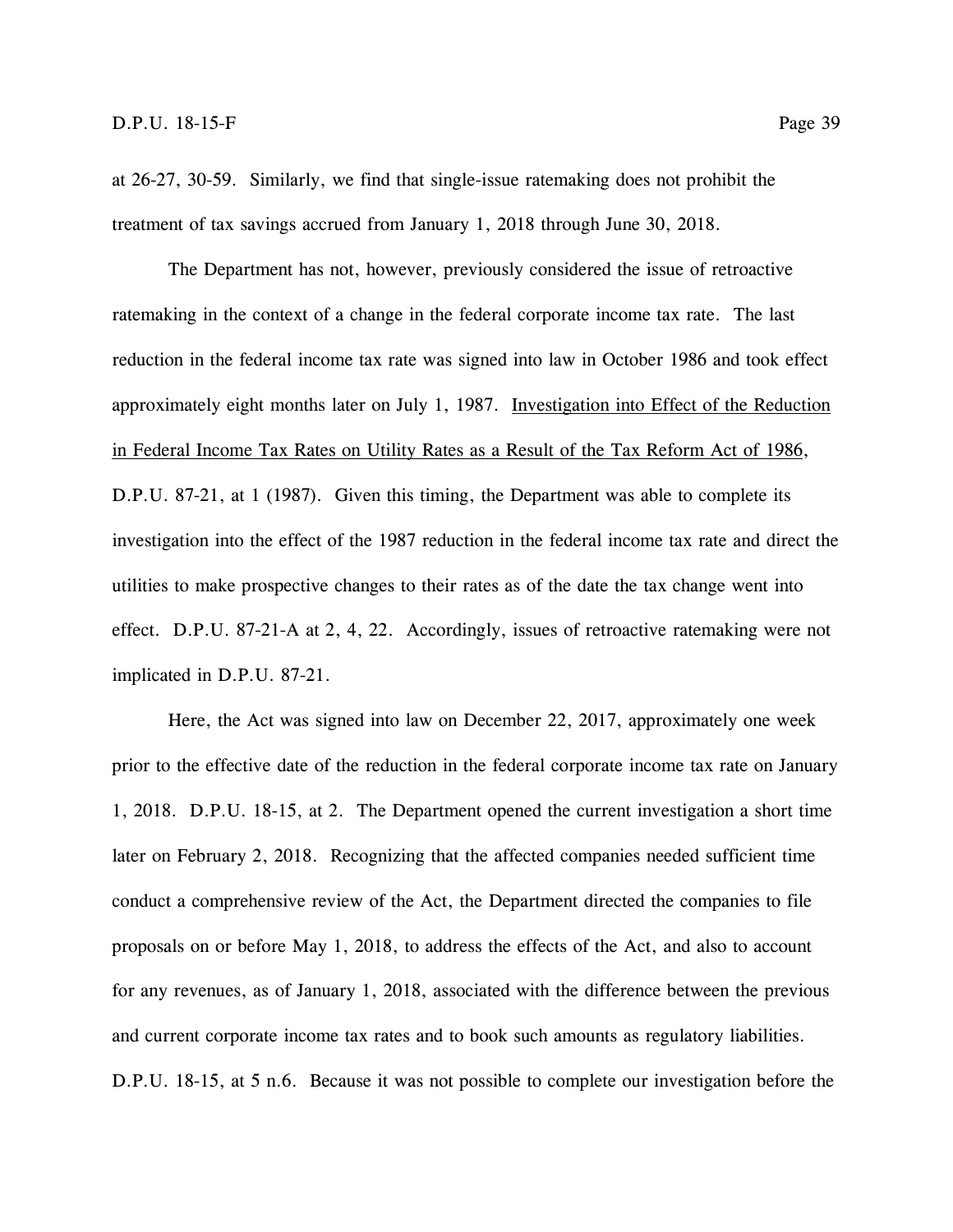Act took effect, the Department must address the companies' arguments that we are prohibited by the rule against retroactive ratemaking from ordering a refund to ratepayers of the tax savings accrued from January 1, 2018 through June 30, 2018.

The Department may not generally order retroactive adjustments of a company's base distribution rates. See Boston Edison Co. v. Department of Public Utilities, 375 Mass. 1, 6 (1978); Lowell Gas Co. v. Attorney General, 377 Mass. 37, 44-45 (1979); Fryer v. Department of Public Utilities, 374 Mass. 685, 689-690 (1978). However, the rule against retroactive ratemaking is not without exception. For example, exceptions to retroactive ratemaking have been recognized for the recovery of extraordinary past losses that otherwise would not be recoverable in future rates. See, e.g., Attorney General v. Department of Public Utilities, 390 Mass. 208, 228-229 (1983); Attorney General v. Department of Public Utilities, 453 Mass. 191, 201-202 (2009); Electric Industry Restructuring, D.P.U. 95-30, at 29, 37-39 (1995). Further, rate adjustments associated with reconciling mechanisms do not constitute retroactive ratemaking. Fitchburg Gas and Electric Light Company v. Department of Telecommunications and Energy, 440 Mass. 625, 627-628 (2004). In addition, in certain circumstances, notice that rates under investigation are provisional and subject to later revision may change what otherwise would be retroactive ratemaking into a prospective process.<sup>22</sup> See, e.g., Columbia Gas Transmission Corp. v. FERC, 895 F.2d

<sup>22</sup> The Attorney General maintains that the companies were on sufficient notice as early as December 20, 2017 (i.e., the date the Attorney General petitioned the Department to open an Act-related investigation) that they may be required to return to ratepayers any tax savings accrued as of January 1, 2018 (Attorney General Brief at 8). At the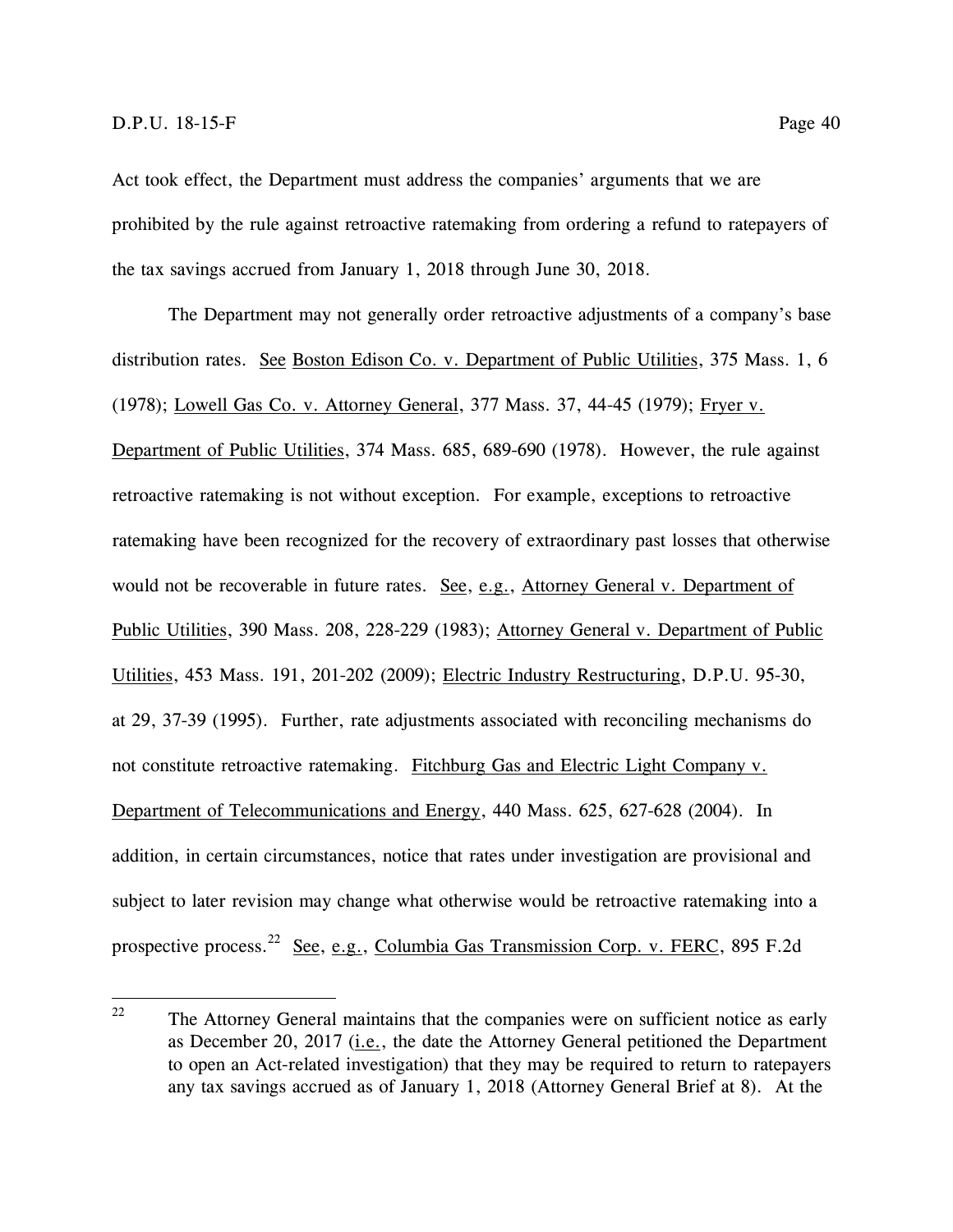$\overline{a}$ 

791, 797 (D.C. Cir. 2007); Illinois v. Illinois Commerce Commission, 510 N.E.2d 850 (1987); Exxon Co., USA v. FERC, 182 F.3d 30, 49 (D.C. Cir. 1999).

While retroactive ratemaking may not be an absolute prohibition on the refund to ratepayers of extraordinary amounts in all circumstances, we are persuaded by the companies' arguments that the timing of the Act and retroactive nature of any rate adjustments make a refund of tax savings accrued from January 1, 2018 through June 30, 2018 inappropriate.<sup>23</sup> Although the timing of the Act precludes the return of any additional tax savings amounts to ratepayers in this phase of the investigation, as a result of the Department's Order in D.P.U. 18-15-A, ratepayers have received a prompt and significant benefit from the change in the federal tax code through lower base distribution rates effective July 1, 2018. In addition, as a result of the Department's Orders in D.P.U. 18-15-D and

latest, the affected companies were on notice that such tax savings were under investigation as of February 2, 2018, when the Department opened the instant investigation and directed the companies to book as regulatory liabilities any revenues associated with the difference between the previous and current corporate income tax rates as of January 1, 2018. D.P.U. 18-15, at 5.

 $23$  Contrary to the companies' assertions, the filed-rate doctrine would not act as a bar to the refund of any tax savings in this case. The filed-rate doctrine generally forbids a regulated entity to charge rates for its services other than those properly on file with the appropriate regulatory authority. Cambridge Electric Light Company, D.P.U. 94-101/ 95-36, at 18 (1995), citing Towns of Concord, Norwood & Wellesley v. Federal Energy Regulatory Commission, 955 F.2d 67, at 71 (D.C. Cir. 1992); see also Arkansas Louisiana Gas Company v. Hall, 453 U.S. 571, at 577 (1981) (Stevens J., dissenting)). If the Department had required a refund of tax savings, the companies would be required to file new tariffs, as appropriate, to implement the refund. Accordingly, any Department Order directing a refund would not compel the companies to charge tariffed rates other than those that were duly filed and approved. See Investigation Into Rate Structures that will Promote the Efficient Deployment of Demand Resources, D.P.U. 07-50-B at 38 (2008).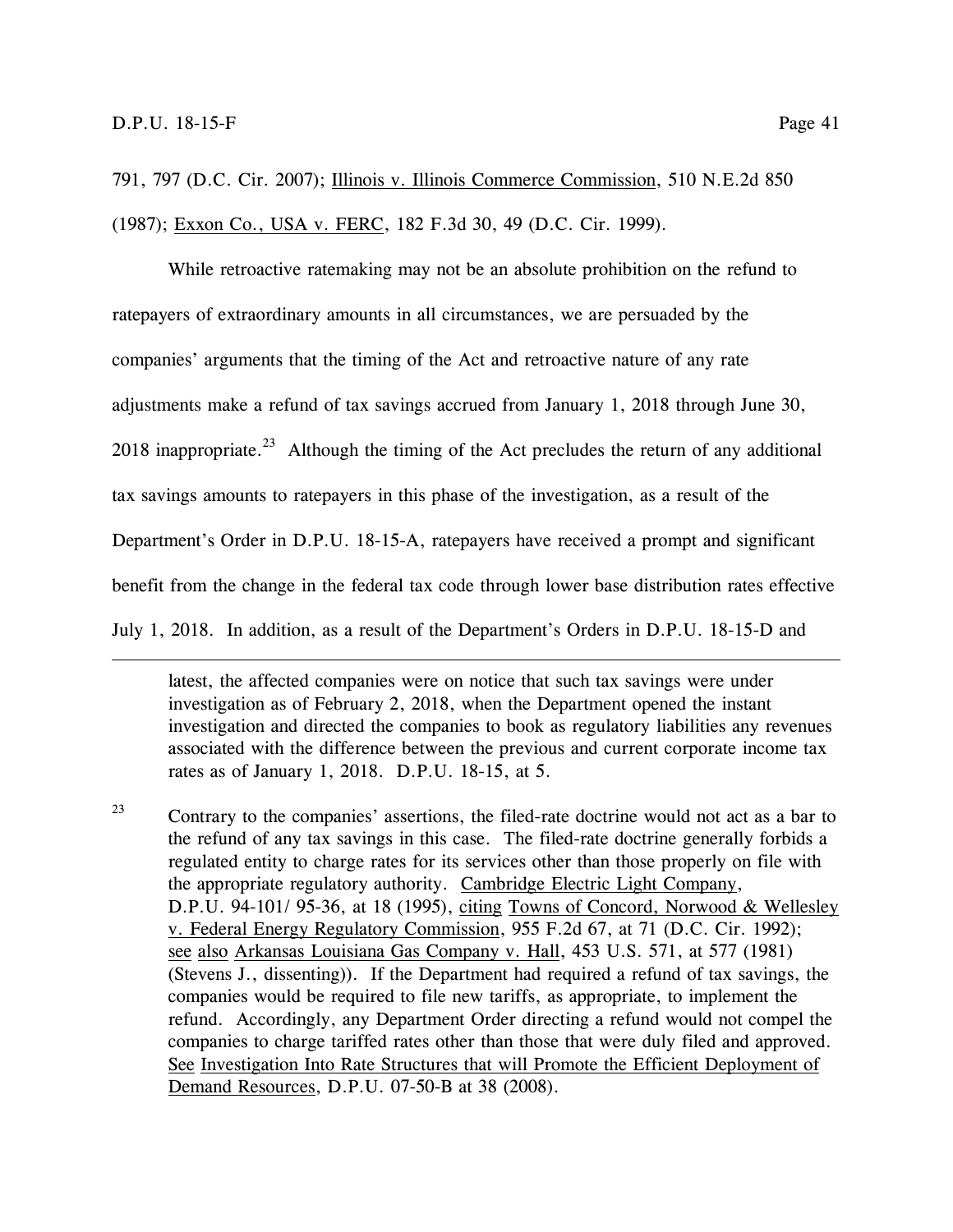D.P.U. 18-15-E, ratepayers will continue to receive a significant benefit from the change in the federal tax code as it relates to the return of excess ADIT. The total benefit to Massachusetts's ratepayers from these Orders is tens of millions of dollars.

See, e.g., D.P.U. 18-15-A at 61-66; D.P.U. 18-15-D at 15, 18; D.P.U. 18-15-E at 51-53.

In reaching our decision here, the Department did not need to apply a threshold earnings test, as suggested by the companies. Nonetheless, we are mindful of the issues raised by the companies with respect to short-term cash flow constraints as a result of the Act and the related potential for a credit downgrade that could ultimately harm ratepayers (see Eversource/Aquarion Water Brief at 23-24; Liberty Utilities Brief at 22; National Grid Brief at 23-24). Based on all of the above considerations, the Department will not require the companies to refund to ratepayers any tax savings accrued between January 1, 2018 and June 30, 2018.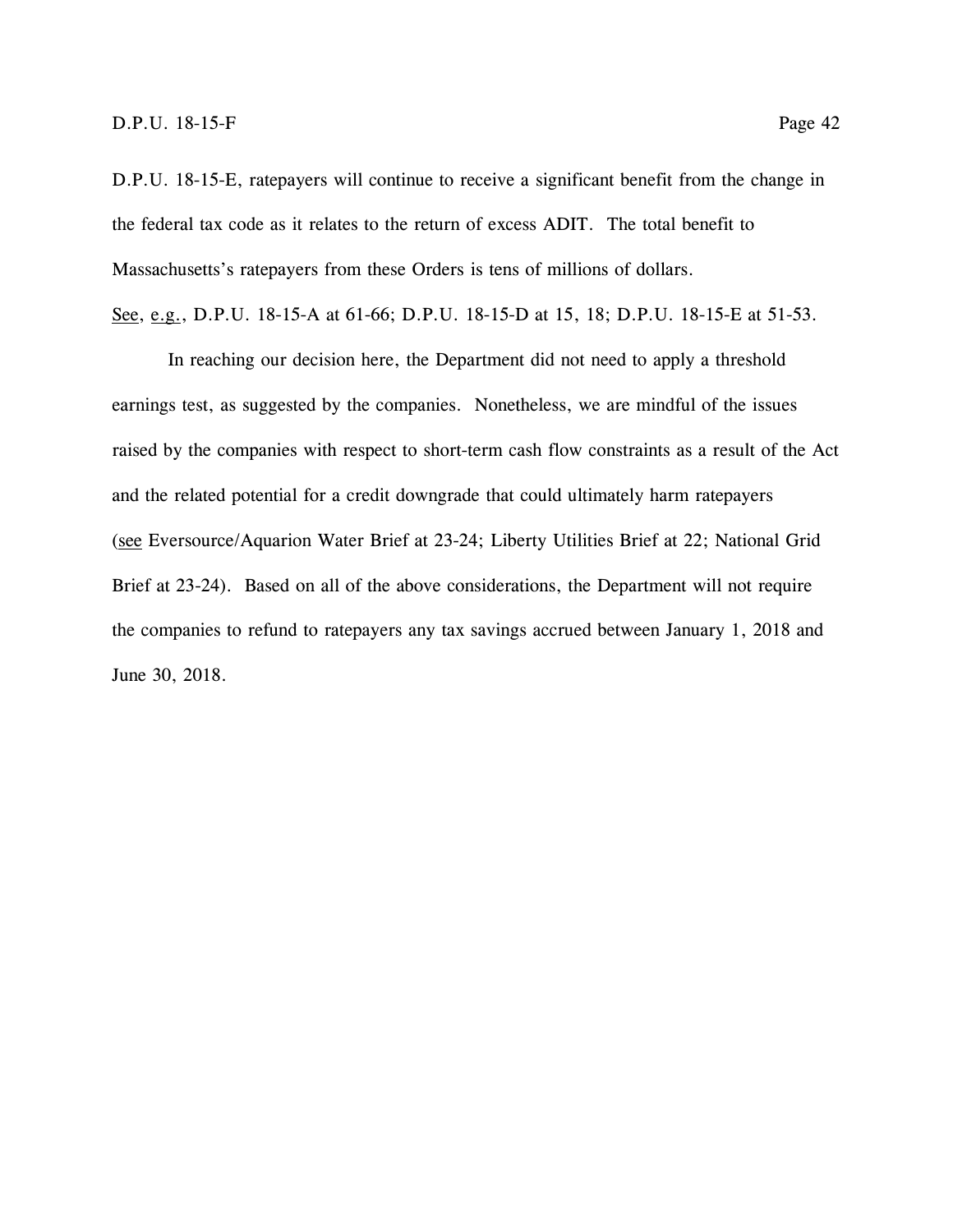#### <span id="page-47-0"></span>IV. ORDER

Accordingly, after due notice, hearing, opportunity for comment and consideration, it is

ORDERED: That the motion for reconsideration filed by Bay State Gas Company, d/b/a/ Columbia Gas of Massachusetts is GRANTED to the extent set forth above; and it is

FURTHER ORDERED: That Aquarion Water Company of Massachusetts, Inc.; Bay State Gas Company, d/b/a Columbia Gas of Massachusetts, Inc.; Boston Gas Company and Colonial Gas Company, each d/b/a National Grid; Liberty Utilities (New England Natural Gas Company) Corp. d/b/a Liberty Utilities; Massachusetts Electric Company and Nantucket Electric Company, each d/b/a National Grid; NSTAR Electric Company, d/b/a Eversource Energy; NSTAR Gas Company, d/b/a Eversource Energy; Milford Water Company; Pinehills Water Company; and Agawam Springs Water Company shall comply with all other orders and directives contained in this Order.

By Order of the Department,

 $\sqrt{s}$ 

Angela M. O'Connor, Chairman

/s/

Robert E. Hayden, Commissioner

/s/

Cecile M. Fraser, Commissioner